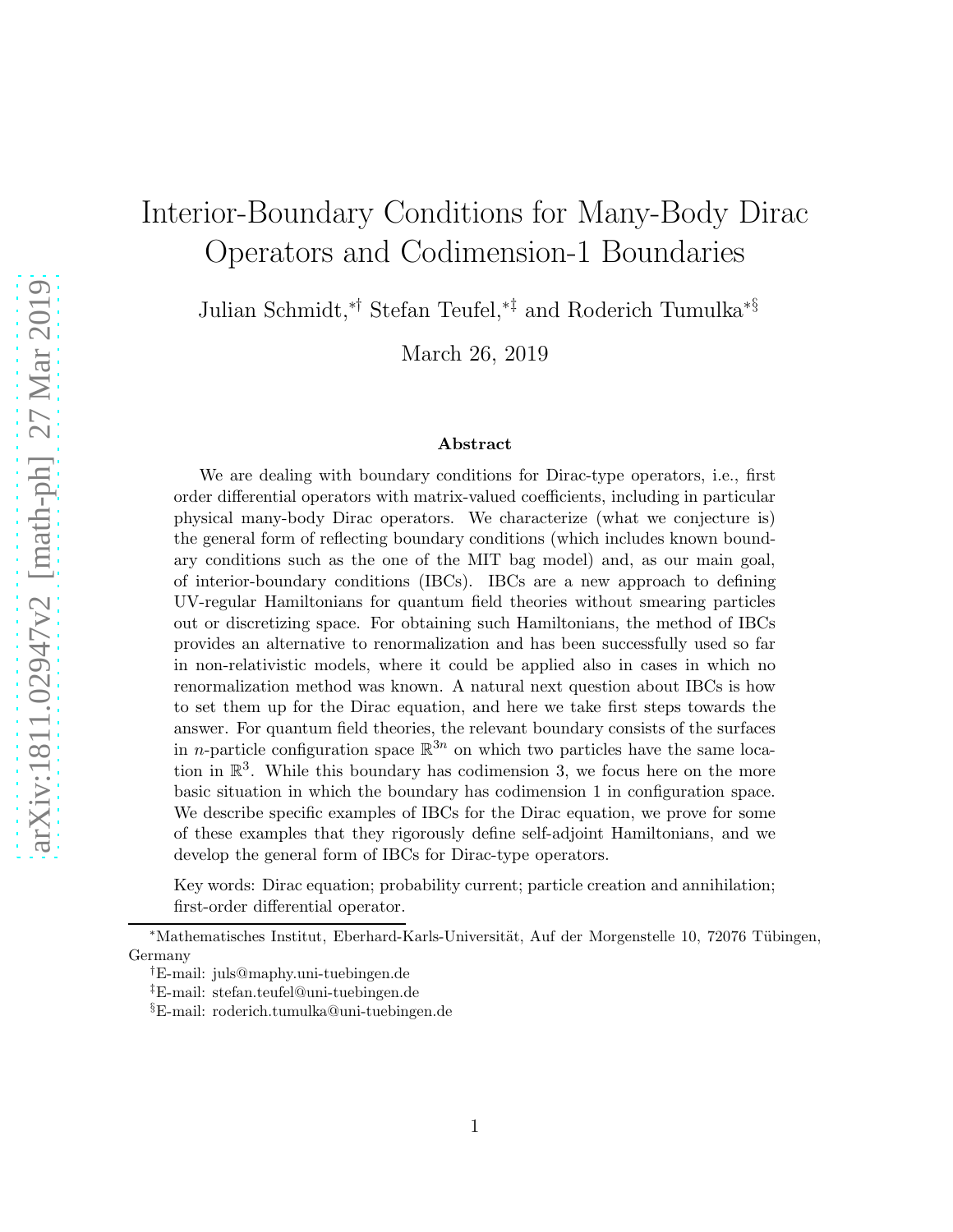## 1 Introduction

An interior–boundary condition (IBC) is a condition on a wave function  $\psi$  defined on a configuration space Q with boundaries that relates the values (or derivatives) of  $\psi$ on the boundary of Q to the values of  $\psi$  at suitable interior points of Q. Like other boundary conditions, an IBC can accompany a partial differential equation to define the time evolution of  $\psi$ . For defining Hamiltonians with particle creation and annihilation (such as in quantum field theory),  $\psi$  would be a particle–position representation of the quantum state, Q a configuration space of a variable number of particles, and the IBC would involve two configurations related by a creation or annihilation event, i.e., an  $n$ particle configuration with two particles at the same location (a configuration regarded as a boundary point of  $\mathcal{Q}$ ) and the  $(n-1)$ -particle configuration with one of the two particles removed (which is an interior point of  $\mathcal{Q}$ ).

Remarkably, IBCs allow the definition of the Hamiltonian without an ultraviolet (UV) cut-off or renormalization, and it has been verified in the non-relativistic case that the Hamiltonians thus defined exist rigorously and are self-adjoint [\[31,](#page-31-0) [21,](#page-30-0) [19\]](#page-30-1), even in cases in which no renormalization method was known before [\[19\]](#page-30-1). In cases in which renormalized Hamiltonians were known to exist, it turned out that they agree with the IBC-Hamiltonian up to addition of an (irrelevant) finite constant [\[21,](#page-30-0) [20,](#page-30-2) [29\]](#page-31-1), which suggests that the IBC-Hamiltonians are physically reasonable. It is thus of interest to develop IBCs also for relativistic equations such as the Dirac equation.

While the boundaries relevant to particle creation usually have codimension 3, the first and most basic question about IBCs for the Dirac operator would be what these conditions can look like for the simplest kind of boundary, i.e., for a boundary of codimension 1 (as in a half space). On these boundaries we focus here. For example, the "MIT bag model" of quark confinement [\[8,](#page-29-0) [9\]](#page-29-1) involves the Dirac equation with a reflecting boundary condition on the surface of the confinement region, a surface of codimension 1; an IBC on this surface would allow for particle creation and annihilation on this surface. Codimension-1 boundaries provide a natural framework for a theory of IBCs, although not the only possible one.

The purpose of this paper is to develop IBCs suitable for the Dirac equation, whose basic form is

<span id="page-1-1"></span>
$$
i\hbar \frac{\partial \psi}{\partial t} = -i\hbar \mathbf{\alpha} \cdot \nabla \psi + m\beta \psi , \qquad (1)
$$

where  $\psi$  is a  $\mathbb{C}^4$ -valued function on  $\mathbb{R}^3$ , we have set the speed of light c to 1,  $m \geq 0$  is the mass, and  $\boldsymbol{\alpha} = (\alpha^1, \alpha^2, \alpha^3)$  and  $\beta$  are the Dirac alpha and beta matrices. We also consider general first-order differential operators with matrix-valued coefficients, which we call "Dirac-type" operators.<sup>[1](#page-1-0)</sup> We formulate what we conjecture is the general form of IBCs on codimension-1 boundaries for Hamiltonians that are first-order differential operators with matrix-valued coefficients, we derive the probability balance equation

<span id="page-1-0"></span><sup>&</sup>lt;sup>1</sup>In contrast to some authors (e.g., [\[4\]](#page-29-2)), we do not demand that the coefficients satisfy the Clifford relations because we want to include many-particle Dirac operators. See also Footnote [3](#page-8-0) in Section [3.1.](#page-8-1)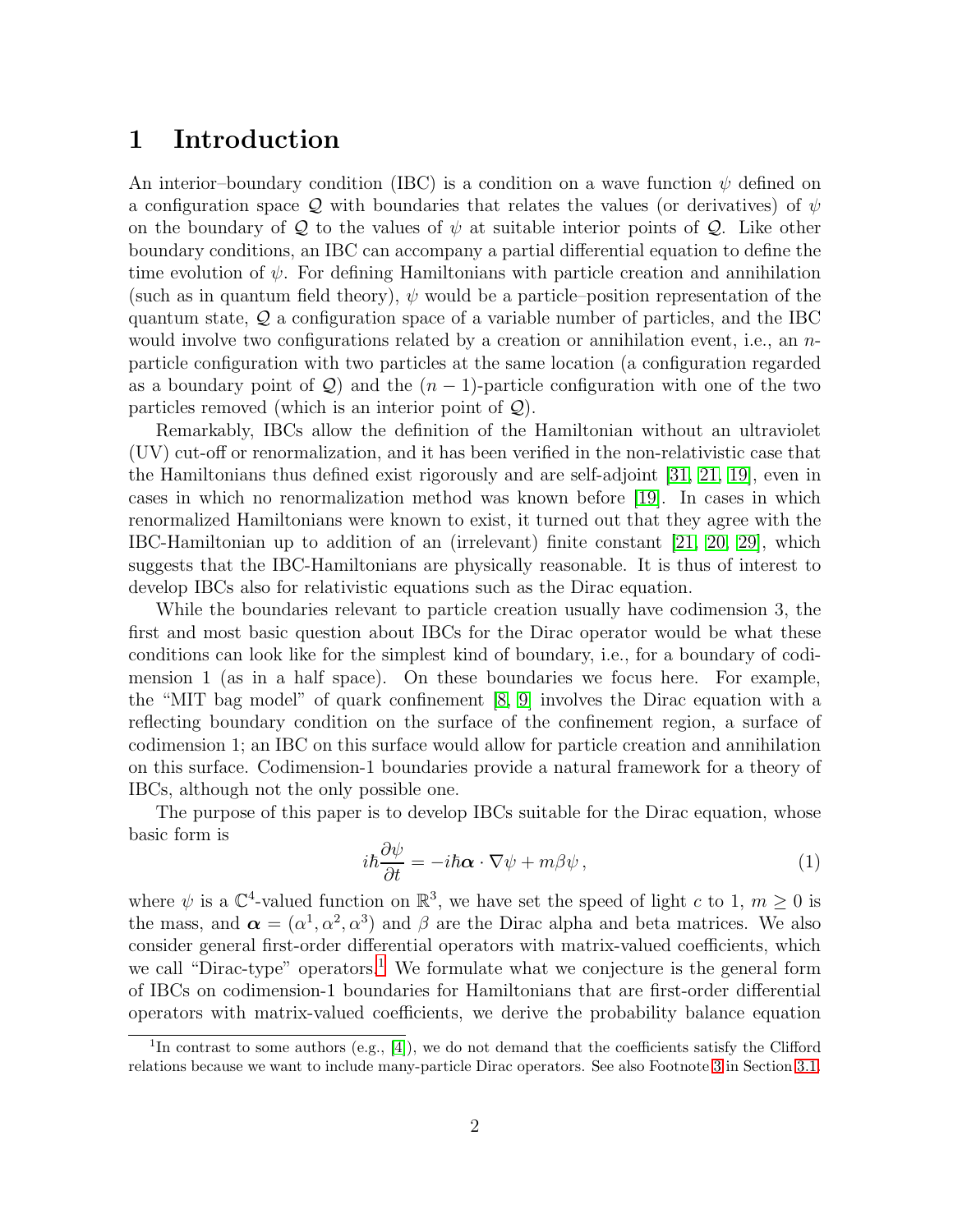for  $|\psi|^2$ , and we obtain that overall probability is conserved. We thus achieve the analog for first-order differential operators of what was achieved in [\[36\]](#page-31-2) for the Laplacian operator. Moreover, for a simple example we provide a rigorous proof that the IBC method leads to a self-adjoint Hamiltonian. Our analysis also yields the general form of reflecting boundary conditions (as opposed to interior–boundary conditions) for Diractype equations; as far as we know, this general form has not been described before, while various special cases are well known, including the boundary condition of the MIT bag model.

The approach of IBCs was discussed extensively in [\[31,](#page-31-0) [32,](#page-31-3) [21\]](#page-30-0) after previous pioneering work in [\[26,](#page-31-4) [27,](#page-31-5) [33,](#page-31-6) [37,](#page-32-0) [16\]](#page-30-3). Bohmian trajectories associated with IBCs (including those presented here) are defined in [\[11\]](#page-30-4). In [\[34\]](#page-31-7), the IBCs developed here are applied to a model of particle emission and absorption by a naked space-time singularity. Lienert and Nickel [\[25\]](#page-31-8) employ an IBC of the type discussed here for particle creation in onedimensional space and extend it to a multi-time evolution; in this way, they provide an (almost fully relativistic) rigorously defined quantum model of particle creation. Further work on IBCs can be found in [\[18,](#page-30-5) [29,](#page-31-1) [30\]](#page-31-9). For discussion of various reflecting boundary conditions for the Dirac equation, see, e.g.,  $[4, 14]$  $[4, 14]$ ; for absorbing boundary conditions for the Dirac equation, see [\[35\]](#page-31-10).

This paper is organized as follows. In Section [2,](#page-2-0) we describe an explicit example of an IBC for the Dirac equation on a codimension-1 boundary and state our result about self-adjointness. In Section [3,](#page-7-0) as a preparation for the general IBCs, we discuss the reflecting boundary conditions for Dirac-type equations (many of which are known). In Section [4,](#page-17-0) we develop and discuss the general form of IBCs for Dirac-type equations, including a calculation verifying that probability is conserved. Appendices [A](#page-24-0) and [B](#page-27-0) contain the mathematical proofs.

# <span id="page-2-0"></span>2 Example of an Interior–Boundary Condition

Before turning to the general theory of all possible IBCs, we formulate a concrete example of an IBC for the Dirac equation. Another example in one space dimension is described in [\[25\]](#page-31-8).

#### <span id="page-2-1"></span>2.1 Defining Equations

As a configuration space with boundary, consider  $\mathcal{Q} = \mathcal{Q}^{(0)} \cup \mathcal{Q}^{(1)}$  with  $\mathcal{Q}^{(0)} = \{\emptyset\}$ containing a single point  $\emptyset$  (the "zero-particle configuration") and  $\mathcal{Q}^{(1)}$  a half space

$$
\mathcal{Q}^{(1)} = \mathbb{R}^3_{>} = \left\{ (x_1, x_2, x_3) \in \mathbb{R}^3 : x_3 \ge 0 \right\}
$$
 (2)

with boundary  $\partial \mathcal{Q}^{(1)}$  given by the plane  $\{x_3 = 0\}$ . The Hilbert space  $\mathscr{H}$  is a "mini-Fock space"  $\mathscr{H} = \mathscr{H}^{(0)} \oplus \mathscr{H}^{(1)}$  (orthogonal sum) with  $\mathscr{H}^{(0)} = \mathbb{C}$  and  $\mathscr{H}^{(1)} = L^2(\mathbb{R}^3)$ ,  $\mathbb{C}^4$ ). Elements of  $\mathscr H$  can be regarded as functions  $\psi$  on  $\mathcal Q$ ; that is because any function  $\psi$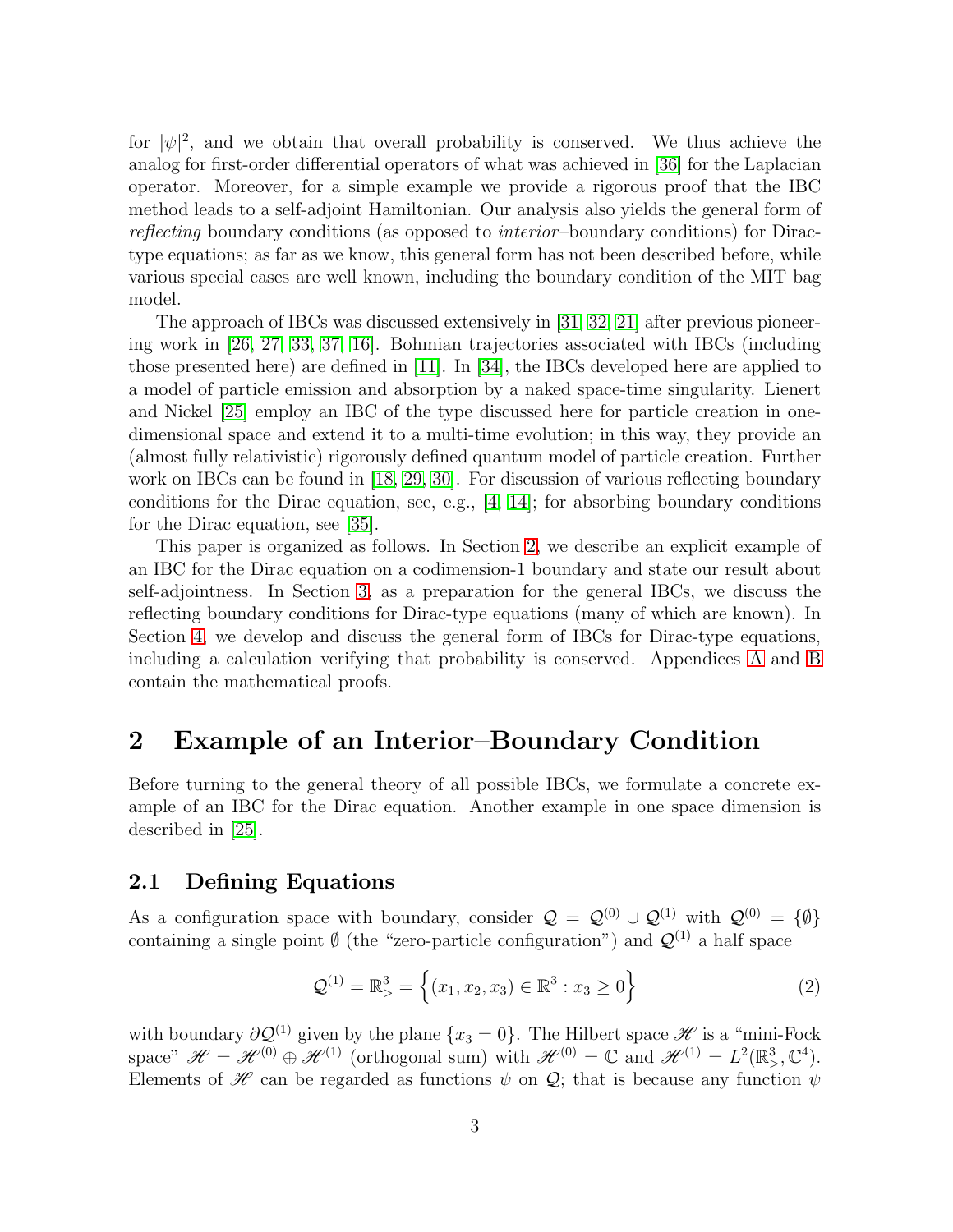on a disjoint union  $\mathcal{Q}^{(0)} \cup \mathcal{Q}^{(1)}$  consists of a function  $\psi^{(0)}$  on  $\mathcal{Q}^{(0)}$  and a function  $\psi^{(1)}$  on  $\mathcal{Q}^{(1)}$ , here  $\psi^{(0)} : \mathcal{Q}^{(0)} \to \mathbb{C}$  and  $\psi^{(1)} : \mathcal{Q}^{(1)} \to \mathbb{C}^4$ ; since  $\mathcal{Q}^{(0)}$  has merely a single element,  $\psi^{(0)}$  can be identified with the complex number that is the value at that single element, so that  $\psi^{(0)} \in \mathscr{H}^{(0)}$  and  $\psi^{(1)} \in \mathscr{H}^{(1)}$ .

The function  $\psi^{(1)}$  obeys the Dirac equation [\(1\)](#page-1-1) at every point with  $x_3 > 0$ , while

<span id="page-3-0"></span>
$$
i\hbar \frac{\partial \psi^{(0)}}{\partial t} = \int_{\mathbb{R}^2} dx_1 dx_2 N(x_1, x_2)^{\dagger} \psi^{(1)}(x_1, x_2, 0) , \qquad (3)
$$

where  $N(x_1, x_2)$  is a fixed spinor field that is square-integrable,

$$
\int_{\mathbb{R}^2} dx_1 dx_2 N(x_1, x_2)^{\dagger} N(x_1, x_2) < \infty \,, \tag{4}
$$

and satisfies

<span id="page-3-3"></span>
$$
N^{\dagger}(x_1, x_2) \alpha^3 N(x_1, x_2) = 0 \tag{5}
$$

at every  $(x_1, x_2) \in \mathbb{R}^2$ . For example, we can take it to be

<span id="page-3-4"></span>
$$
N(x_1, x_2) = e^{-x_1^2 - x_2^2} \begin{pmatrix} 1 \\ 0 \\ 1 \\ 0 \end{pmatrix}
$$
 (6)

expressed in the Weyl representation, in which [\[15\]](#page-30-7)

<span id="page-3-2"></span>
$$
\gamma^0 = \begin{pmatrix} 0 & I_2 \\ I_2 & 0 \end{pmatrix}, \quad \gamma^k = \begin{pmatrix} 0 & \sigma^k \\ -\sigma^k & 0 \end{pmatrix}, \quad \alpha^3 = \begin{pmatrix} -1 & & \\ & 1 & \\ & & 1 \\ & & & -1 \end{pmatrix}
$$
(7)

 $(k = 1, 2, 3)$  with  $I_2$  the  $2 \times 2$  identity matrix and  $\sigma^k$  the three Pauli matrices. Equations [\(1\)](#page-1-1) and [\(3\)](#page-3-0) are supplemented by the IBC

<span id="page-3-1"></span>
$$
(\gamma^3 - i)\psi^{(1)}(x_1, x_2, 0) = -\frac{i}{\hbar}(\gamma^3 - i)\alpha^3 N(x_1, x_2)\psi^{(0)},
$$
\n(8)

where *i* is short for *i* times the unit matrix. Note that  $\gamma^3$  has eigenvalues  $\pm i$ , each eigenspace has dimension 2, and the two eigenspaces are orthogonal to each other (as  $i\gamma^3$  is self-adjoint); as a consequence,  $\gamma^3 - i$  is  $-2i$  times the projection to the eigenspace with eigenvalue  $-i$ , and [\(8\)](#page-3-1) constrains only two components of  $\psi^{(1)}(x_1, x_2, 0)$ . In other words, although [\(8\)](#page-3-1) is an equation between 4-spinors, it amounts to only 2 independent complex equations per boundary point  $(x_1, x_2, 0)$ . Note further that  $(\gamma^3 - i)N(x_1, x_2)$  automatically lies in the same eigenspace, so that [\(8\)](#page-3-1) can always be satisfied. The abstract structure of the IBC [\(8\)](#page-3-1) thus is to require, for every  $(x_1, x_2)$ , the pair  $(\psi^{(0)}, \psi^{(1)}(x_1, x_2, 0))$ to lie in a particular 3-dimensional subspace  $\mathscr{L}(x_1, x_2)$  of  $\mathbb{C} \oplus \mathbb{C}^4$ .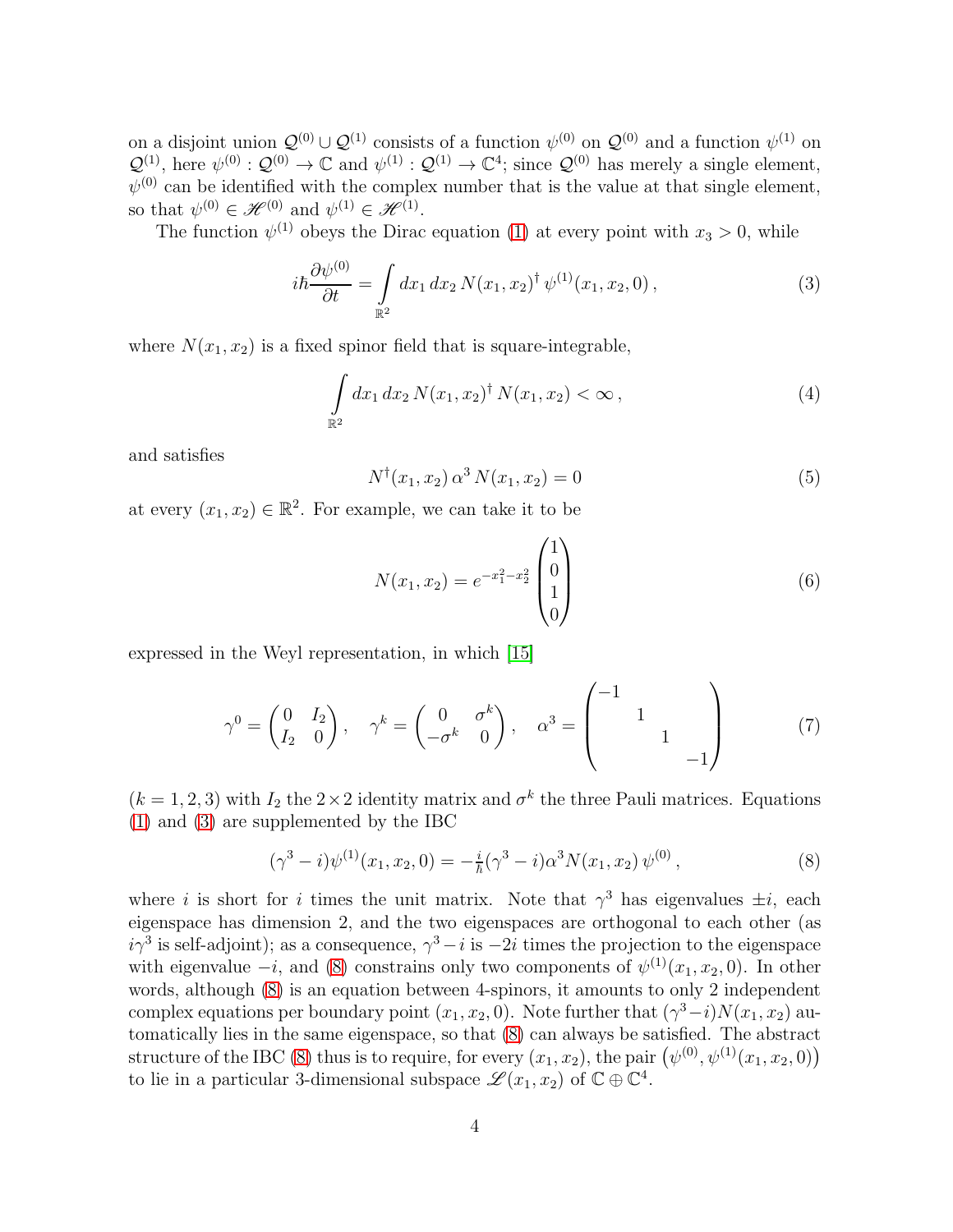The model is not translation invariant in the  $x_1$  and  $x_2$  directions, and it is easy to understand why it cannot be: If the time evolution were  $x_1x_2$ -translation invariant, then consider the initial wave function  $\psi^{(0)} = 1$  and  $\psi^{(1)}(x) = 0$ , which is also  $x_1 x_2$ -translation invariant. It would follow that  $\psi_t$  at any time t has to be  $x_1x_2$ -translation invariant, but that can only be square-integrable if  $\psi_t^{(1)} = 0$ , that is, if no creation occurs. The violation of  $x_1x_2$ -translation invariance is also connected to the square-integrability of the  $N$  function, which is needed for the self-adjointness of  $H$  (which again is closely related to the square-integrability of  $\psi_t$  for all t).

#### 2.2 Conservation of Probability

As in the non-relativistic case [\[31,](#page-31-0) [32\]](#page-31-3), the IBC and the term on the right-hand side of [\(3\)](#page-3-0) are chosen so as to allow an exchange of  $|\psi|^2$  probability between the two sectors while conserving the total amount of  $|\psi|^2$ . This is verified by the following calculation.

The probability current for the Dirac equation [\(1\)](#page-1-1) is

<span id="page-4-1"></span>
$$
\mathbf{j} = (j^1, j^2, j^3) = \psi^\dagger \mathbf{\alpha} \psi \,, \tag{9}
$$

which comprises the 3 spacelike components of the 4-current

$$
j^{\mu} = \overline{\psi}\gamma^{\mu}\psi. \tag{10}
$$

In our case,  $\mathbf{j} = \psi^{(1)\dagger} \alpha \psi^{(1)}$ . The amount of probability lost per unit time in  $\mathcal{Q}^{(1)}$  (which could be positive or negative) is given by the probability current into the boundary,

$$
\text{loss}^{(1)} = -\int_{\mathbb{R}^2} dx_1 dx_2 j^3(x_1, x_2, 0) \tag{11}
$$

$$
= -\int_{\mathbb{R}^2} dx_1 dx_2 \,\psi^{(1)}(x_1, x_2, 0)^\dagger \alpha^3 \psi^{(1)}(x_1, x_2, 0) \tag{12}
$$

(the minus sign arising from the fact that  $j^3$  is the current in the *positive*  $x_3$  direction). The amount of probability gained per unit time in  $\mathcal{Q}^{(0)}$  (again, positive or negative) is, by  $(3)$ ,

$$
gain^{(0)} = \frac{\partial |\psi^{(0)}|^2}{\partial t} \tag{13}
$$

$$
=\frac{2}{\hbar} \text{Im}(\psi^{(0)*} H \psi^{(0)})\tag{14}
$$

$$
= \frac{2}{\hbar} \text{Im} \left[ \psi^{(0)*} \int\limits_{\mathbb{R}^2} dx_1 \, dx_2 \, N(x_1, x_2)^{\dagger} \, \psi^{(1)}(x_1, x_2, 0) \right]. \tag{15}
$$

In order to check that  $gain^{(0)} = loss^{(1)}$ , it suffices to show that the IBC [\(8\)](#page-3-1) implies that for every  $x_1$  and  $x_2$ ,

<span id="page-4-0"></span>
$$
\frac{2}{\hbar} \text{Im} \left[ \psi^{(0)*} N(x_1, x_2)^{\dagger} \psi^{(1)}(x_1, x_2, 0) \right] = -\psi^{(1)}(x_1, x_2, 0)^{\dagger} \alpha^3 \psi^{(1)}(x_1, x_2, 0) \,. \tag{16}
$$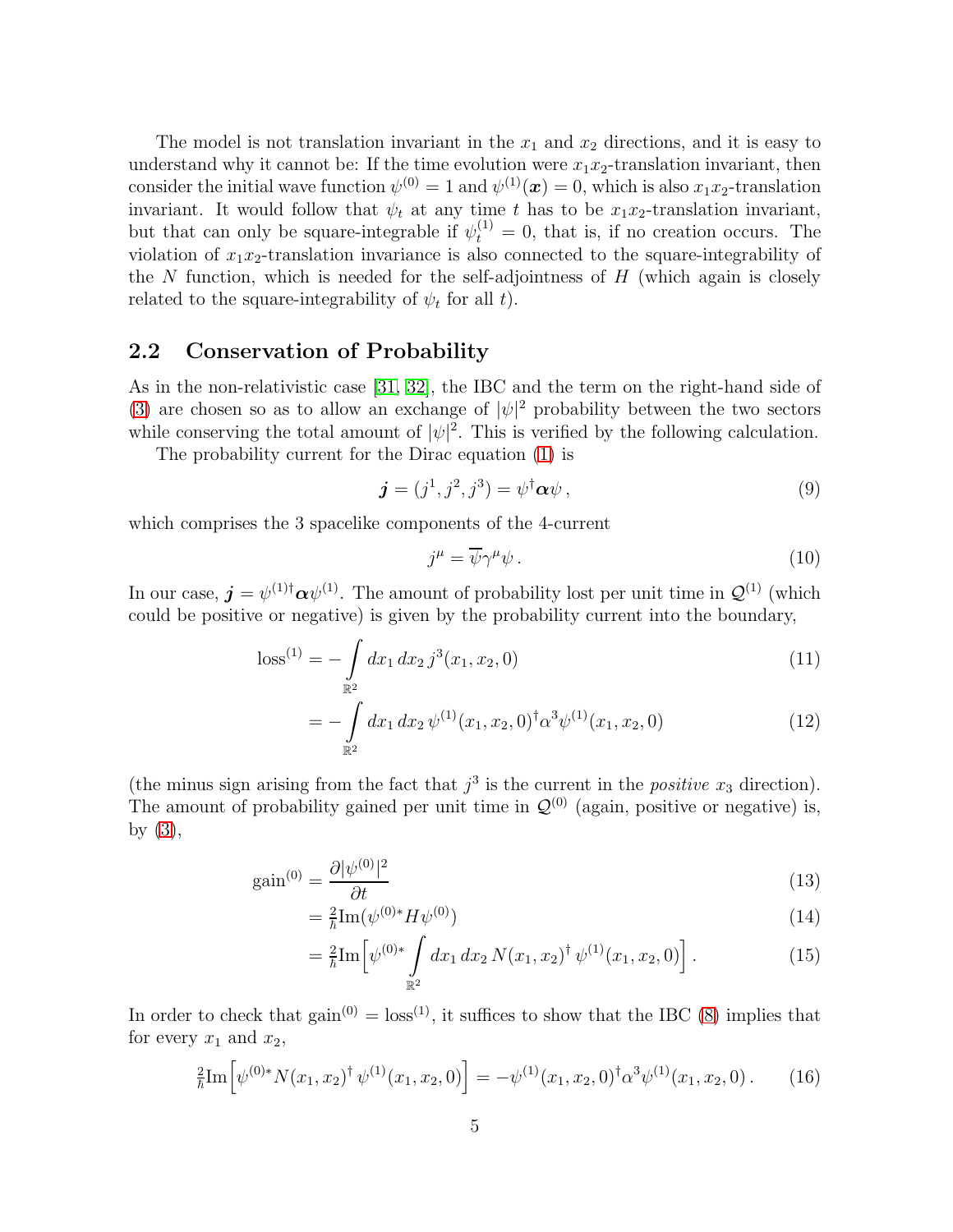Writing  $\psi_1^{(1)}$  $\psi_1^{(1)}, \psi_2^{(1)}, \psi_3^{(1)}, \psi_4^{(1)}$  for the four components of  $\psi^{(1)}(x_1, x_2, 0)$  in the Weyl representation (and  $N_1, N_2, N_3, N_4$  for the components of N), the IBC [\(8\)](#page-3-1) can equivalently be rewritten as the conjunction of the two equations

$$
\psi_1^{(1)} = -i\psi_3^{(1)} + \frac{i}{\hbar}(N_1 - iN_3)\psi^{(0)}
$$
\n(17a)

$$
\psi_4^{(1)} = -i\psi_2^{(1)} + \frac{1}{\hbar}(N_2 + iN_4)\psi^{(0)}.
$$
\n(17b)

They allow us to eliminate  $\psi_1^{(1)}$  $_1^{(1)}$  and  $\psi_4^{(1)}$  $_4<sup>(1)</sup>$  from the expressions in [\(16\)](#page-4-0), leading to

$$
\begin{split} \text{lls}(16) &= \frac{2}{\hbar} \text{Re} \Big[ \psi^{(0)*}(-N_1^* - iN_3^*) \psi_3^{(1)} + \psi^{(0)*}(-iN_2^* - N_4^*) \psi_2^{(1)} \Big] \\ &+ \frac{2}{\hbar^2} \Big( |N_1|^2 + |N_4|^2 \Big) |\psi^{(0)}|^2 \\ &+ \frac{2}{\hbar^2} \text{Re} \Big[ -iN_1^* N_3 - iN_4^* N_2 \Big] |\psi^{(0)}|^2 \end{split} \tag{18}
$$

and

$$
\text{rhs}(16) = \frac{2}{\hbar} \text{Re} \left[ \psi_3^{(1)*}(-N_1 + iN_3) \psi^{(0)} + \psi_2^{(1)*} (iN_2 - N_4) \psi^{(0)} \right] + \frac{1}{\hbar^2} \left( |N_1|^2 + |N_2|^2 + |N_3|^2 + |N_4|^2 \right) |\psi^{(0)}|^2 + \frac{2}{\hbar^2} \text{Re} \left[ -iN_1^* N_3 + iN_2^* N_4 \right] |\psi^{(0)}|^2.
$$
 (19)

Thus, using [\(7\)](#page-3-2),

$$
ln(s(16) - nls(16) = \frac{1}{\hbar^2} \left( |N_1|^2 - |N_2|^2 - |N_3|^2 + |N_4|^2 \right) |\psi^{(0)}|^2 \tag{20}
$$

$$
= -\frac{1}{\hbar^2} N^{\dagger} \alpha^3 N \, |\psi^{(0)}|^2 \,, \tag{21}
$$

which vanishes by virtue of [\(5\)](#page-3-3). This completes our derivation of [\(16\)](#page-4-0) and therefore our non-rigorous check of probability conservation. A rigorous result will be presented in Section [2.4.](#page-6-0)

#### 2.3 Reflecting Boundary Condition

When we set  $N = 0$ , the Schrödinger equation [\(3\)](#page-3-0) for  $\psi^{(0)}$  reduces to

$$
i\hbar \frac{\partial \psi^{(0)}}{\partial t} = 0, \qquad (22)
$$

and the IBC [\(8\)](#page-3-1) reduces to

<span id="page-5-0"></span>
$$
(\gamma^3 - i)\psi^{(1)}(x_1, x_2, 0) = 0.
$$
 (23)

In this case,  $\text{loss}^{(1)} = 0$ , so there is no current into the boundary, and  $\|\psi^{(0)}\|^2$  and  $\|\psi^{(1)}\|^2$ are separately conserved. Thus, [\(23\)](#page-5-0) is a reflecting boundary condition. Indeed, [\(23\)](#page-5-0) is used in the MIT bag model, and is known to make the Dirac Hamiltonian on the upper half space  $\mathbb{R}^3$ , self-adjoint [\[14\]](#page-30-6).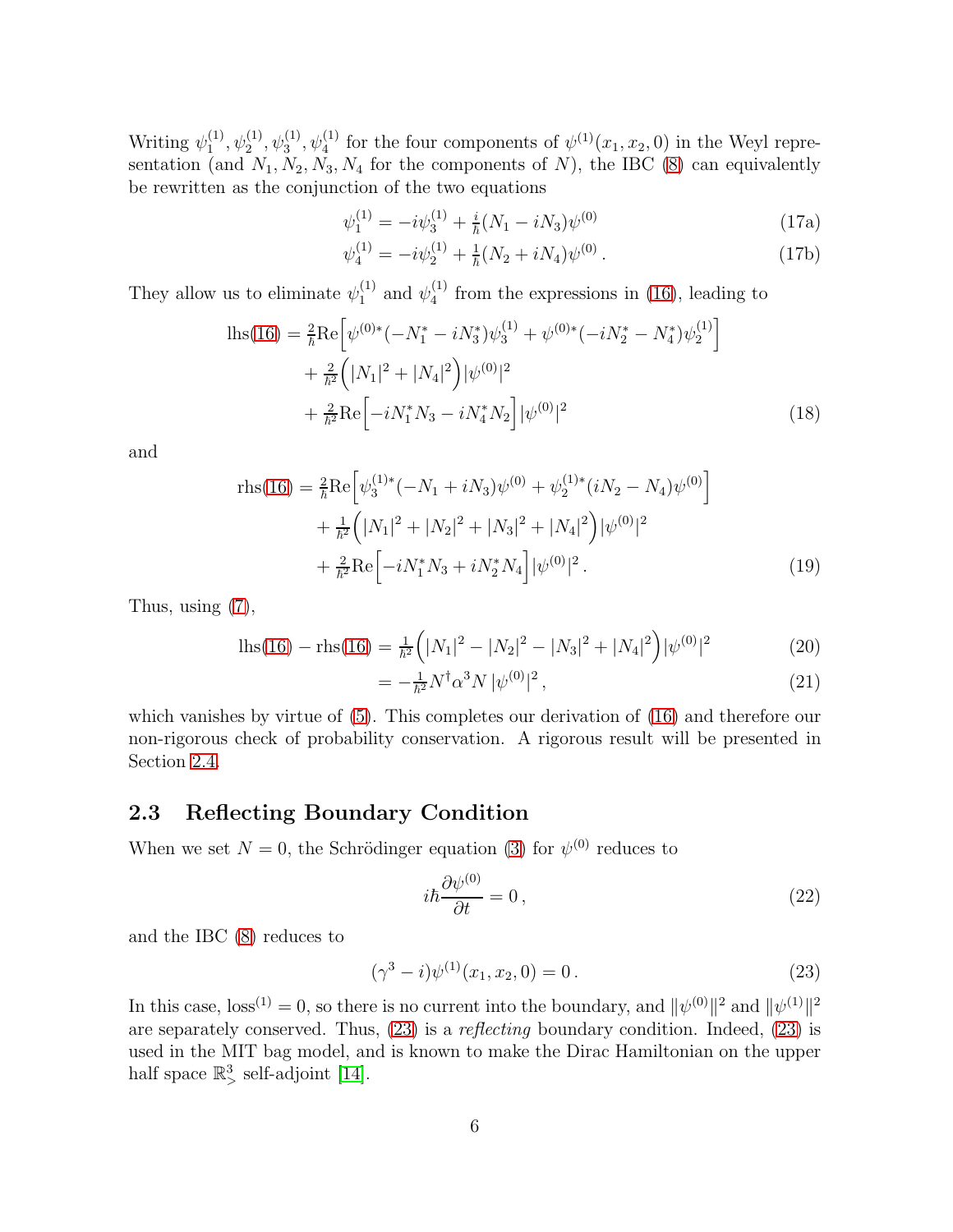#### Remark.

1. The condition [\(23\)](#page-5-0) requires  $\psi$  to lie, at every boundary point, in the 2-dimensional eigenspace of  $\gamma^3$  with eigenvalue *i*; put differently, it specifies two of the four components of  $\psi$  (in a suitable basis) on the boundary. The need for specifying just two of the components can be understood as follows. The boundary condition needs to specify a law for how any wave arriving at the boundary surface gets reflected. To this end, consider a wave function of the form

<span id="page-6-1"></span>
$$
\psi(\mathbf{x}) = u e^{i\mathbf{k}' \cdot \mathbf{x}} + v e^{i\mathbf{k} \cdot \mathbf{x}} \tag{24}
$$

with  $u, v \in \mathbb{C}^4$ ,  $\mathbf{k} = (k_1, k_2, k_3) \in \mathbb{R}^3$  with  $k_3 > 0$ , and  $\mathbf{k}' = (k_1, k_2, -k_3)$  (note the different sign). The first term in [\(24\)](#page-6-1) is the incoming wave, the second the reflected wave. A law for reflection needs to determine the amplitude  $v$  of the reflected wave for any given  $u$ , where the only incoming waves we need to consider are eigenwaves of the Dirac equation, so that  $u$  is subject to the condition

$$
Eu = (\hbar \mathbf{k}' \cdot \mathbf{\alpha} + m\beta)u \tag{25}
$$

with  $E = \sqrt{m^2 + \hbar^2 \mathbf{k'}^2}$  the energy of the incoming wave. The matrix  $\hbar \mathbf{k'} \cdot \boldsymbol{\alpha} + m\beta$ has eigenvalues  $\pm E$ , and each eigenspace  $\mathscr{E}_{\pm E}(\mathbf{k}')$  has dimension 2. Thus, u has to lie in the 2-dimensional subspace  $\mathscr{E}_{+E}(\mathbf{k}')$  of  $\mathbb{C}^4$ , and correspondingly, v has to lie in the 2-dimensional subspace  $\mathscr{E}_{+E}(\mathbf{k})$ , with the consequence that two equations are needed for determining  $v$ . The boundary condition  $(23)$  amounts to

$$
(\gamma^3 - i)(u + v) = 0, \tag{26}
$$

and this equation indeed provides two equations that determine  $v$  from  $u$ . The wave function  $\psi$  of [\(24\)](#page-6-1) then is an eigenfunction of the Hamiltonian (where the boundary condition defines the domain of the Hamiltonian), so another way of viewing the need to determine v from u is that it comes from the need to determine the eigenfunctions of the Hamiltonian.

#### <span id="page-6-0"></span>2.4 Self-Adjoint Hamiltonian

Here is a rigorous result about the question whether the Hamiltonian  $H$  is actually well defined and self-adjoint. The rigorous definition of H includes the IBC in the choice of the domain of H.

Instead of the half space  $\mathbb{R}^3$ , we consider a general region  $\Omega \subset \mathbb{R}^3$  with  $C^2$  boundary  $\partial Ω$ . For technical reasons (due to the results from the literature we are using), we will assume that  $\partial\Omega$  is compact. This assumption excludes the case of the half space  $\Omega = \mathbb{R}^3$  discussed in Section [2.1](#page-2-1) but includes the cases in which  $\Omega$  is the ball  $B_r(\mathbf{0})$  of radius  $r > 0$  around the origin **0** (as in the MIT bag model) or  $\Omega = \mathbb{R}^3 \setminus B_r(\mathbf{0})$  (as for the creation and annihilation of point particles by a source that is a sphere of radius  $r$ around the origin).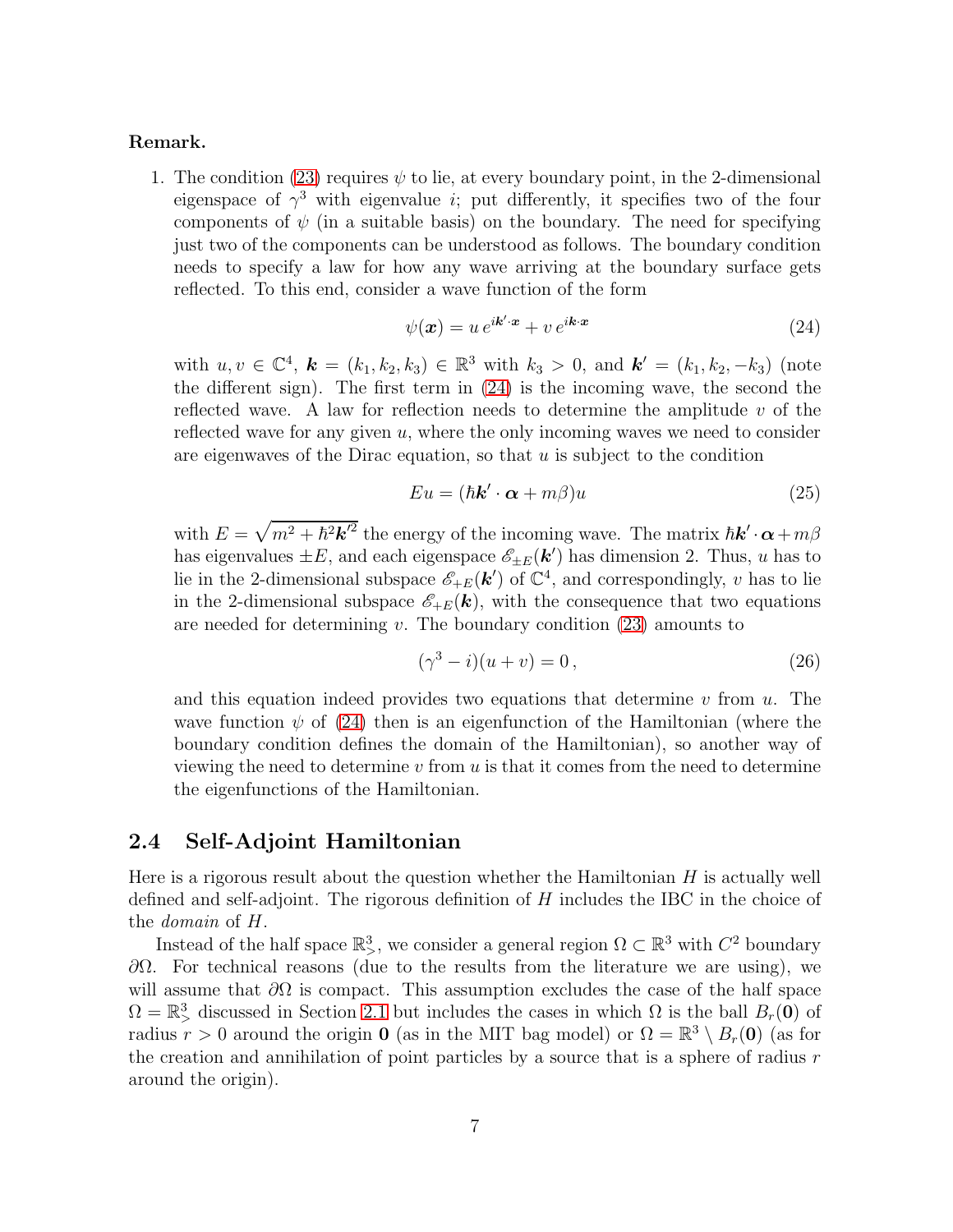For all  $x \in \partial\Omega$  let  $n(x)$  denote the inward (i.e., toward  $\Omega$ ) unit normal vector on the surface  $\partial\Omega$  and  $d^2x$  the surface area measure on  $\partial\Omega$ . We write

$$
\alpha^{n}(\boldsymbol{x}) := n(\boldsymbol{x}) \cdot \boldsymbol{\alpha} \quad \text{and} \quad \gamma^{n}(\boldsymbol{x}) := n(\boldsymbol{x}) \cdot (\gamma^{1}, \gamma^{2}, \gamma^{3}). \tag{27}
$$

Let  $N: \partial\Omega \to \mathbb{C}^4$  be a spinor field that satisfies

<span id="page-7-2"></span>
$$
\int_{\partial\Omega} d^2\mathbf{x} N(\mathbf{x})^\dagger \alpha^n(\mathbf{x}) N(\mathbf{x}) = 0.
$$
\n(28)

This assumption is weaker than the analog of [\(5\)](#page-3-3), i.e.,

<span id="page-7-1"></span>
$$
N(\boldsymbol{x})^{\dagger} \alpha^{\boldsymbol{n}}(\boldsymbol{x}) N(\boldsymbol{x}) = 0 \qquad \forall \boldsymbol{x} \in \partial \Omega.
$$
 (29)

While [\(29\)](#page-7-1) is needed for the local conservation of probability as in [\(16\)](#page-4-0), [\(28\)](#page-7-2) will be sufficient for *global* conservation of probability and thus for self-adjointness.

The Hilbert space is  $\mathscr{H} = \mathscr{H}^{(0)} \oplus \mathscr{H}^{(1)} := \mathbb{C} \oplus L^2(\Omega, \mathbb{C}^4)$ , the Schrödinger equation is given by the Dirac equation [\(1\)](#page-1-1) for  $\psi^{(1)}$  in the interior of  $\Omega$  and by

<span id="page-7-3"></span>
$$
i\hbar \frac{\partial \psi^{(0)}}{\partial t} = \int_{\partial \Omega} d^2 \boldsymbol{x} \, N(\boldsymbol{x})^\dagger \, \psi^{(1)}(\boldsymbol{x}) \tag{30}
$$

for  $\psi^{(0)}$ .

<span id="page-7-4"></span>**Theorem 1.** Suppose that  $\Omega \subset \mathbb{R}^3$  is open with compact  $C^2$  boundary, and that  $N \in$  $H^{1/2}(\partial\Omega,\mathbb{C}^4)$  (i.e., the Sobolev space of degree 1/2) satisfies [\(28\)](#page-7-2). Then the following operator H in the Hilbert space  $\mathscr{H} = \mathbb{C} \oplus L^2(\Omega, \mathbb{C}^4)$  is well defined and self-adjoint: The domain  $\mathscr{D}$  of H consists of those elements of  $\mathbb{C} \oplus H^1(\Omega, \mathbb{C}^4)$  satisfying the IBC

<span id="page-7-5"></span>
$$
(\gamma^{\mathbf{n}}(\boldsymbol{x}) - i)\psi^{(1)}(\boldsymbol{x}) = -\frac{i}{\hbar}(\gamma^{\mathbf{n}}(\boldsymbol{x}) - i)\alpha^{\mathbf{n}}(\boldsymbol{x}) N(\boldsymbol{x}) \psi^{(0)}, \qquad (31)
$$

and for  $\psi \in \mathscr{D}$ ,  $(H\psi)^{(0)}$  and  $(H\psi)^{(1)}$  $(H\psi)^{(1)}$  $(H\psi)^{(1)}$  are given by the right-hand sides of [\(30\)](#page-7-3) and (1), respectively.

We give the proof in Appendix [A.](#page-24-0)

# <span id="page-7-0"></span>3 Reflecting Boundary Conditions for Dirac-Type Hamiltonians

Before we turn to general interior-boundary conditions in Section [4,](#page-17-0) we need a discussion of general reflecting boundary conditions.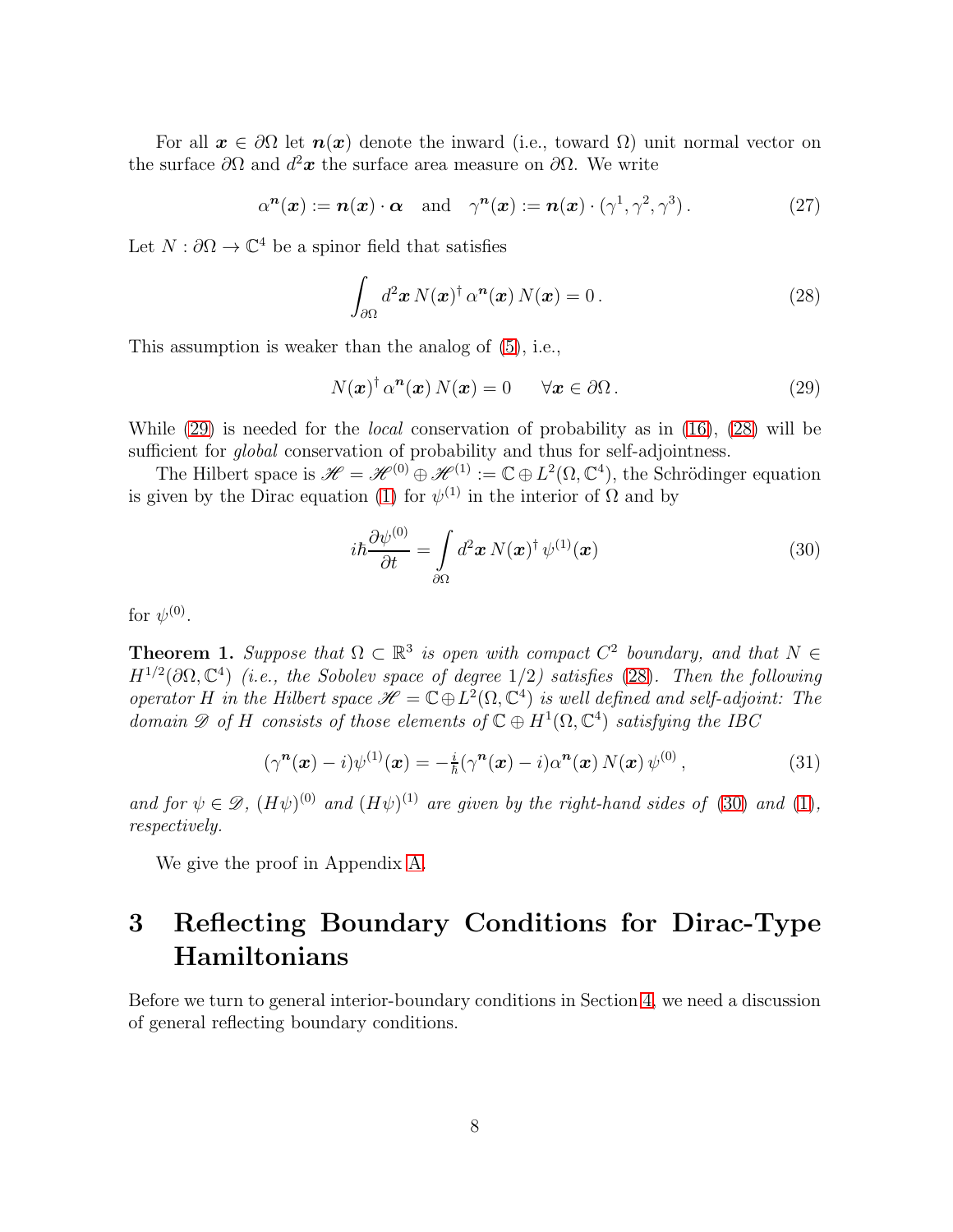### <span id="page-8-1"></span>3.1 Setup: Configuration Space, Hilbert Space, and Dirac-Type Differential Operators

We take the configuration space Q to be a manifold with boundary.<sup>[2](#page-8-2)</sup> We write  $\partial \mathcal{Q}$  for the boundary and  $\mathcal{Q} \circ \mathcal{Q} \setminus \partial \mathcal{Q}$  for the interior of  $\mathcal{Q}$ . We take  $\mathcal Q$  to be equipped with a Riemann metric  $g_{ab}$ , which also defines a volume measure  $\mu$  on  $\mathcal{Q}$ ; likewise, the metric defines a surface area measure  $\lambda$  on  $\partial \mathcal{Q}$ .

The wave function  $\psi$  is a spinor-valued function on  $\mathcal{Q}, \psi : \mathcal{Q} \to \mathbb{C}^r$ ; we denote the inner product in spin space  $\mathbb{C}^r$  by  $(\psi|\phi) = \psi^{\dagger} \phi$ . More generally, we can take  $\psi$  to be a cross-section of a vector bundle E over Q of finite rank  $r = \dim_{\mathbb{C}} E_q$  (dimension of fiber spaces). This case comes up, for example, when considering the Dirac equation in curved space-time (see, e.g., [\[14\]](#page-30-6)). We assume that  $E$  is a *Hermitian vector bundle*, i.e., a complex vector bundle equipped with a positive definite Hermitian inner product  $( \mid )_q$  in every fiber  $E_q$  and a metric connection, i.e., a connection relative to which the inner product is parallel, or

<span id="page-8-4"></span>
$$
\nabla \left( \psi(q) \middle| \phi(q) \right)_q = \left( \nabla \psi(q) \middle| \phi(q) \right)_q + \left( \psi(q) \middle| \nabla \phi(q) \right)_q. \tag{32}
$$

We also write  $|\psi(q)|^2$  for  $(\psi(q)|\psi(q))_q$ , which is the density relative to  $\mu$  of the probability distribution in Q associated with  $\psi \in \mathcal{H}$  with  $\|\psi\| = 1$ .

The Hilbert space  $\mathcal{H} = L^2(\mathcal{Q}, E, \mu)$  consists of the square-integrable cross-sections of  $E$  and is equipped with the inner product

<span id="page-8-5"></span>
$$
\langle \psi | \phi \rangle = \int_{Q} \mu(dq) \left( \psi(q) | \phi(q) \right)_{q}.
$$
 (33)

A *Dirac-type operator* is a differential expression of first order,<sup>[3](#page-8-0)</sup>

<span id="page-8-3"></span>
$$
H\psi(q) = -i\hbar \sum_{a=1}^{d} A^{a}(q) \nabla_{a} \psi(q) + B(q) \psi(q) , \qquad (34)
$$

where  $d = \dim_{\mathbb{R}} Q$ ,  $\nabla$  is the covariant derivative (corresponding to the connection of E), and  $A^a(q)$  and  $B(q)$  are endomorphisms of  $E_q$  or, equivalently, elements of  $E_q \otimes E_q^*$ , where

<span id="page-8-2"></span><sup>&</sup>lt;sup>2</sup>According to the definition of a manifold with boundary, every interior point has a neighborhood on which a coordinate chart is defined whose image is an open set in  $\mathbb{R}^d$  for some d, while every boundary point has a neighborhood on which a coordinate chart is defined whose image is the intersection of an open set and a closed half-space in  $\mathbb{R}^d$ . In particular, the boundary has codimension 1, i.e., dimension  $d-1$ . The boundary may be empty.

<span id="page-8-0"></span><sup>&</sup>lt;sup>3</sup>When defining a "Dirac-type operator," some authors (e.g., [\[4\]](#page-29-2)) demand that the coefficients  $A^a(q)$ satisfy the Clifford relations,  $A^a A^b + A^b A^a = 2g^{ab}$ . However, while that is true of single-particle Dirac Hamiltonians, also in curved space-time and in any dimension, it is not true of many-particle Dirac Hamiltonians. For example, for two Dirac particles in Euclidean 3-space, the configuration space  $\mathcal Q$  can be taken to be the orthogonal sum of two Euclidean 3-spaces  $(d_n = 6)$  with  $A^1 = \alpha_1^1$  (i.e.,  $\alpha_1^1$  acting on the first spin index),  $A^2 = \alpha_1^2$ ,  $A^3 = \alpha_1^3$ ,  $A^4 = \alpha_2^1$ ,  $A^5 = \alpha_2^2$ ,  $A^6 = \alpha_2^3$ , so  $A^1$  and  $A^4$  commute (as they act on different indices) instead of anti-commute (as would correspond to Clifford relations). At any rate, we will not use Clifford relations in the following.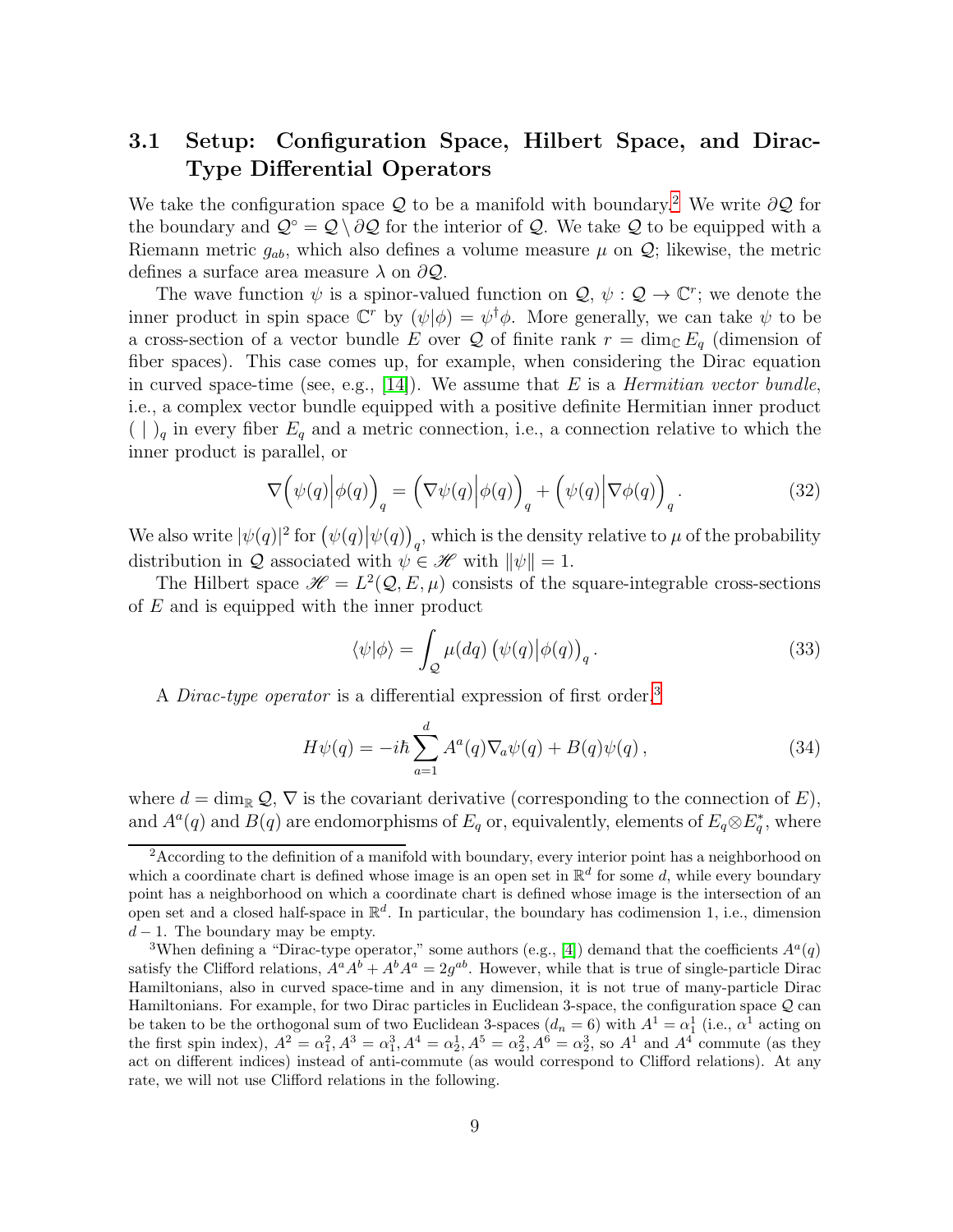the star denotes the dual space; more precisely,  $A(q) \in E_q \otimes E_q^* \otimes \mathbb{C}T_q\mathcal{Q}$ . The choice of the arbitrary prefactor as  $-i\hbar$  will be convenient later. By a *Dirac-type equation* we mean the associated Schrödinger equation

<span id="page-9-0"></span>
$$
i\hbar \partial_t \psi = H\psi. \tag{35}
$$

In order to define a time evolution, the expression  $(34)$  will need to be supplemented by boundary conditions that we discuss below.

Example 1. The free Dirac equation [\(1\)](#page-1-1) for a single particle in flat space-time corresponds to Q being Euclidean 3-space, the boundary  $\partial \mathcal{Q}$  being empty, and E being the trivial vector bundle  $Q \times \mathbb{C}^4$  (i.e.,  $E_q = \mathbb{C}^4$ ) equipped with the standard inner product on  $\mathbb{C}^4$ ,  $(\psi|\phi) = \psi^{\dagger}\phi = \overline{\psi}\gamma^0\phi$ , and the trivial connection (so that covariant derivatives coincide with partial derivatives);  $\mathscr{H} = L^2(\mathbb{R}^3, \mathbb{C}^4)$ ;  $A^a(q) = \alpha^a$   $(a = 1, 2, 3)$  are the Dirac alpha matrices, and  $B(q) = m\beta$  with  $\beta$  the Dirac beta matrix.

For  $N > 1$  identical free Dirac particles, Q can be taken to be  $(\mathbb{R}^3)^N$ ,  $\partial \mathcal{Q} = \emptyset$ ,  $E = \mathcal{Q} \times (\mathbb{C}^4)^{\otimes N}$  with the trivial connection,  $(\psi | \phi) = \psi^{\dagger} \phi = \overline{\psi} \gamma^0 \otimes \cdots \otimes \gamma^0 \phi$ , H comprises the anti-symmetric functions in  $L^2((\mathbb{R}^3)^N, (\mathbb{C}^4)^{\otimes N})$ ,  $A^{3n+i-3}(q) = \alpha_n^i$   $(i = 1, 2, 3$  and  $n=1,\ldots,N$ , and  $B(q)=m\sum_{n=1}^{N}\beta_n$ . (Alternatively, we can take  $\mathcal Q$  to be the space of unordered configurations  $[17]$   $\{q \in \mathbb{R}^3 : \#q = N\}$ , and E the tensor product of the fermionic line bundle and the set-indexed tensor product of spin spaces  $\mathbb{C}^4$ .)

We want to obtain a continuity equation

<span id="page-9-2"></span>
$$
\partial_t |\psi(q)|^2 = -\text{div}\, j(q) := -\sum_{a=1}^d \nabla_a j^a(q) \,, \tag{36}
$$

where j is a (time-dependent) vector field on  $\mathcal Q$  playing the role of the probability current and  $\nabla$  is the covariant derivative defined by the Riemann metric on  $\mathcal{Q}$ . (The notation  $\nabla_a j^a$  means, as in general relativity, that we first take the derivative of the vector field  $j$  and then take the  $aa$ -component of the result, rather than the derivative of the scalar function that is the a-th component of the vector field j. That makes a difference in the case of curved metrics.) From [\(34\)](#page-8-3) and [\(35\)](#page-9-0), we do obtain that

$$
\partial_t |\psi(q)|^2 = \frac{2}{\hbar} \operatorname{Im} \left( \psi(q) \middle| H \psi(q) \right)_q
$$
\n
$$
= -\sum_{a=1}^d \left( \psi(q) \middle| A^a(q) \nabla_a \psi(q) \right)_q - \sum_{a=1}^d \left( \nabla_a \psi(q) \middle| A^a(q)^\dagger \psi(q) \right)_q
$$
\n
$$
+ \frac{2}{\hbar} \operatorname{Im} \left( \psi(q) \middle| B(q) \psi(q) \right)_q , \tag{38}
$$

where the dagger <sup>†</sup> denotes the adjoint endomorphism relative to  $( \cdot )_q$ . The expression [\(38\)](#page-9-1) is of the form [\(36\)](#page-9-2) with

<span id="page-9-3"></span><span id="page-9-1"></span>
$$
j^{a}(q) = \left(\psi(q)\middle|A^{a}(q)\psi(q)\right)_{q},\tag{39}
$$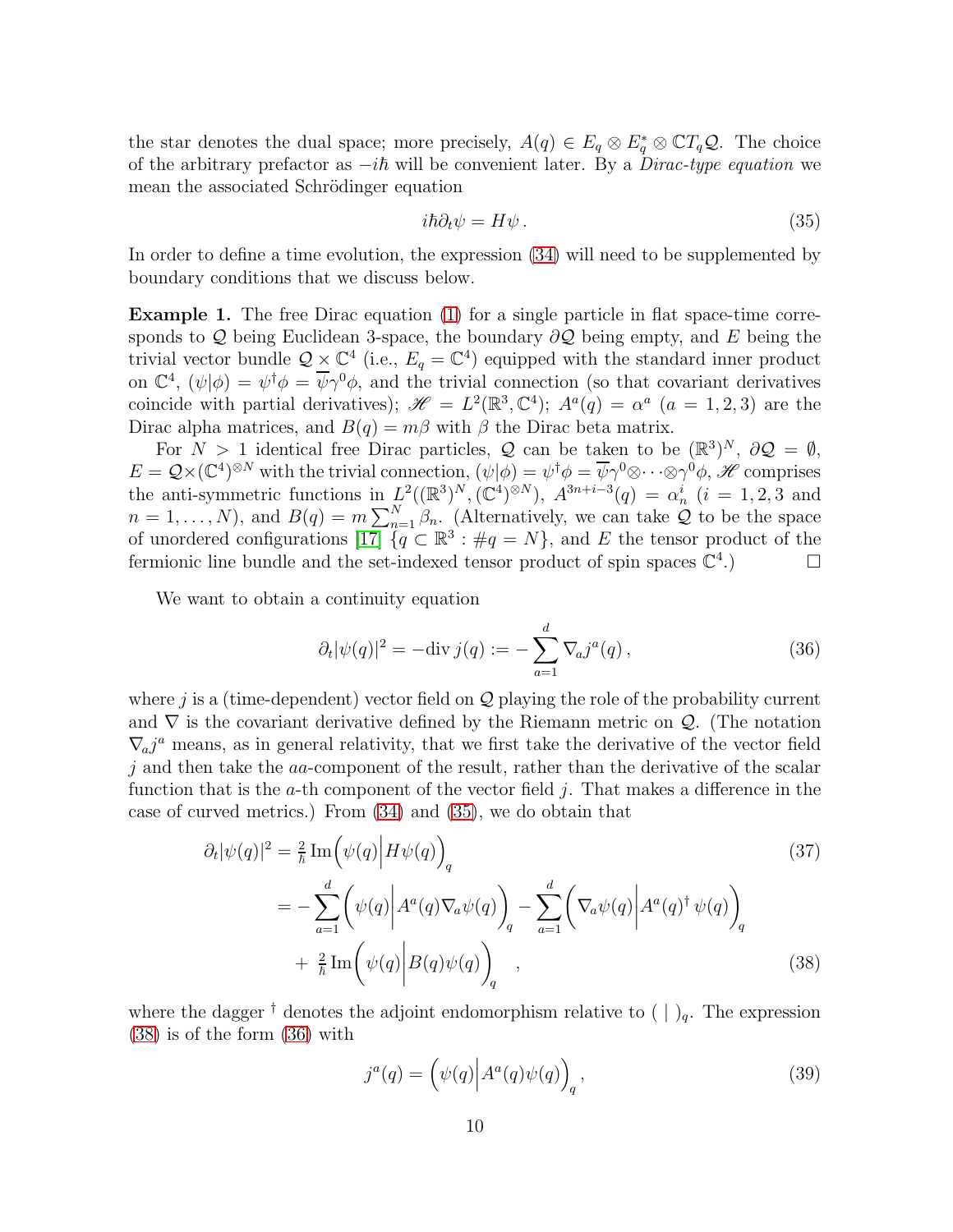provided that

<span id="page-10-0"></span>
$$
A^a(q) \text{ is self-adjoint} \tag{40}
$$

and  $B(q)$  is of the form

<span id="page-10-1"></span>
$$
B(q) = B_0(q) - \frac{i\hbar}{2} \sum_{a=1}^d \nabla_a A^a(q)
$$
 with self-adjoint  $B_0(q)$ . (41)

We henceforth assume that the conditions [\(40\)](#page-10-0) and [\(41\)](#page-10-1) are fulfilled.

Example 2. For the free Dirac equation, [\(40\)](#page-10-0) is satisfied because the Dirac alpha matrices are self-adjoint, and [\(41\)](#page-10-1) is satisfied because the Dirac beta matrix is selfadjoint and  $\nabla_a A^a(q) = 0$  (because  $A^a(q) = \alpha^a$  is constant and  $\nabla_a = \partial_a$ ). Note also that the general definition [\(39\)](#page-9-3) of the current j agrees with the earlier specific one in [\(9\)](#page-4-1).  $\Box$ 

Conditions [\(40\)](#page-10-0) and [\(41\)](#page-10-1) are the formal (algebraic) conditions needed for self-adjoint-ness. It is known [\[7\]](#page-29-3) that if  $Q$  has no boundary and is complete,<sup>[4](#page-10-2)</sup> and if the propagation speed  $c(q)$  (see below) is bounded on  $Q$ , then H given by [\(34\)](#page-8-3) extends uniquely (from  $C_c^{\infty}(E)$ , the space of smooth compactly supported cross-sections) to a self-adjoint operator in  $L^2(E)$ . The propagation speed  $c(q)$  of wave functions at q is the supremum over  $u \in T_q\mathcal{Q}$  with  $|u|=1$  of the operator norm (largest absolute eigenvalue) of  $u_a A^a(q)$ .

#### 3.2 Boundary Conditions

Most known boundary conditions (e.g., [\[4,](#page-29-2) [14\]](#page-30-6)) are reflecting boundary conditions that will make the Hamiltonian self-adjoint while involving no interior points (but see also [\[35\]](#page-31-10) for absorbing boundary conditions). Before setting up IBCs, it will be useful to recap the general form of reflecting boundary conditions.

Consider a boundary point  $q \in \partial \mathcal{Q}$ , let  $n(q)$  denote the inward-pointing<sup>[5](#page-10-3)</sup> unit normal vector to the boundary at q (relative to the Riemann metric  $g_{ab}$ ), and let  $A^n$  be the endomorphism of  $E_q$  given by

<span id="page-10-4"></span>
$$
A^{n} = n(q) \cdot A(q) = \sum_{a,b=1}^{d_{n}} n^{a}(q) A^{b}(q) g_{ab}(q).
$$
 (42)

Let  $E_q^0$  denote the kernel of  $A^n$  and  $E_q^{\pm}$  the sum of the eigenspaces with positive (negative) eigenvalues, so

$$
E_q = E_q^+ \oplus E_q^- \oplus E_q^0. \tag{43}
$$

Let  $P^0$  denote the orthogonal projection to  $E_q^0$  and  $P^{\pm}$  that to  $E_q^{\pm}$ ; we write  $A^{\pm}$  for the restriction of  $A^n(q)$  to  $E_q^{\pm}$ . Put differently,  $P^0 = 1_{\{0\}}(A)$ ,  $P^{\pm} = 1_{(0,\infty)}(A)$ , and  $P^- = 1_{(-\infty,0)}(A)$ , where  $1_S(x)$  means the characteristic function of the set S.

 $4$ "Completeness" requires that boundary points cannot be left out of  $Q$  but must be included in the manifold-with-boundary.

<span id="page-10-3"></span><span id="page-10-2"></span><sup>&</sup>lt;sup>5</sup>Inward-pointing means that there is a curve  $c : [0, \delta) \to \mathcal{Q}$  with  $c(0) = q$  and  $\dot{c}(q) = n(q)$ .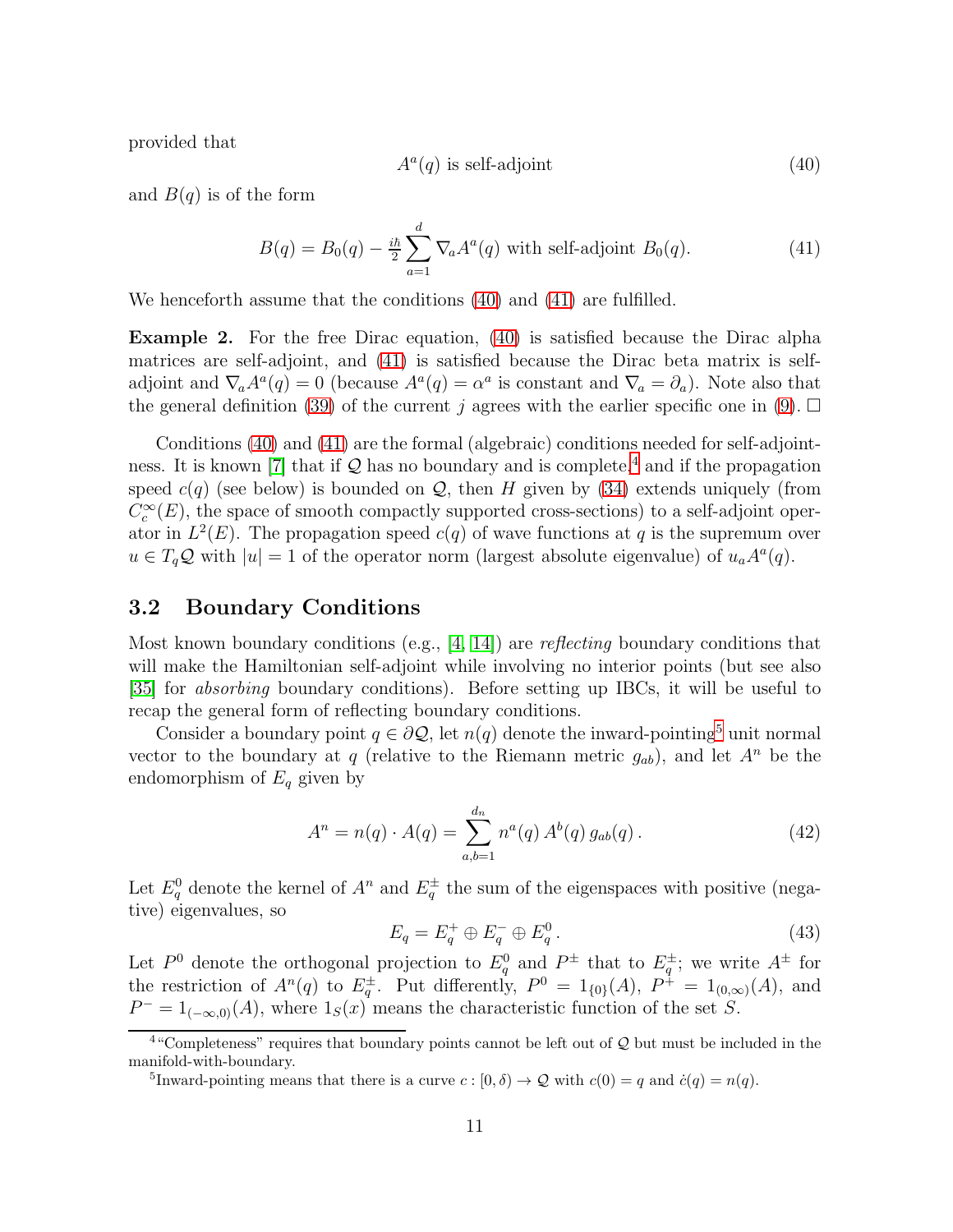Let us derive what reflecting linear boundary conditions look like. Such a condition must exclude any current into the boundary (to enable  $H$  as in [\(34\)](#page-8-3) to be self-adjoint); that is, it must ensure that

$$
j^{n}(q) = n(q) \cdot j(q) = 0 \tag{44}
$$

at every boundary point q. Thus, it must specify a subspace  $S_q \subset E_q$  such that

<span id="page-11-0"></span>
$$
\left(\psi \middle| A^n \psi\right)_q = 0\tag{45}
$$

for every  $\psi \in S_q$ . Splitting  $\psi$  into its parts in  $E_q^0, E_q^+, E_q^-$ , we can rewrite [\(45\)](#page-11-0) as

$$
\left(P^+\psi\middle|A^+P^+\psi\right)_q = \left(P^-\psi\middle| - A^-P^-\psi\right)_q\tag{46}
$$

or

$$
\left\| (A^+)^{1/2} P^+ \psi \right\|^2 = \left\| (-A^-)^{1/2} P^- \psi \right\|^2.
$$
 (47)

This will follow if we specify a unitary isomorphism  $L: E_q^+ \to E_q^-$  and demand that

<span id="page-11-1"></span>
$$
(-A^{-})^{1/2}P^{-}\psi = L(A^{+})^{1/2}P^{+}\psi,
$$
\n(48)

a linear condition that fixes  $P^{\dagger}\psi$  in terms of  $P^{\dagger}\psi$ . This, with L depending on q, is the desired reflecting boundary condition, and  $S_q$  is the set of  $\psi \in E_q$  satisfying [\(48\)](#page-11-1). In Section [3.3](#page-12-0) we will enter a deeper analysis and argue that these are the only possible reflecting boundary conditions.

**Example 3.** For the free Dirac equation on the upper half space  $\mathbb{R}^3$ , we have that  $A^{n} = \alpha^{3}$ , which has eigenvalues  $\pm 1$ , each with multiplicity 2. Thus, dim  $E_{q}^{+} = \dim E_{q}^{-}$ , both  $A^+$  and  $-A^-$  are the identity on their respective domains, and the boundary condition [\(48\)](#page-11-1) reduces to

<span id="page-11-2"></span>
$$
\[P^- - L(x_1, x_2)P^+\]\psi(x_1, x_2, 0) = 0\tag{49}
$$

with  $L(x_1, x_2)$  a unitary isomorphism between the two eigenspaces. In particular, the boundary condition indeed specifies two of the four components of  $\psi$  on the boundary (viz.,  $P^-\psi$ ). In the Weyl representation [\(7\)](#page-3-2), in which  $\alpha^3 = \text{diag}(-1, 1, 1, -1)$ , we have that  $P^0 = 0$ ,  $P^+ = \text{diag}(0, 1, 1, 0)$ , and  $P^- = \text{diag}(1, 0, 0, 1)$ . A particular choice of  $L: E_q^+ \to E_q^-$  is (expressed as a matrix acting on the whole spin space  $\mathbb{C}^4$ )

<span id="page-11-3"></span>
$$
LP^{+} = \begin{pmatrix} 0 & 0 & -i & 0 \\ 0 & 0 & 0 & 0 \\ 0 & 0 & 0 & 0 \\ 0 & -i & 0 & 0 \end{pmatrix}, \text{ so } R = \begin{pmatrix} 1 & 0 & i & 0 \\ 0 & 0 & 0 & 0 \\ 0 & 0 & 0 & 0 \\ 0 & i & 0 & 1 \end{pmatrix}
$$
 (50)

independently of  $q$ ; for this choice, the boundary condition  $(49)$  becomes

$$
\psi_1 = -i\psi_3, \qquad \psi_4 = -i\psi_2 \qquad \text{on } \{x^3 = 0\}
$$
\n(51)

in the Weyl representation, which is equivalent to  $(\gamma^3 - i)\psi = 0$  as in [\(23\)](#page-5-0).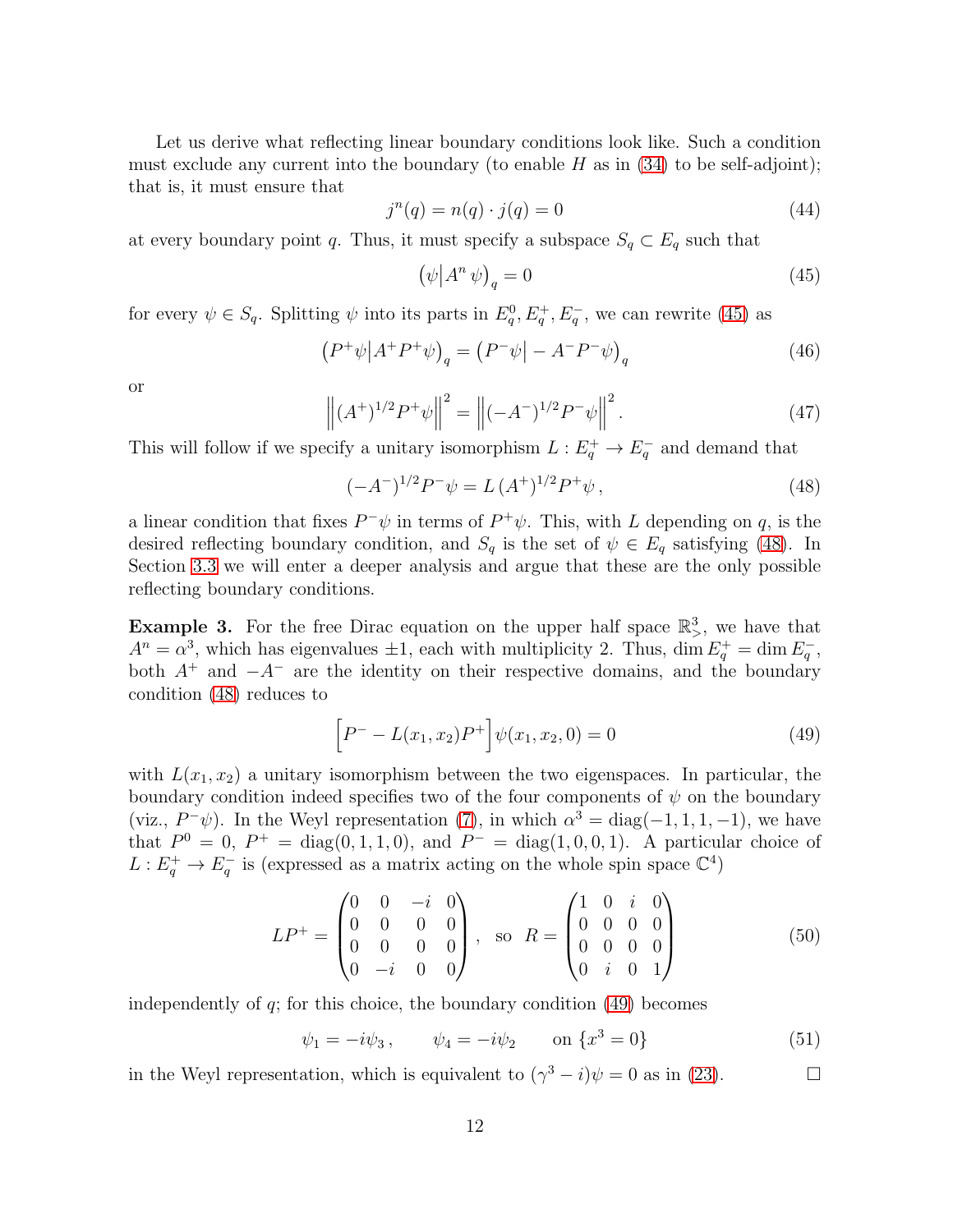#### Remark.

2. It is easy to understand why any boundary condition of the form

$$
P^{-}\psi = CP^{+}\psi \tag{52}
$$

with some linear mapping  $C: E_q^+ \to E_q^-$  determining  $P^- \psi$  from  $P^+ \psi$  would lead to [\(48\)](#page-11-1): It would yield

$$
j^{n}(q) = (P^{+}\psi|A^{+}P^{+}\psi) + (CP^{+}\psi|A^{-}CP^{+}\psi), \qquad (53)
$$

which vanishes for all choices of  $P^+\psi$  if and only if

<span id="page-12-1"></span>
$$
A^+ + C^\dagger A^- C = 0. \tag{54}
$$

If we define

$$
L = (-A^{-})^{1/2} C (A^{+})^{-1/2}, \qquad (55)
$$

then

$$
C = (-A^{-})^{-1/2} L(A^{+})^{1/2}, \qquad (56)
$$

and [\(54\)](#page-12-1) is equivalent to

$$
I_{E_q^+} = L^\dagger L \,,\tag{57}
$$

which means that  $L$  must be unitary to its image.

#### <span id="page-12-0"></span>3.3 Complete Lagrangian Subspaces

Before we can enter the discussion of the general IBC, we need a more thorough discussion of the possible reflecting boundary conditions. We want to identify the subspaces  $S_q$  that can be used as a reflecting boundary condition. Let  $\mathscr K$  denote the set of all  $\psi \in E_q$  satisfying [\(45\)](#page-11-0); it is not a subspace but a cone. We demand that  $S_q \subseteq \mathscr{K}$ , but that will not be sufficient; for example, it is well known (e.g., [\[2\]](#page-29-4)) that  $S_q = \{0\}$  (i.e., the homogeneous Dirichlet boundary condition  $\psi|_{\partial \mathcal{Q}} = 0$  is not a possible boundary condition for the Dirac equation.

Here is what we argue is the right condition. Let us begin with a few definitions: For any subspace S of  $E_q$ , let

$$
S^{\#} = \left\{ \phi \in E_q : (\phi | A^n \chi) = 0 \quad \forall \chi \in S \right\}.
$$
\n
$$
(58)
$$

A subspace  $S \subseteq E_q$  is called a *complete Lagrangian subspace* relative to  $A^n$  iff<sup>[6](#page-12-2)</sup>

$$
S = S^{\#} \tag{59}
$$

Equivalently,  $S$  is complete Lagrangian iff

 $\phi \in S \iff \forall \chi \in S : (\phi | A^n \chi) = 0.$  (60)

<span id="page-12-2"></span> ${}^{6}$ iff = if and only if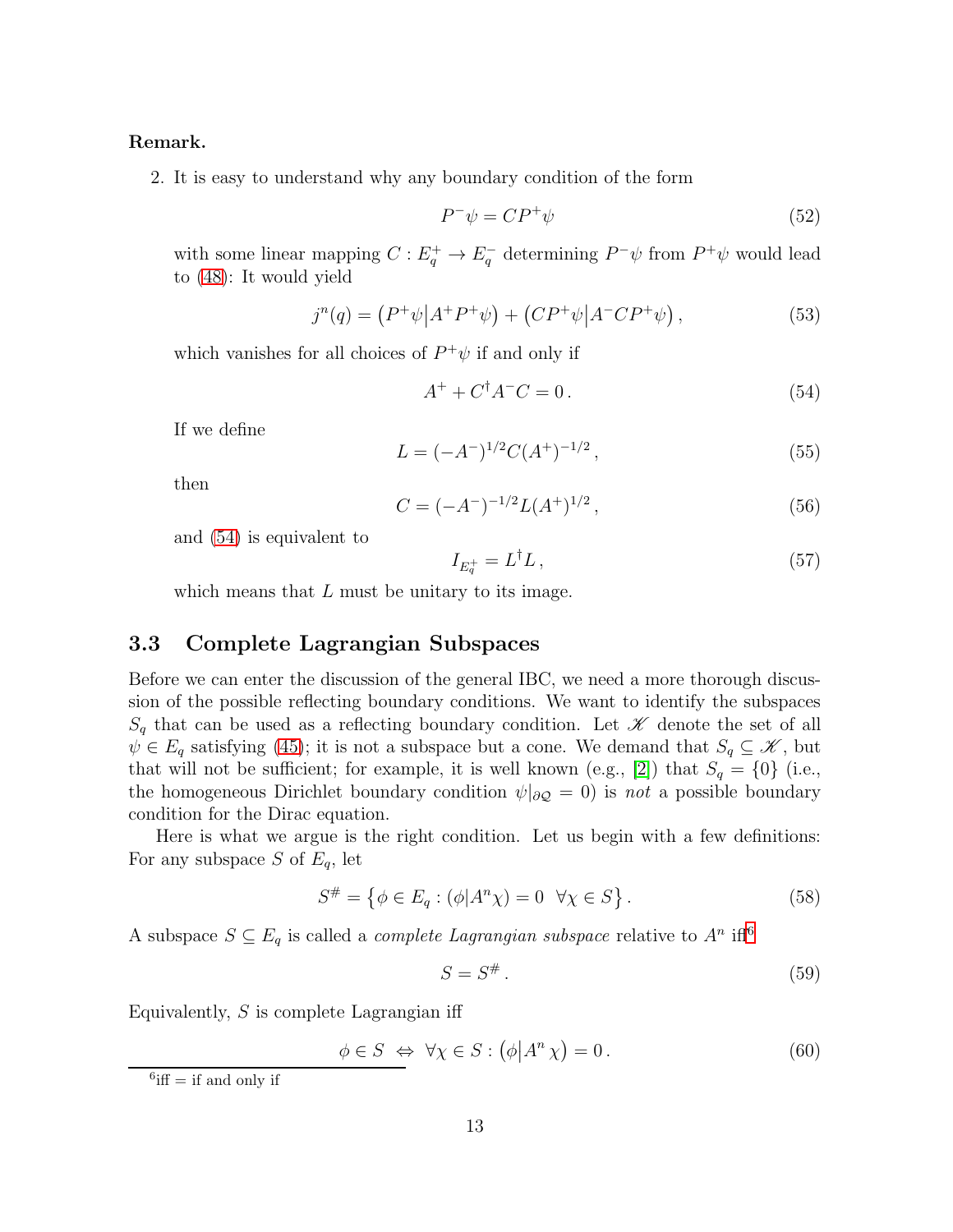<span id="page-13-2"></span>**Conjecture 1.** Let  $S_q \subseteq E_q$  be a subbundle. The boundary condition

<span id="page-13-0"></span>
$$
\psi(q) \in S_q \quad \forall q \in \partial \mathcal{Q} \tag{61}
$$

can occur in a self-adjoint extension (from  $C_c^{\infty}(E|_{\mathcal{Q}^{\circ}})$ ) of H in  $L^2(E)$  iff  $S_q$  is a complete Langrangian subspace of  $E_q$  relative to  $A^n$  for every  $q \in \partial \mathcal{Q}$ .

Here is why this is plausible. For the Hamiltonian  $H$  with boundary condition [\(61\)](#page-13-0), integration by parts yields that

$$
\langle \phi | H \psi \rangle - \langle H \phi | \psi \rangle = i\hbar \int_{\partial \mathcal{Q}} \lambda(dq) \left( \phi(q) \left| A^n \psi(q) \right\rangle_q. \tag{62}
$$

First of all, this needs to vanish for all  $\phi$  and  $\psi$  in the domain, and since we are interested in local boundary conditions, we need the integrand  $(\phi(q)|A^n\psi(q))_q$  to vanish pointwise, i.e.,  $S_q \subset \mathscr{K}$ . Second, we also need that the domain of the *adjoint* of H-with-[\(61\)](#page-13-0) is no greater than the domain of H-with-[\(61\)](#page-13-0); to this end, we need that any  $\phi$  with the property that  $(\phi(q) | A^n \psi(q))_q = 0$  for all  $\psi$  satisfying the boundary condition, satisfies itself the boundary condition; and that amounts to the complete Lagrangian property of  $S_q$ . See [\[12\]](#page-30-9) for a broader discussion of the relevance of complete Lagrangian subspaces to self-adjoint extensions.

<span id="page-13-3"></span>**Proposition 1.** Let E be a finite-dimensional complex Hilbert space,  $A : E \rightarrow E$  a self-adjoint endomorphism,  $P^0 = 1_{\{0\}}(A)$ ,  $P^+ = 1_{(0,\infty)}(A)$ ,  $P^- = 1_{(-\infty,0)}(A)$ , and let  $E^0$ and  $E^{\pm}$  be the ranges of  $P^0$  and  $P^{\pm}$ , respectively. The complete Lagrangian subspaces S of E relative to A are in a natural bijective relation to the unitary isomorphisms  $L: E^+ \to E^-$ , given by

<span id="page-13-4"></span>
$$
S = \left\{ \psi \in E : (-A^{-})^{1/2} P^{-} \psi = L(A^{+})^{1/2} P^{+} \psi \right\}.
$$
 (63)

In particular, complete Langrangian subspaces exist iff

$$
\dim E^+ = \dim E^- \,. \tag{64}
$$

We give the proof in Appendix [B.](#page-27-0)

In the following, we will use the abbreviation

<span id="page-13-1"></span>
$$
R = \sqrt{-A^{-}}P^{-} - L\sqrt{A^{+}}P^{+} = (P^{-} - LP^{+})\sqrt{|A^{n}|}
$$
\n(65)

and write [\(48\)](#page-11-1) as

$$
R(q)\psi(q) = 0.
$$
\n<sup>(66)</sup>

 $R(q)$  is an endomorphism of  $E_q$  whose kernel is  $S_q$ .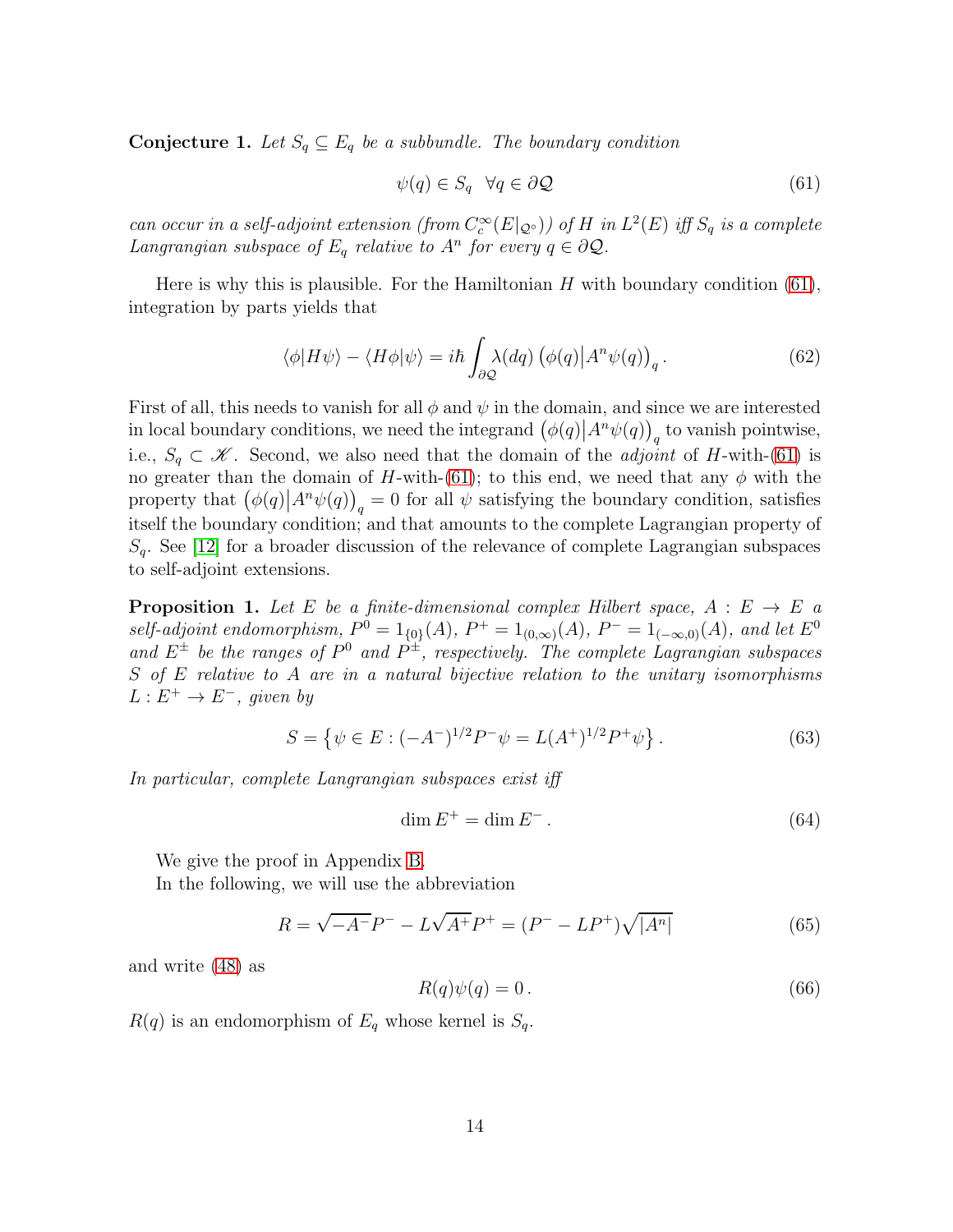#### 3.4 Examples Involving Reflecting Boundary Conditions

Example 4. Several authors [\[13,](#page-30-10) [3\]](#page-29-5) have determined all self-adjoint extensions of the Dirac operator in 1 space dimension,  $H = -i\hbar\alpha^1\partial + m\beta$ , on an interval [0, 1]. For the 1d Dirac equation, spin space is 2-dimensional, and we can take  $\gamma^0 = \beta = \sigma_1$ ,  $\gamma^1 = \sigma_1 \sigma_3$ ,  $\alpha^1 = \gamma^0 \gamma^1 = \sigma_3$ . We write the components of  $\psi$  as  $\psi$ <sub>-</sub> and  $\psi$ <sub>+</sub> (opposite to the eigenvalue of  $\alpha^1$ ). All of the self-adjoint extensions involve boundary conditions, some of them non-local as they relate  $\psi(0)$  to  $\psi(1)$ ; those that are local are of the form

$$
\psi_{+}(0) = e^{i\theta}\psi_{-}(0), \quad \psi_{+}(1) = e^{i\varphi}\psi_{-}(1)
$$
\n(67)

with fixed parameters  $\theta, \varphi \in \mathbb{R}$ . These conditions are special cases of the above scheme [\(48\)](#page-11-1) for reflecting boundary conditions with  $A^n = \alpha^1 = \text{diag}(1, -1)$ ,  $P^+ = \text{diag}(1, 0)$ ,  $P^{-} = \text{diag}(0, 1),$ 

$$
LP^{+} = \begin{pmatrix} 0 & 0 \\ e^{i\theta} & 0 \end{pmatrix}, \quad \text{so } R = \begin{pmatrix} 0 & 0 \\ -e^{i\theta} & 1 \end{pmatrix}
$$
 (68)

and correspondingly with  $\varphi$ .

Example 5. Al-Hashimi and Wiese [\[1,](#page-29-6) Sec. 4.2] considered the 3d Dirac equation [\(1\)](#page-1-1) in a region  $\Omega \subset \mathbb{R}^3$  with smooth boundary  $\partial\Omega$  and aimed at formulating "the most general perfectly reflecting boundary condition." They used the Dirac representation of spin space [\[15\]](#page-30-7), in which

$$
\alpha^k = \begin{pmatrix} 0 & \sigma_k \\ \sigma_k & 0 \end{pmatrix},\tag{69}
$$

and proposed a family of boundary conditions

<span id="page-14-0"></span>
$$
\begin{pmatrix} \psi_{D3} \\ \psi_{D4} \end{pmatrix} = i \, \boldsymbol{n}(\boldsymbol{x}) \cdot \boldsymbol{\sigma} \, T \begin{pmatrix} \psi_{D1} \\ \psi_{D2} \end{pmatrix} \tag{70}
$$

for all  $x \in \partial\Omega$ , where  $\psi_{Di}$  are the four components of  $\psi$  in the Dirac representation,  $n(x)$  is the inward unit normal vector to  $\partial\Omega$  at x, and T is an arbitrary but fixed self-adjoint  $2 \times 2$  matrix. They showed that the subspace comprising those  $\psi \in \mathbb{C}^4$  that satisfy [\(70\)](#page-14-0) lies in  $\mathscr{K}$ , i.e., that (70) implies  $\psi^{\dagger}(\boldsymbol{n}(\boldsymbol{x}) \cdot \boldsymbol{\alpha}) \psi = 0$ . In fact, (70) is a special case of [\(48\)](#page-11-1) with (expressed in the Weyl representation and assuming that  $n(x)$  points in the  $x_3$ -direction)

<span id="page-14-1"></span>
$$
LP^{+} = \frac{1}{\mathcal{N}} \begin{pmatrix} 0 & 2ib & (1 - ia)(1 + ic) - |b|^{2} & 0 \\ 0 & 0 & 0 & 0 \\ 0 & 0 & 0 & 0 \\ 0 & (1 + ia)(1 - ic) - |b|^{2} & -2ib^{*} & 0 \end{pmatrix}
$$
(71)

for

$$
T = \begin{pmatrix} a & b \\ b^* & c \end{pmatrix} \quad \text{with } a, c \in \mathbb{R} \text{ and } b \in \mathbb{C}. \tag{72}
$$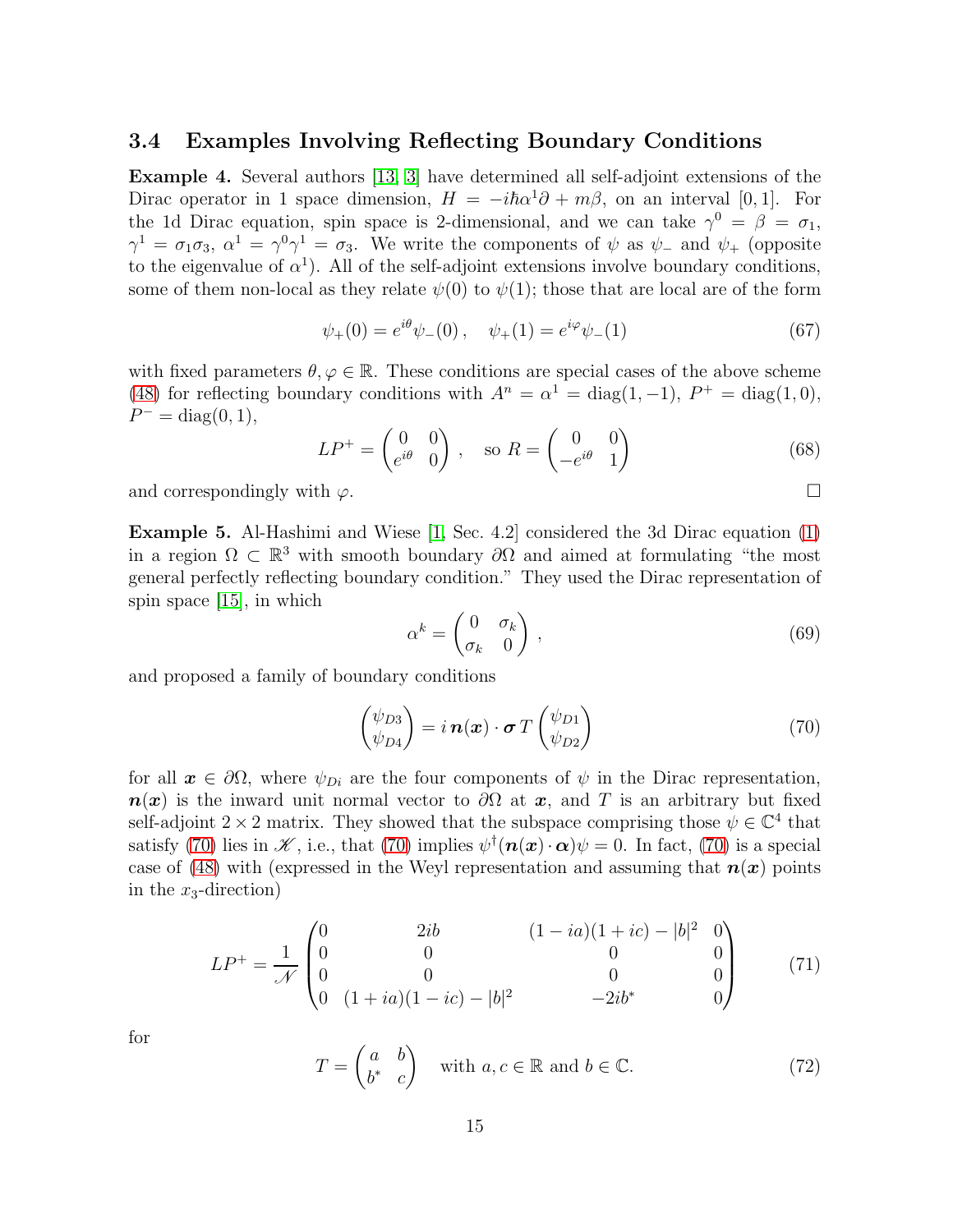Here, the denominator is

$$
\mathcal{N} = (1 + ia)(1 + ic) + |b|^2, \tag{73}
$$

which is always non-zero, as one easily checks.

However, Al-Hashimi and Wiese missed some boundary conditions, as some unitary  $L: E_q^+ \to E_q^-$  are not of the form [\(71\)](#page-14-1), for example

<span id="page-15-0"></span>
$$
LP^{+} = \begin{pmatrix} 0 & 0 & e^{i\kappa} & 0 \\ 0 & 0 & 0 & 0 \\ 0 & 0 & 0 & 0 \\ 0 & -1 & 0 & 0 \end{pmatrix} \text{ or } \begin{pmatrix} 0 & 0 & -1 & 0 \\ 0 & 0 & 0 & 0 \\ 0 & 0 & 0 & 0 \\ 0 & e^{i\kappa} & 0 & 0 \end{pmatrix} \text{ or } \begin{pmatrix} 0 & e^{i\kappa} & 0 & 0 \\ 0 & 0 & 0 & 0 \\ 0 & 0 & 0 & 0 \\ 0 & 0 & e^{-i\kappa} & 0 \end{pmatrix}
$$
(74)

for any  $\kappa \in \mathbb{R}$ . More generally, starting from the boundary condition [\(48\)](#page-11-1) or [\(49\)](#page-11-2), which in the Weyl representation (again with  $n(x)$  in the x<sub>3</sub>-direction) reads

$$
\begin{pmatrix} \psi_1 \\ \psi_4 \end{pmatrix} = L \begin{pmatrix} \psi_2 \\ \psi_3 \end{pmatrix} , \qquad (75)
$$

and writing  $L$  in the form

$$
L = \begin{pmatrix} \cos \zeta e^{i\eta} & \sin \zeta e^{i\kappa} \\ \sin \zeta e^{i\tau} & -\cos \zeta e^{i(\kappa + \tau - \eta)} \end{pmatrix}
$$
 (76)

with  $\zeta \in [0, \frac{\pi}{2}]$  $\frac{\pi}{2}$  and  $\kappa, \tau, \eta \in [0, 2\pi)$ , as any unitary  $2 \times 2$  matrix can be written, one finds that

$$
T = -\frac{i}{\mathcal{N}'} \left( \frac{1 + \sin \zeta (e^{i\tau} - e^{i\kappa}) - e^{i(\kappa + \tau)}}{2 \cos \zeta e^{i(\kappa + \tau - \eta)}} \right) \qquad \qquad -\sin \zeta (e^{i\tau} - e^{i\kappa}) - e^{i(\kappa + \tau)} \right) \tag{77}
$$

exists and is self-adjoint as soon as the denominator

$$
\mathcal{N}' = 1 + \sin \zeta (e^{i\tau} + e^{i\kappa}) + e^{i(\kappa + \tau)}
$$
\n<sup>(78)</sup>

does not vanish. However, it does vanish for the examples in [\(74\)](#page-15-0). The set of subspaces parametrized by the self-adjoint  $2 \times 2$  matrices T is a non-compact (and thus proper) subset of the compact set of subspaces  $S_q$  parametrized by the unitary  $2 \times 2$  matrices  $L$ .  $L.$ 

Example 6. Benguria et al. [\[6\]](#page-29-7) proved the self-adjointness of the 2d Dirac operator (with spin space  $\mathbb{C}^2$ ) in a region  $\Omega \subset \mathbb{R}^2$  with  $C^2$ -smooth boundary  $\partial\Omega$  and boundary condition

<span id="page-15-1"></span>
$$
P_{\eta(q),q}\psi(q) = 0 \quad \forall q \in \partial \mathcal{Q},\tag{79}
$$

where  $P_{\eta(q),q}$  is the projection to a certain 1d subspace of the spin space  $\mathbb{C}^2$ , viz., the eigenspace with eigenvalue  $-1$  of  $(\cos \eta(q))$   $t(q) \cdot \sigma + (\sin \eta(q))$   $N \cdot \sigma$ , where  $\eta(q)$  is an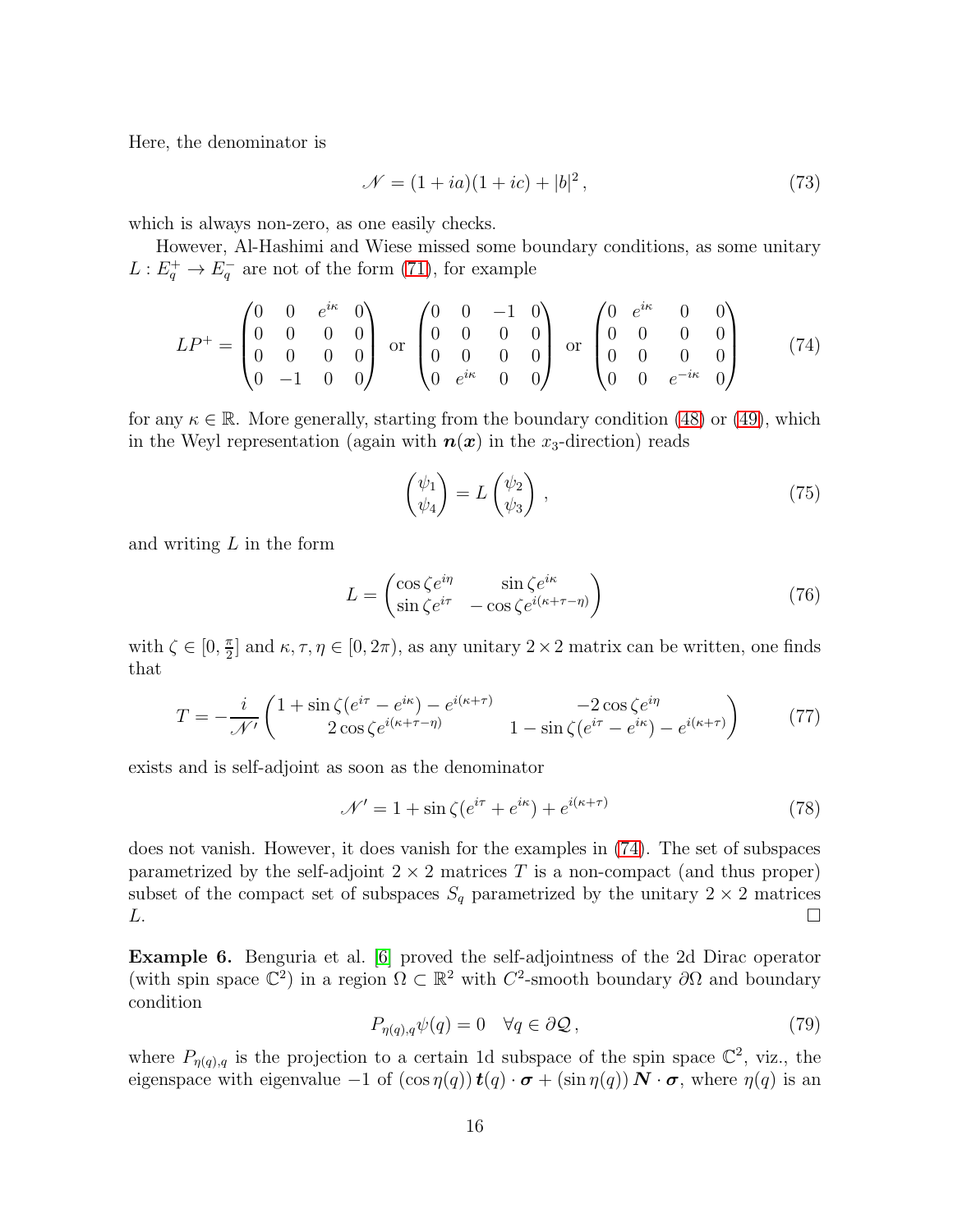arbitrary real parameter,  $t(q)$  is the unit tangent vector to  $\partial Q$  at q, and N is the unit normal in  $\mathbb{R}^3$  to the plane containing  $\Omega$ . (Except that they did not prove self-adjointness for cases with  $\cos \eta(q) = 0$ .) In a Weyl representation with  $\mathbf{n}(q) \cdot \boldsymbol{\sigma} = \text{diag}(1, -1)$  (where n is the unit normal in  $\Omega$  on  $\partial\Omega$ , so  $P^+ = \text{diag}(1,0)$  and  $P^- = \text{diag}(0,1)$ , the boundary condition [\(79\)](#page-15-1) is equivalent to

$$
P^{-}\psi = \begin{pmatrix} 0 & 0\\ e^{i\eta(q)} & 0 \end{pmatrix} P^{+}\psi
$$
\n(80)

in our notation and thus a special case of the general boundary condition [\(48\)](#page-11-1).  $\Box$ 

Example 7. Lienert [\[22,](#page-30-11) [23,](#page-30-12) [24\]](#page-31-11) considered point interaction between massless Dirac particles in 1 space dimension, implemented through a reflecting boundary condition. For simplicity, we focus on the case of two particles. The boundary is the diagonal  $\partial \mathcal{Q} = \{(z, z) : z \in \mathbb{R}\}\$ in configuration space  $\mathcal{Q} = \{(z_1, z_2) \in \mathbb{R}^2 : z_1 \leq z_2\}$ . For two particles, the appropriate Dirac equation reads

$$
i\hbar \partial_t \psi(z_1, z_2) = \left(-i\hbar \alpha_1^1 \partial_{z_1} - i\hbar \alpha_2^1 \partial_{z_2}\right) \psi(z_1, z_2), \qquad (81)
$$

and we write the components of the wave function  $\psi : \mathcal{Q} \to \mathbb{C}^2 \otimes \mathbb{C}^2$  as

$$
\psi = \begin{pmatrix} \psi_{--} \\ \psi_{++} \\ \psi_{+-} \\ \psi_{++} \end{pmatrix} \in \mathbb{C}^2 \otimes \mathbb{C}^2.
$$
 (82)

In this representation,  $A^1(q) = \alpha_1^1 = \text{diag}(1, 1, -1, -1)$  and  $A^2(q) = \alpha_2^1 = \text{diag}(1, -1, 1, -1)$ for every  $q \in \mathcal{Q}$ . Thus, for every  $q \in \partial \mathcal{Q}$ ,

<span id="page-16-0"></span>
$$
A^{n} = -\frac{1}{\sqrt{2}}A^{1}(q) + \frac{1}{\sqrt{2}}A^{2}(q) = \text{diag}\left(0, -\sqrt{2}, +\sqrt{2}, 0\right),\tag{83}
$$

so  $P^+ = \text{diag}(0, 0, 1, 0), P^- = \text{diag}(0, 1, 0, 0), \text{ and } P^0 = (1, 0, 0, 1).$  The unitary L:  $E_q^+ \to E_q^-$  is just a phase,  $L = e^{i\theta}$  or, expressed as a matrix on the whole spin space,

<span id="page-16-1"></span>
$$
LP^{+} = \begin{pmatrix} 0 & 0 & 0 & 0 \\ 0 & 0 & e^{i\theta} & 0 \\ 0 & 0 & 0 & 0 \\ 0 & 0 & 0 & 0 \end{pmatrix}, \quad \text{so } R = 2^{1/4} \begin{pmatrix} 0 & 0 & 0 & 0 \\ 0 & 1 & -e^{i\theta} & 0 \\ 0 & 0 & 0 & 0 \\ 0 & 0 & 0 & 0 \end{pmatrix}.
$$
 (84)

Correspondingly, Lienert's boundary condition is only one equation:

<span id="page-16-2"></span>
$$
\psi_{-+}(z, z) - e^{i\theta} \psi_{+-}(z, z) = 0.
$$
\n(85)

 $\Box$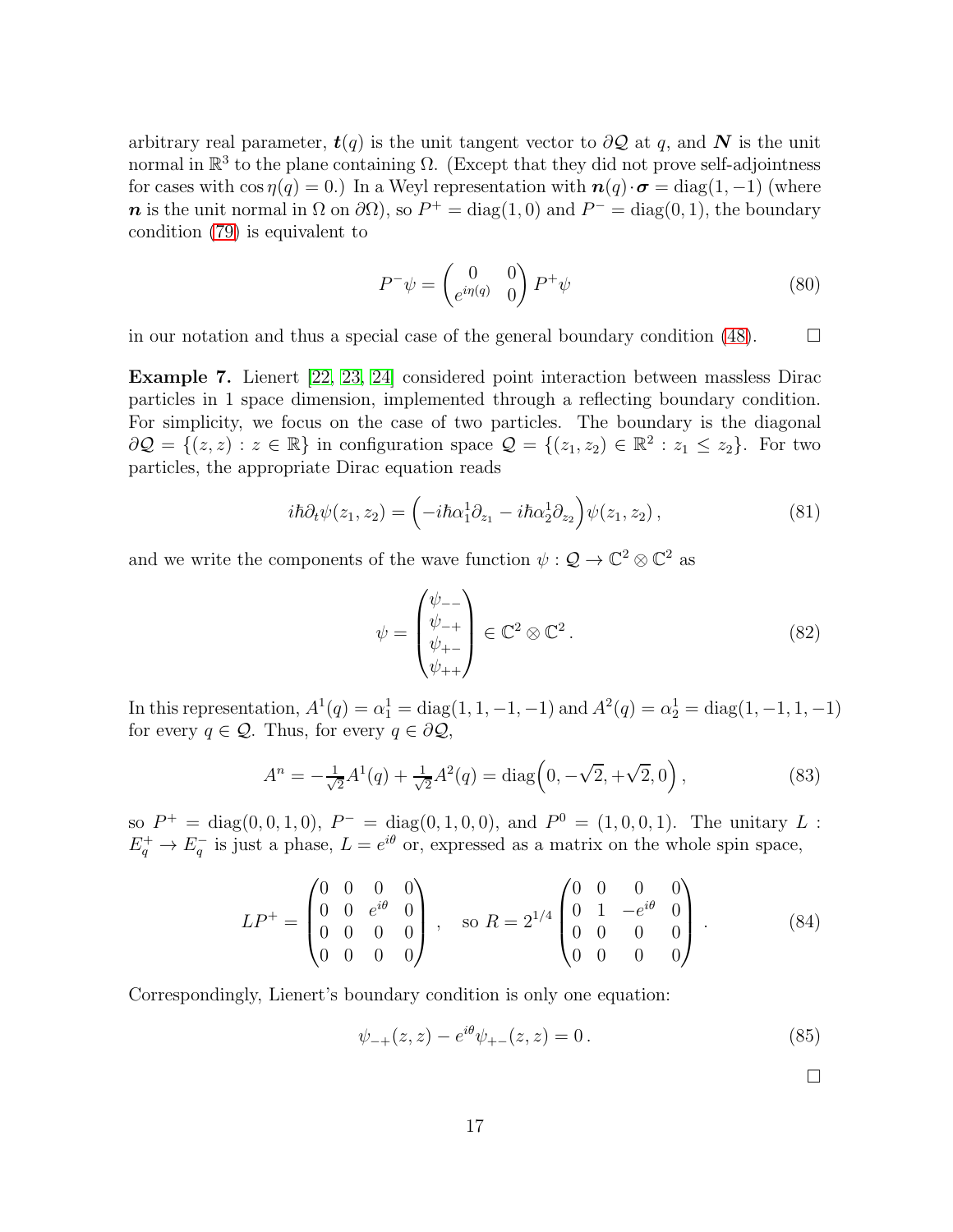# <span id="page-17-0"></span>4 General Form of IBCs for Dirac-Type Hamiltonians

We now turn to the question what IBCs can look like in general for Hamiltonians that are first-order differential operators with matrix-valued coefficients.

### 4.1 Setup: Configuration Space, Hilbert Space, and Dirac-Type Differential Operators

We take the configuration space  $\mathcal{Q}$  to be a finite or countable union of disjoint spaces with boundary,  $\mathcal{Q} = \bigcup_n \mathcal{Q}^{(n)}$ . For the sake of simplicity, we may assume that each  $\mathcal{Q}^{(n)}$ is a manifold with boundary, although that implies that the boundary  $\partial \mathcal{Q}^{(n)}$  of  $\mathcal{Q}^{(n)}$ is itself a manifold without boundary. In many applications, one may want to allow that the boundary  $\partial \mathcal{Q}^{(n)}$  has itself a boundary; for example, this situation arises when  $\mathcal{Q}^{(n)}$  is an *n*-particle configuration space of the form  $\mathcal{M}^n$ ,  $n = 0, 1, 2, \ldots$ , where  $\mathcal M$  is a manifold with boundary.

We write  $\partial \mathcal{Q}$  for  $\cup_n \partial \mathcal{Q}^{(n)}$  and  $\mathcal{Q}^{\circ} = \mathcal{Q} \setminus \partial \mathcal{Q}$  for the interior of  $\mathcal{Q}$ . We take  $\mathcal Q$  to be equipped with a Riemann metric  $g_{ab}$ , which also defines a volume measure  $\mu^{(n)}$  on  $\mathcal{Q}^{(n)}$ , and thus a measure  $\mu$  on  $\mathcal{Q}, \mu(S) = \sum_{n} \mu^{(n)}(S \cap \mathcal{Q}^{(n)})$ ; likewise, the metric defines a surface area measure  $\lambda$  on  $\partial \mathcal{Q}$ .

The wave function  $\psi$  is a spinor-valued function on  $\mathcal{Q}$ . That is, its restriction to the sector  $\mathcal{Q}^{(n)}$  of  $\mathcal{Q}$  is a function  $\psi^{(n)} : \mathcal{Q}^{(n)} \to \mathbb{C}^{r_n}$ ; we denote the inner product in spin space  $\mathbb{C}^{r_n}$  by  $(\psi|\phi) = \psi^{\dagger} \phi$ . More generally, we can take  $\psi^{(n)}$  to be a cross-section of a vector bundle  $E^{(n)}$  over  $\mathcal{Q}^{(n)}$  of finite rank  $r_n = \dim_{\mathbb{C}} E_q^{(n)}$  (dimension of fiber spaces). We write E for the entire vector bundle  $\cup_n E^{(n)}$  and  $E_q$  for  $E_q^{(n)}$  if  $q \in \mathcal{Q}^{(n)}$ . We assume that  $E^{(n)}$  is a *Hermitian vector bundle* as discussed around [\(32\)](#page-8-4).

The Hilbert space  $\mathcal{H} = L^2(Q, E, \mu)$  consists of the square-integrable cross-sections of E and is equipped with the inner product [\(33\)](#page-8-5) with the understanding that  $\int_{Q}$  means the same as  $\sum_{n}$   $\int$  $Q^{(n)}$ , so that  $\mathscr{H} = \bigoplus_n L^2(Q^{(n)}, E^{(n)}, \mu^{(n)}).$ 

A *Dirac-type operator* will again be a differential expression of first order as in  $(34)$ (with  $d = d_n = \dim_{\mathbb{R}} \mathcal{Q}^{(n)}$  now depending on the sector).

The IBC will be so constructed that the amount of probability per time that flows out of the boundary at  $q' \in \partial \mathcal{Q}$  gets added to  $|\psi|^2$  at an interior point

$$
q = f(q') \tag{86}
$$

in a different sector,<sup>[7](#page-17-1)</sup>  $f : \partial \mathcal{Q} \to \mathcal{Q}^{\circ}$ . Since many boundary points q' can be mapped to the same interior point  $q$ , we will need to talk of the set of those  $q'$ , which will be

<span id="page-17-1"></span><sup>&</sup>lt;sup>7</sup>In terms of the Bohmian trajectories [\[11\]](#page-30-4), whenever the Bohmian configuration  $Q(t)$  reaches the boundary at  $q'$ , it jumps to  $f(q')$ ; conversely, from an interior point q, the Bohmian configuration can spontaneously jump to a boundary point q' with  $f(q') = q$ , and this happens at a rate given in [\[11\]](#page-30-4).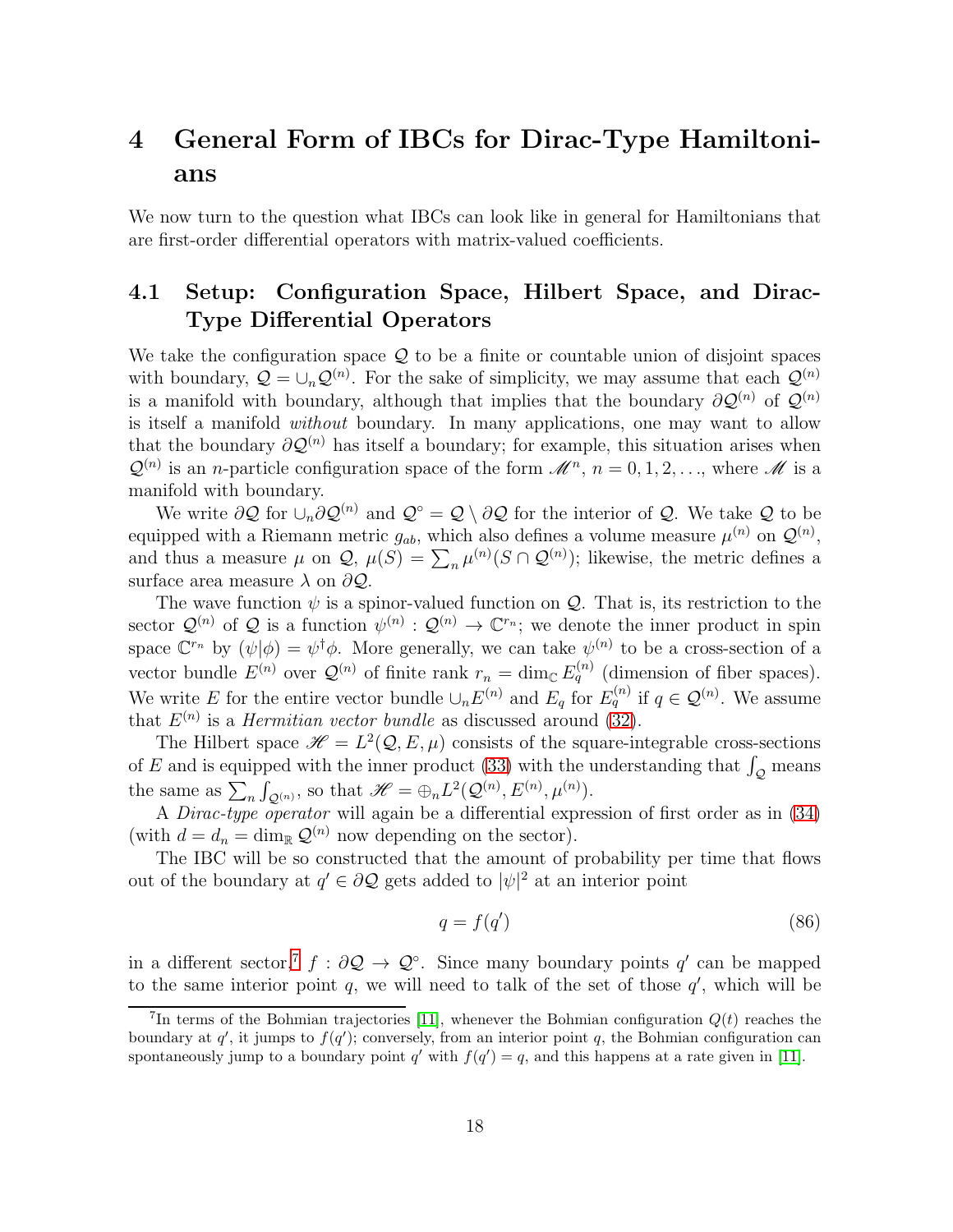denoted

$$
f^{-1}(q) = \left\{ q' \in \partial \mathcal{Q} : f(q') = q \right\},\tag{87}
$$

and a measure  $\nu_q$  over  $f^{-1}(q)$ . The appropriate (unnormalized) "uniform" measure for our purpose is characterized by

<span id="page-18-4"></span>
$$
\int_{\mathcal{Q}} \mu(dq) \nu_q(S \cap f^{-1}(q)) = \lambda(S) \tag{88}
$$

for any set  $S \subseteq \partial \mathcal{Q}$  (see [\[36\]](#page-31-2) for more detail).

Again, we write  $A^n$  for the component  $n(q) \cdot A(q)$  of  $A(q)$  normal to the boundary as in [\(42\)](#page-10-4);  $E^0$ ,  $E^+$ , and  $E^-$ , respectively, for the kernel, the positive spectral subspace, and the negative spectral subspace of  $A^n$ ; and  $P^0$ ,  $P^+$ , and  $P^-$  for the corresponding projections.

#### <span id="page-18-5"></span>4.2 A Class of IBCs

Before describing the most general IBC in Section [4.3,](#page-20-0) we write down a simpler type of IBC.

The Hamiltonian acts at every interior point  $q$  according to

<span id="page-18-3"></span>
$$
H\psi(q) = -i\hbar \sum_{a=1}^{d_n} A^a(q) \nabla_a \psi(q) + B(q) \psi(q) + \int_{f^{-1}(q)} \nu_q(dq') N(q')^{\dagger} \psi(q') . \tag{89}
$$

Here,  $N(q')$  is a complex-linear mapping  $E_{f(q')} \to E_{q'}$ , and the adjoint  $N^{\dagger} : E_{q'} \to E_q$  of a linear mapping  $N: E_q \to E_{q'}$  is defined by the relation  $(\psi|N^{\dagger}\phi)_q = (N\psi|\phi)_{q'}$  for all  $\psi \in E_q$  and  $\phi \in E_{q'}$ .

The IBC reads: for every boundary point  $q$ ,

<span id="page-18-2"></span>
$$
R(q)\,\psi(q) = -\frac{i}{\hbar}\,R(q)\,A^{\rm inv}(q)\,N(q)\,\psi\big(f(q)\big)\,,\tag{90}
$$

with  $R = R(q)$  as in [\(65\)](#page-13-1) (based again on a unitary isomorphism  $L = L(q) : E_q^+ \to E_q^-$ ) and  $A^{inv}$  the inverse of  $A^n$  on the orthogonal complement of its kernel,

$$
A^{\text{inv}} = P^+(A^+)^{-1}P^+ + P^-(A^-)^{-1}P^-.
$$
\n(91)

If 0 is not an eigenvalue of  $A^n$ , then  $A^{inv} = (A^n)^{-1}$ .

The function  $N$  is required to satisfy

<span id="page-18-1"></span>
$$
P_q^0 N(q) = 0 \tag{92}
$$

and

<span id="page-18-0"></span>
$$
N(q)^{\dagger} A^{\text{inv}}(q) N(q) = 0 \tag{93}
$$

at every  $q \in \partial \mathcal{Q}$ . The conservation of probability will be verified later for the more general IBC of Section [4.3.](#page-20-0)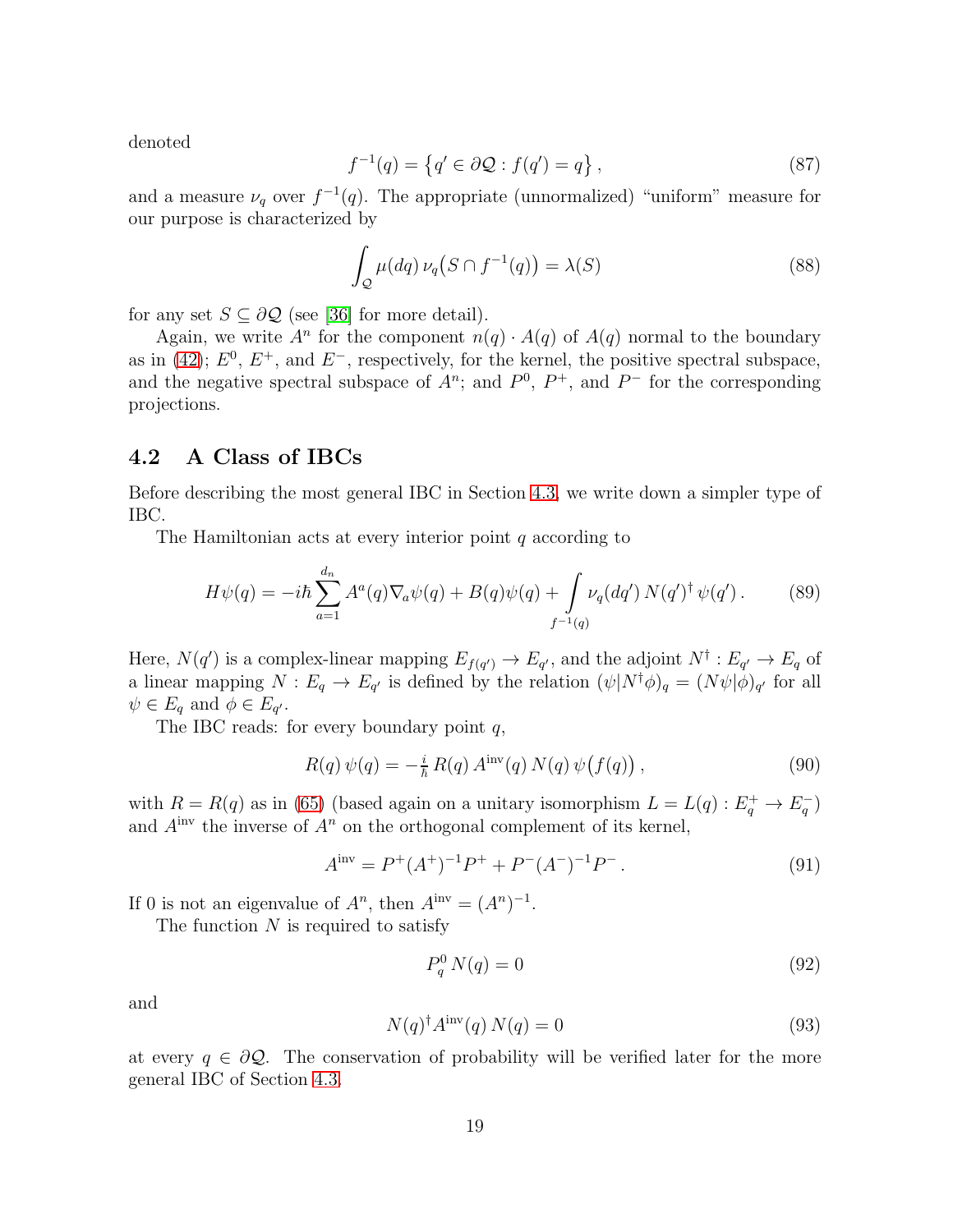**Example 8.** In the example of Section [2,](#page-2-0)  $f(q') = \emptyset \in \mathcal{Q}^{(0)}$  for every  $q' \in \partial \mathcal{Q}^{(1)}$ , so  $f^{-1}(\emptyset) = \partial \mathcal{Q}^{(1)}$ ; furthermore,  $\nu_{\emptyset}(dx_1 \times dx_2) = dx_1 dx_2$ ,  $E_{\emptyset} = \mathbb{C}$ , and  $E_q = \mathbb{C}^4$  for  $q \in \mathcal{Q}^{(1)}$ with  $(\psi|\phi)_q = \psi^{\dagger} \phi$  as before. As in Example 3,  $A^n = \alpha^3$  at every boundary point, so  $P^0 = 0, P^+ = diag(0, 1, 1, 0),$  and  $P^- = diag(1, 0, 0, 1)$ . Furthermore, L and R are again given by  $(50)$ . The N function is given by  $(6)$ , which satisfies  $(93)$  and trivially  $(92)$ . Since  $A^+$  and  $-A^-$  are the identity on their domains,  $R = P^- - LP^+$  and  $A^{inv} = \alpha^3$ . The IBC [\(90\)](#page-18-2) becomes

$$
R\psi^{(1)}(x_1, x_2, 0) = -\frac{i}{\hbar} R\alpha^3 N(x_1, x_2) \psi^{(0)}.
$$
\n(94)

Multiplying both sides from the left by  $-\gamma^0 - i$  (which yields an equivalent equation because  $-\gamma^0 - i$  is invertible because i is not an eigenvalue of  $-\gamma^0$  because  $\gamma^0$  is self-adjoint) yields the IBC [\(8\)](#page-3-1) of Section [2,](#page-2-0) as  $(-\gamma^0 - i)R = \gamma^3 - i$ .

Example 9. Lienert and Nickel [\[25\]](#page-31-8) studied a model of particle creation in one space dimension. We now explain how it fits into the general scheme we have presented.

Their massless particles move in  $\mathbb{R}^1$ , and they split and coalesce according to  $x \leftrightarrow$  $x+x$ . For their model, they prove existence and uniqueness of solutions of the evolution (even multi-time) for suitably smooth initial wave functions. Their Hamiltonian would be local on full Fock space, but to avoid technical difficulties they truncated the Fock space at a maximal particle number. For simplicity, we limit ourselves to the case of two sectors that they discussed in their section 3. The configuration space is  $\mathcal{Q} = \mathcal{Q}^{(1)} \cup \mathcal{Q}^{(2)}$ with  $\mathcal{Q}^{(1)} = \mathbb{R}, \, \mathcal{Q}^{(2)} = \{(z_1, z_2) \in \mathbb{R}^2 : z_1 \leq z_2\},\, \text{and} \,\, \partial \mathcal{Q} = \partial \mathcal{Q}^{(2)} = \{(z, z) : z \in \mathbb{R}\}.$  The Riemann metric on Q is just the Euclidean metric of  $\mathbb{R}^1$  and  $\mathbb{R}^2$ ;  $\mu^{(n)}$  is just *n*-dimensional volume, and  $\lambda(\{(z, z) : z \in B\}) = \sqrt{2}\mu^{(1)}(B)$ . The jump mapping is  $f(z, z) = z$ ; the set  $f^{-1}(q)$  always has either 0 or 1 element  $(0 \text{ for } q \in \mathcal{Q}^{(2)}, 1 \text{ for } q \in \mathcal{Q}^{(1)});$  for  $q = z \in \mathcal{Q}^{(1)},$  $\nu_z$  is  $\sqrt{2}$  times the counting measure,  $\nu_z$ {(z, z)} =  $\sqrt{2}$ , and  $n(z, z) = (-1/\sqrt{2}, 1/\sqrt{2})$  is the inward-pointing unit normal vector. We write the components of  $\psi^{(n)}$  as

$$
\psi^{(1)} = \begin{pmatrix} \psi_{-} \\ \psi_{+} \end{pmatrix} \in \mathbb{C}^{2}, \qquad \psi^{(2)} = \begin{pmatrix} \psi_{--} \\ \psi_{-+} \\ \psi_{+-} \\ \psi_{++} \end{pmatrix} \in \mathbb{C}^{2} \otimes \mathbb{C}^{2}. \tag{95}
$$

As in Example 7, we use the 1d Dirac equation;  $A<sup>n</sup>$  is given by [\(83\)](#page-16-0) and  $LP<sup>+</sup>$  and R by [\(84\)](#page-16-1) at all  $(z, z) \in \partial \mathcal{Q}$ . However, the boundary condition [\(85\)](#page-16-2) of Example 7 now gets replaced with an IBC of the form

<span id="page-19-0"></span>
$$
\psi_{-+}^{(2)}(z,z) - e^{i\theta} \psi_{+-}^{(2)}(z,z) = B \psi^{(1)}(z) \tag{96}
$$

with B a certain  $1 \times 2$  matrix. Their Hamiltonian is of the form [\(89\)](#page-18-3), explicitly

$$
(H\psi)^{(1)}(z) = -i\alpha^1 \partial_z \psi^{(1)}(z) + \sqrt{2} N(z)^\dagger \psi^{(2)}(z,z)
$$
(97)

$$
(H\psi)^{(2)}(z_1, z_2) = (-i\alpha_1^1 \partial_1 - i\alpha_2^1 \partial_2)\psi^{(2)}(z_1, z_2)
$$
\n(98)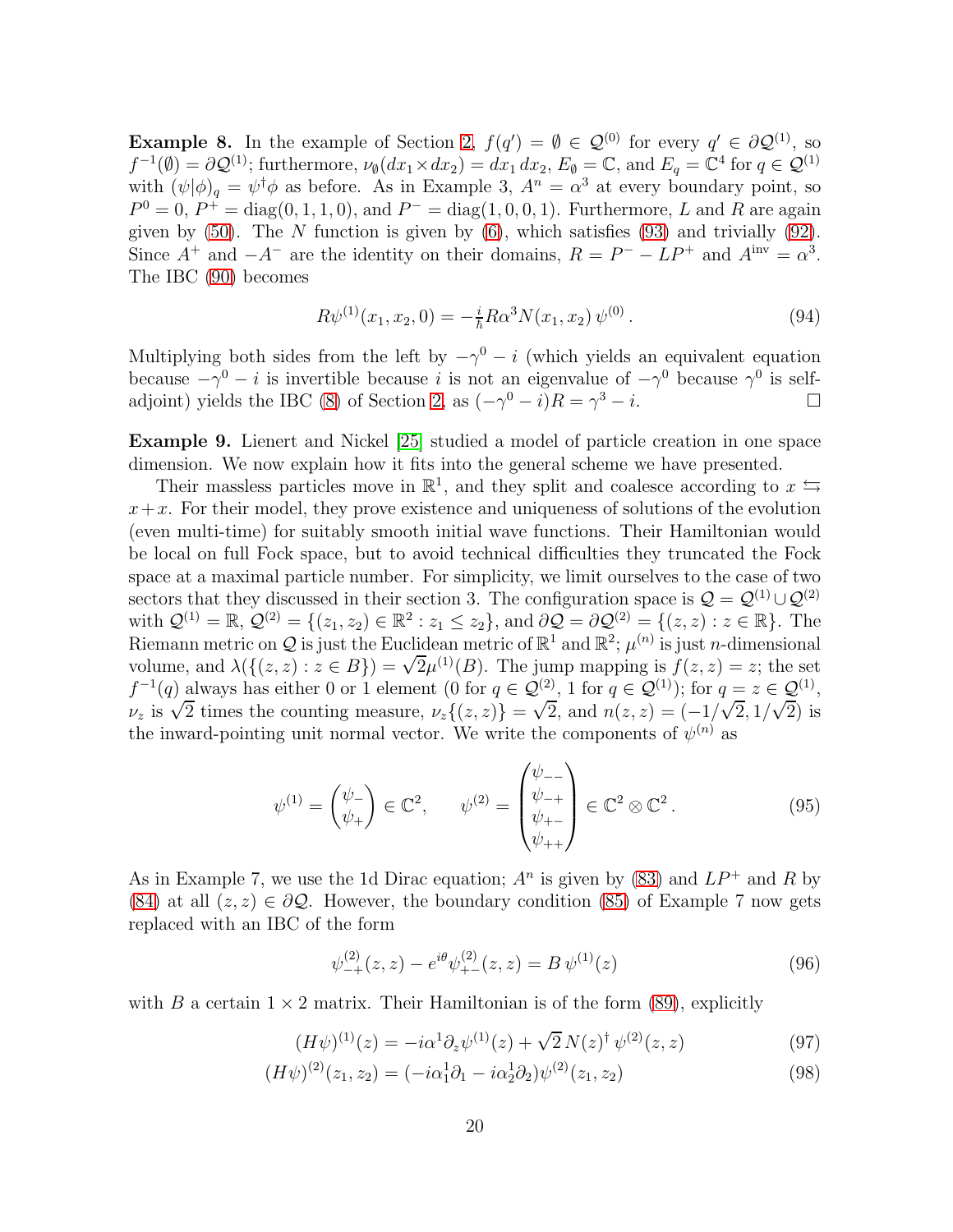with  $N(z) = N$  (independent of z) a certain linear mapping  $\mathbb{C}^2 \to \mathbb{C}^2 \otimes \mathbb{C}^2$  (a  $4 \times 2$ ) matrix) that Lienert and Nickel called  $-\frac{1}{\sqrt{2}}$  $\frac{1}{2}A^{\dagger}$ , see Eq.s (23) and (24) in [\[25\]](#page-31-8). Condition  $(92)$  requires that the first and last rows of N vanish, in agreement with Eq.  $(35)$  of [\[25\]](#page-31-8). Condition [\(93\)](#page-18-0) amounts to  $N^{\dagger}$  diag(0, -1, 1, 0) $N = 0$  or  $-N^*_{2i}N_{2k} + N^*_{3i}N_{3k} = 0$ for  $i, k = 1, 2$ , which is equivalent to Eq. (36) of [\[25\]](#page-31-8). We further obtain that  $A<sup>inv</sup> =$  $2^{-1/2}$  diag(0, -1, +1, 0), and the IBC [\(90\)](#page-18-2) prescribes that the matrix B on the right-hand side of [\(96\)](#page-19-0) is given by

$$
B = -\frac{i}{\hbar} 2^{-1/4} R A^{\text{inv}} N = \frac{i}{\sqrt{2}\hbar} (N_{21} + e^{i\theta} N_{31}, N_{22} + e^{i\theta} N_{32}), \qquad (99)
$$

which, considering  $N = -\frac{1}{\sqrt{2}}$  $\frac{1}{2}A^{\dagger}$ , agrees with Eq. (37) of [\[25\]](#page-31-8).

#### <span id="page-20-0"></span>4.3 General IBC

The expression [\(89\)](#page-18-3) for the action of the Hamiltonian is already the general one. The IBC [\(90\)](#page-18-2), however, will now be replaced by a wider class of conditions. Since an IBC is a linear relation between  $\psi(q)$  with  $q \in \partial \mathcal{Q}$  and  $\psi(f(q))$ , it corresponds to a subspace  $S_q$  of

<span id="page-20-1"></span>
$$
\widetilde{E}_q := E_q \oplus E_{f(q)} \tag{100}
$$

in the sense that the boundary condition reads

$$
(\psi(q), \psi(f(q))) \in \widetilde{S}_q \quad \forall q \in \partial \mathcal{Q} \,.
$$
 (101)

The space  $\widetilde{S}_q$  must be so chosen as to ensure conservation of probability and selfadjointness of the Hamiltonian. So let us investigate the conservation of probability.

As the balance equation of  $|\psi|^2$ , we obtain from [\(89\)](#page-18-3) that

$$
\partial_t |\psi(q)|^2 = \frac{2}{\hbar} \operatorname{Im} \left( \psi(q) \middle| H\psi(q) \right)_q \tag{102}
$$

$$
= -\sum_{a=1}^{d_n} \nabla_a j^a(q) + \int_{f^{-1}(q)} \nu_q(dq') \frac{2}{\hbar} \operatorname{Im} \left( \psi(q) \middle| N(q')^{\dagger} \psi(q') \right)_q.
$$
 (103)

The first term (divergence of the current) represents the transport of probability by continuous flow within one sector  $\mathcal{Q}^{(n)}$ , whereas the second term times  $\mu(dq)$  equals the amount of probability gained per time in the volume element  $dq$  around q due to the last term in the Hamiltonian [\(89\)](#page-18-3). The amount of probability lost per time due to flux into the part  $f^{-1}(dq)$  of the boundary  $\partial \mathcal{Q}$  is equal to

<span id="page-20-2"></span>
$$
loss = -\int_{f^{-1}(dq)} \lambda(dq') j^n(q'). \qquad (104)
$$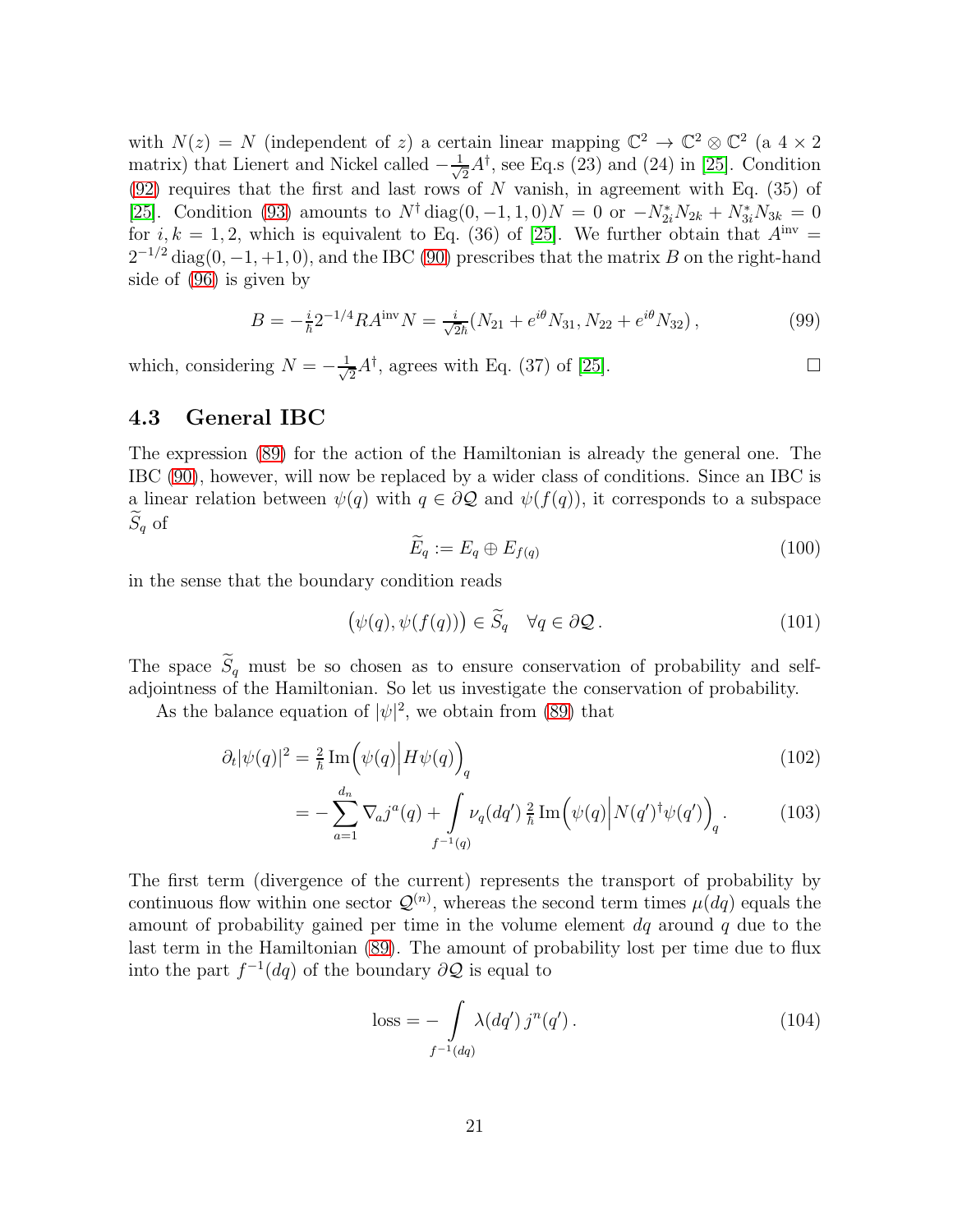Conservation of probability means that gain  $=$  loss, or that  $\mu(dq)$  times the last term in [\(103\)](#page-20-1) equals [\(104\)](#page-20-2). Expressing  $\lambda$  using [\(88\)](#page-18-4), dividing by  $\mu(dq)$ , and letting  $dq \to \{q\}$ , we obtain that conservation of probability is equivalent to

<span id="page-21-3"></span>
$$
\int_{f^{-1}(q)} \nu_q(dq') \frac{2}{\hbar} \operatorname{Im} \left( \psi(q) \middle| N(q')^{\dagger} \psi(q') \right)_q = - \int_{f^{-1}(q)} \nu_q(dq') j^n(q') \tag{105}
$$

for all q. Now dropping the integration relative to  $\nu_q(dq')$ , interchanging the names  $q \leftrightarrow q'$ , and using  $j^n = (\psi | A^n \psi)$ , we obtain that local conservation of probability means that, for every  $q \in \partial \mathcal{Q}$ ,

<span id="page-21-0"></span>
$$
\frac{2}{\hbar} \operatorname{Im} \left( \psi(f(q)) \middle| N(q)^\dagger \psi(q) \right)_{f(q)} = -\left( \psi(q) \middle| A^n(q) \psi(q) \right)_q. \tag{106}
$$

We introduce a notation adapted to this situation: Let  $\psi_{\pm} = P^{\pm} \psi(q)$ ,  $\psi_0 = P^0 \psi(q)$ ,  $\psi_* = \psi(f(q)), N_{\pm} = P^{\pm}N(q), N_0 = P^0N(q),$ 

$$
\widetilde{\psi} = \begin{pmatrix} \psi_+ \\ \psi_- \\ \psi_0 \\ \psi_* \end{pmatrix} \in \widetilde{E}_q = E_q \oplus E_{f(q)} \tag{107}
$$

with ⊕ meaning orthogonal sum, and

$$
\widetilde{A} = \begin{bmatrix}\nA^{+} & 0 & 0 & \frac{i}{\hbar}N_{+} \\
0 & A^{-} & 0 & \frac{i}{\hbar}N_{-} \\
0 & 0 & 0 & \frac{i}{\hbar}N_{0} \\
-\frac{i}{\hbar}N_{+}^{\dagger} & -\frac{i}{\hbar}N_{-}^{\dagger} & -\frac{i}{\hbar}N_{0}^{\dagger} & 0\n\end{bmatrix}.
$$
\n(108)

Then the condition [\(106\)](#page-21-0) for local conservation of probability can be abbreviated as

<span id="page-21-1"></span>
$$
\tilde{\psi}^{\dagger} \tilde{A} \tilde{\psi} = 0. \tag{109}
$$

Let  $\widetilde{\mathscr{K}}$  denote the set of  $\widetilde{\psi} \in \widetilde{E}$  satisfying [\(109\)](#page-21-1). To ensure conservation of probability, we need that  $\widetilde{S}_q \subseteq \widetilde{\mathscr{K}}$ , but for self-adjointness of the Hamiltonian, we need a bit more, for essentially the same reasons as discussed around Conjecture [1](#page-13-2) in Section [3.3.](#page-12-0)

**Conjecture 2.** Let  $\widetilde{S}_q \subseteq \widetilde{E}_q$  be a subbundle. The interior-boundary condition

<span id="page-21-2"></span>
$$
\widetilde{\psi}(q) := (\psi(q), \psi(f(q))) \in \widetilde{S}_q \quad \forall q \in \partial \mathcal{Q} \tag{110}
$$

can occur in a self-adjoint extension (from  $C_c^{\infty}(E|_{Q^{\circ}})$ ) of H as in [\(89\)](#page-18-3) in  $L^2(E)$  with local conservation of probability as in [\(106\)](#page-21-0) iff  $\widetilde{S}_q$  is a complete Lagrangian subspace of  $\widetilde{E}_q$  relative to  $\widetilde{A}$  for every  $q \in \partial \mathcal{Q}$ .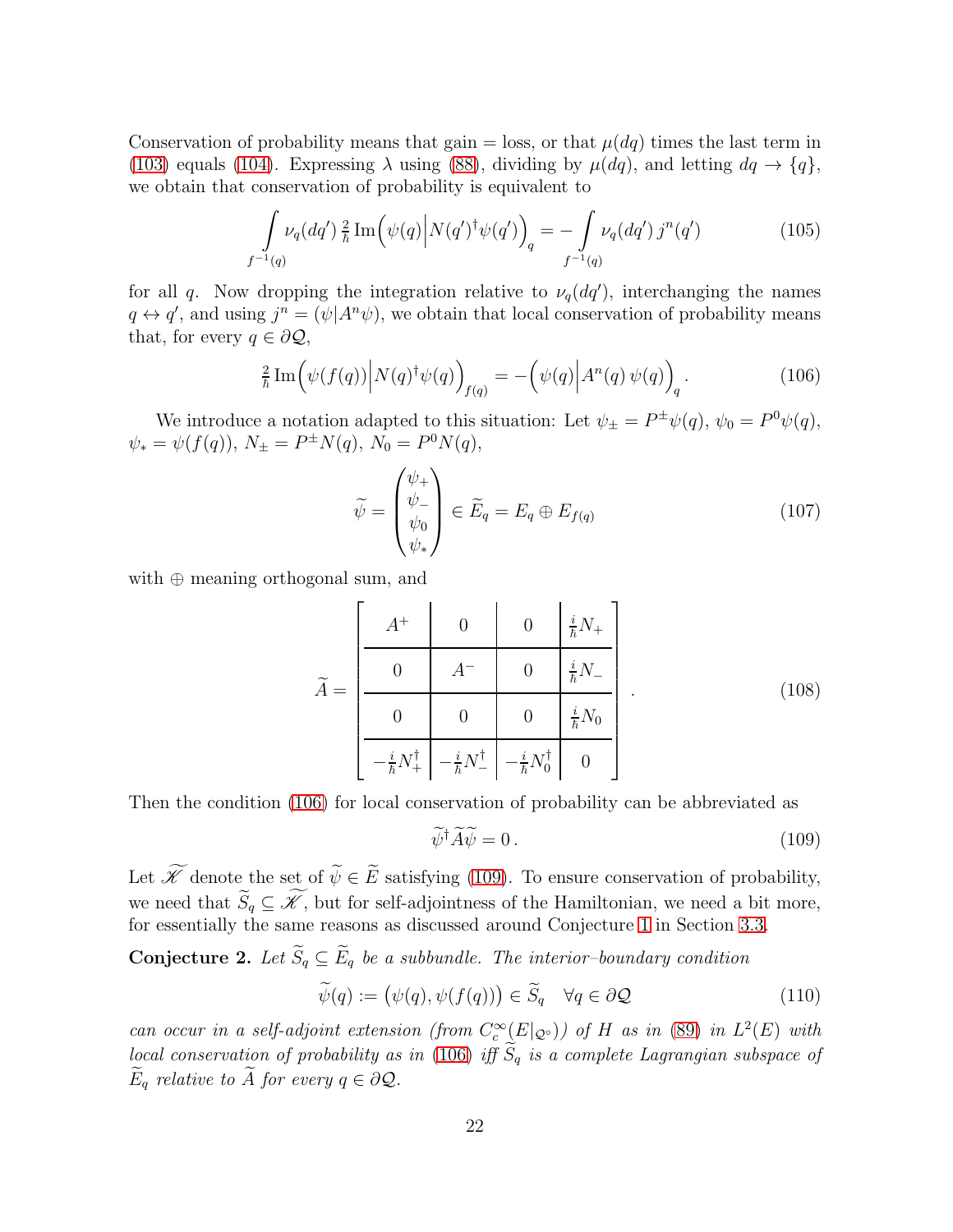Put differently, we suggest that the complete Lagrangian property of  $\widetilde{S}_q$  is the algebraic (or formal) condition relevant to the self-adjointness of  $H$  with IBC [\(110\)](#page-21-2) with local conservation of probability.

<span id="page-22-1"></span>**Proposition 2.** Let  $\hat{E} := E_q^0 \oplus E_{f(q)}, \ \hat{A} : \hat{E} \to \hat{E}$  the endomorphism given by

$$
\widehat{A} = \begin{bmatrix} 0 & \frac{i}{\hbar} N_0 \\ -\frac{i}{\hbar} N_0^{\dagger} & -\frac{1}{\hbar^2} N^{\dagger} A^{\text{inv}} N \end{bmatrix},
$$
\n(111)

 $\widehat{P}^0 := 1_{\{0\}}(\widehat{A}), \ \widehat{P}^+ := 1_{(0,\infty)}(\widehat{A}), \ and \ \widehat{P}^- := 1_{(-\infty,0)}(\widehat{A}); \ let \ \widehat{E}^0, \ \widehat{E}^+, \ \widehat{E}^- \ be \ their \ respect to \ the \widehat{E}^0.$ tive ranges, and let  $A^{\pm}_{\sim}$  be the restriction of A to  $E^{\pm}$ . The complete Lagrangian subspaces  $S_q$  of  $E_q$  relative to A are in a natural bijective relation to the unitary isomorphisms

<span id="page-22-0"></span>
$$
\widetilde{L}: E^+ \oplus \widehat{E}^+ \to E^- \oplus \widehat{E}^-, \tag{112}
$$

given by

$$
\widetilde{S}_q = \left\{ \widetilde{\psi} \in \widetilde{E}_q : \begin{pmatrix} (-A^{-})^{1/2} \psi_- - \frac{i}{\hbar} (-A^{-})^{-1/2} N_- \psi_* \\ (-\widehat{A}^{-})^{1/2} \widehat{P}^- \widetilde{\psi} \end{pmatrix} = \widetilde{L} \begin{pmatrix} (A^{+})^{1/2} \psi_+ + \frac{i}{\hbar} (A^{+})^{-1/2} N_+ \psi_* \\ (\widehat{A}^{+})^{1/2} \widehat{P}^+ \widetilde{\psi} \end{pmatrix} \right\}.
$$
 (113)

In particular, complete Lagrangian subspaces exist iff

$$
\dim E^{+} + \dim \widehat{E}^{+} = \dim E^{-} + \dim \widehat{E}^{-}.
$$
\n(114)

We give the proof in Appendix [B.](#page-27-0) Note that, in particular, every  $\widetilde{S}_q$  of the form [\(113\)](#page-22-0) is a subset of  $\widetilde{\mathscr{K}}$ , which implies that probability is conserved, i.e.,

$$
\partial_t |\psi(q)|^2 = -\sum_{a=1}^{d_n} \nabla_a j^a(q) - \int_{f^{-1}(q)} \nu_q(dq') j^n(q'). \tag{115}
$$

Here is how the IBC [\(90\)](#page-18-2) of Section [4.2](#page-18-5) is included in Proposition [2](#page-22-1) as a special case: If, as demanded in [\(92\)](#page-18-1) and [\(93\)](#page-18-0),  $N_0 = 0$  and  $N^{\dagger} A^{\text{inv}} N = 0$ , then  $\hat{A} = 0$ , so  $\widehat{P}^+ = 0 = \widehat{P}^-,$  and  $\widetilde{L}$  reduces to a unitary isomorphism  $L : E^+ \to E^-$  as in the case of reflecting boundary conditions. The equation inside the set brackets defining  $\widetilde{S}$  in [\(113\)](#page-22-0) becomes

$$
(-A^{-})^{1/2}\psi_{-} - \frac{i}{\hbar}(-A^{-})^{-1/2}N_{-}\psi_{*} = L\Big((A^{+})^{1/2}\psi_{+} + \frac{i}{\hbar}(A^{+})^{-1/2}N_{+}\psi_{*}\Big)\,,\tag{116}
$$

which is equivalent to  $(90)$ .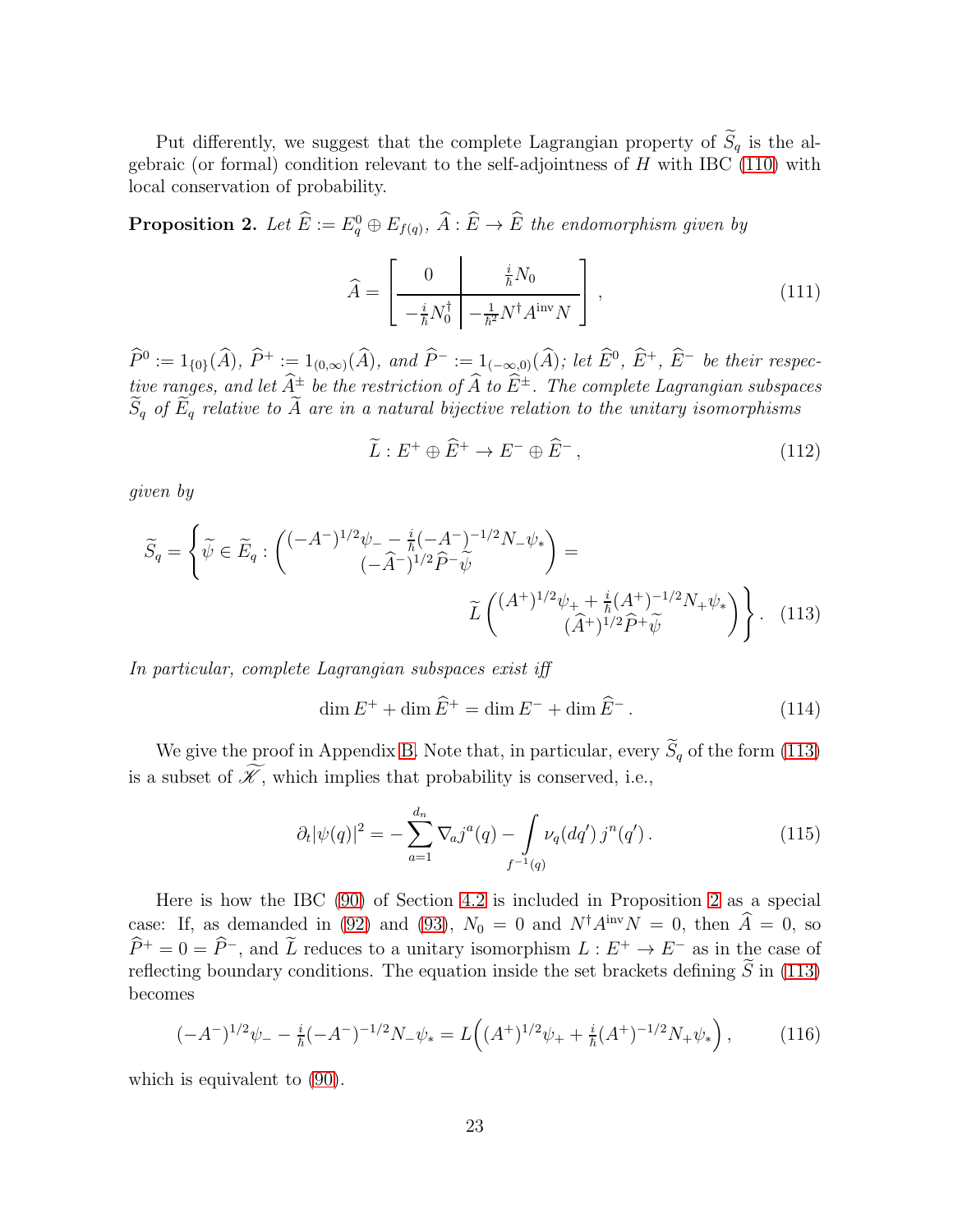A final remark. Could there be further boundary conditions that conserve probability? One could imagine that [\(105\)](#page-21-3) is satisfied but [\(106\)](#page-21-0) is not; that is, that the integrals in [\(105\)](#page-21-3) are equal but the integrands are not. When visualized using Bohmian trajectories, such a situation presumably corresponds to jumps from boundary points to other boundary points, instead of from one sector to another. This case can occur in the situation of Theorem [1](#page-7-4) and is relevant, e.g., to  $\delta$  potentials concentrated on a surface S in  $\mathbb{R}^3$  [\[10,](#page-29-8) [5\]](#page-29-9), where the two sides of S are regarded as two separated boundaries but a transition from one side to the same point on the other side is possible, while the values of  $\psi$  on the two sides are related by a transmission condition. However, this case will not be considered in this section.

#### 4.4 Upshot

Let us collect the central equations. The Hamiltonian acts according to

$$
H\psi(q) = -i\hbar \sum_{a=1}^{d_n} A^a(q) \nabla_a \psi(q) + B(q) \psi(q) + \int_{f^{-1}(q)} \nu_q(dq') N(q')^{\dagger} \psi(q'), \qquad (117)
$$

where  $\nu_q$  can be thought of as the uniform measure over  $f^{-1}(q)$ ,  $N(q)$ :  $E_{f(q)} \to E_q$  is a given field of linear mappings,  $A^a(q)$  is self-adjoint, and the skew-adjoint part of  $B(q)$ is  $-\frac{\hbar}{2}\nabla_a A^a(q)$ .

The general form of the IBC that we have derived (and that we conjecture to be the most general possible IBC with local conservation of probability for Dirac-type equations) is

<span id="page-23-0"></span>
$$
\begin{pmatrix}\n(-A^{-})^{1/2}P^{-}\psi_{q} - \frac{i}{\hbar}(-A^{-})^{-1/2}P^{-}N\psi_{f(q)} \\
(-\widehat{A}^{-})^{1/2}\widehat{P}^{-}(P^{0}\psi_{q},\psi_{f(q)})\n\end{pmatrix} = \widetilde{L} \begin{pmatrix}\n(A^{+})^{1/2}P^{+}\psi_{q} + \frac{i}{\hbar}(A^{+})^{-1/2}P^{+}N\psi_{f(q)} \\
(\widehat{A}^{+})^{1/2}\widehat{P}^{+}(P^{0}\psi_{q},\psi_{f(q)})\n\end{pmatrix}
$$
\n(118)

at every boundary point q, with a fixed unitary isomorphism L. Here,  $P^+ = 1_{(0,\infty)}(A^n)$ ,  $A^{n} = n(q) \cdot A(q), P^{-} = 1_{(-\infty,0)}(A^{n}), A^{\pm} = A|_{\text{range }P^{\pm}}, A^{\text{inv}} = (A^{+})^{-1}P^{+} + (A^{-})^{-1}P^{-}$ and likewise with the "hatted" mappings obtained from  $\widehat{A}$ , the endomorphism of  $\widehat{E} :=$  $E_q^0 \oplus E_{f(q)}$  given by

$$
\widehat{A} = \begin{bmatrix} 0 & \frac{i}{\hbar} P^0 N \\ -\frac{i}{\hbar} (P^0 N)^\dagger & -\frac{1}{\hbar^2} N^\dagger A^{\text{inv}} N \end{bmatrix} . \tag{119}
$$

In case  $\widehat{A} = 0$ , the IBC [\(118\)](#page-23-0) reduces to

$$
R(q)\,\psi(q) = -\frac{i}{\hbar}\,R(q)\,A^{\rm inv}(q)\,N(q)\,\psi\big(f(q)\big) \tag{120}
$$

at every boundary point  $q$ . Here,  $R$  is defined as

$$
R = \sqrt{-A^{-}}P^{-} - L\sqrt{A^{+}}P^{+}, \qquad (121)
$$

where  $L:$  range  $P^+ \to \text{range } P^-$  is a fixed unitary isomorphism.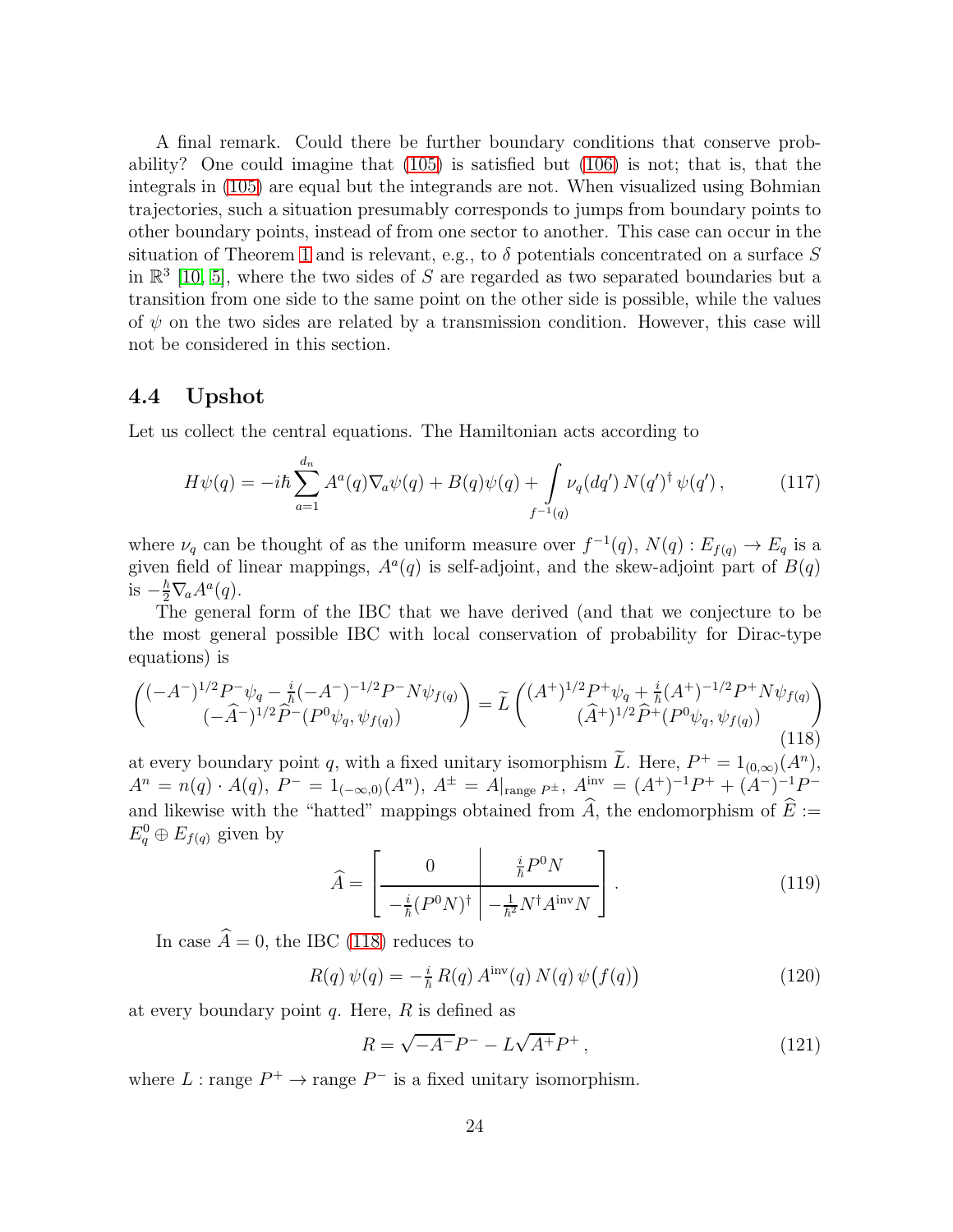### <span id="page-24-0"></span>A Proof of Self-Adjointness

In this appendix, we prove Theorem [1.](#page-7-4) Let  $\Omega \subset \mathbb{R}^3$  be a domain with compact  $C^2$ boundary  $\Sigma := \partial\Omega$  and let  $n(x)$  be the inward pointing unit normal vector field. Our Hilbert space is  $\mathscr{H} = \mathscr{H}_0 \oplus \mathscr{H}_1 := \mathbb{C} \oplus L^2(\Omega, \mathbb{C}^4)$ . From now on, we will write  $L^2(M)$ instead of  $L^2(M, \mathbb{C}^4)$  for any measurable  $M \subset \mathbb{R}^n$ . We denote for any  $s \in \mathbb{R}$  by  $H^s(M) = H^s(M, \mathbb{C}^4)$  the corresponding vectorial Sobolev spaces. Let  $D := -i \alpha \cdot \nabla + m\beta$ denote the action of the Dirac operator (for  $\hbar = 1$ ) and let  $N \in H^{1/2}(\Sigma)$  be a spinor field with the property [\(28\)](#page-7-2), i.e.,

<span id="page-24-3"></span>
$$
\langle N, \alpha^n N \rangle_{L^2(\Sigma)} = 0. \tag{122}
$$

The matrix  $\mathfrak{B}(\mathbf{x}) := -i\beta \alpha^{\mathbf{n}}(\mathbf{x}) = -i\gamma^{\mathbf{n}}(\mathbf{x})$  is Hermitian with eigenvalues  $\pm 1$ . We define  $P_+ := \frac{1+3}{2}$  and  $P_- := \frac{1-3}{2}$ , the (orthogonal) projections onto the eigenspaces. In the following,  $\psi_0$  and  $\psi_1$  will be the components of  $\psi$  in  $\mathcal{H}_0$  and  $\mathcal{H}_1$ , and the trace of  $\psi_1$ will mean the restriction of  $\psi_1$  to  $\Sigma$  (the common terminology in connection with the Sobolev embedding theorem) and be denoted by  $\text{tr } \psi_1$ . The IBC [\(31\)](#page-7-5) can equivalently be rewritten as

<span id="page-24-1"></span>
$$
P_{-}\text{tr}\,\psi_1 = -i P_{-}\alpha^n N \psi_0 \,. \tag{123}
$$

Consider the operator H with action

$$
H(\psi_0, \psi_1) := \left( \langle N, \text{tr}\psi_1 \rangle_{L^2(\Sigma)}, D\psi_1 \right) \tag{124}
$$

on the domain

$$
\mathscr{D}(H) = \left\{ \psi \in \mathbb{C} \oplus L^2(\Omega) : \psi_1 \in H^1(\Omega), (123) \text{ holds a.e. on } \Sigma \right\}.
$$
 (125)

The operator H is well defined on  $\mathscr{D}(H)$  because the Dirac operator D maps  $H^1(\Omega)$ to  $L^2(\Omega)$  and the trace operator tr maps  $H^1(\Omega)$  to  $L^2(\Sigma)$  by the Sobolev embedding theorem.

#### **Proposition 3.**  $\mathscr{D}(H)$  is dense in  $\mathscr{H}$ .

*Proof.* The trace operator tr extends to a continuous operator from  $H^1(\Omega)$  onto  $H^{1/2}(\Sigma)$ , that is, there exists an extension operator  $E: H^{1/2}(\Sigma) \to H^1(\Omega)$  such that tr  $\circ E =$  $1_{H^{1/2}(\Sigma)}$ , see [\[28,](#page-31-12) Prop. 1.1]. For any  $\psi_0 \in \mathbb{C}$  we set  $\mathcal{D}_{\psi_0} := \{ \psi_1 = E(-i\alpha^n N \psi_0) + f | f \in$  $C_0^{\infty}(\Omega)$ . Elements in  $\mathcal{D}_{\psi_0}$  lie in the first Sobolev space and fulfill the interior-boundary condition [\(123\)](#page-24-1). The set  $\mathcal{D}_{\psi_0}$  is dense in  $\mathscr{H}_1$  for any  $\psi_0 \in \mathscr{H}_0$ . Thus,  $\mathscr{D}(H)$  is dense in  $\mathscr{H}.$ 

Let  $\mathfrak{D}(\Omega) := \{ \psi \in L^2(\Omega) | D\psi \in L^2(\Omega) \}$  be the domain of the maximal Dirac op-erator. It is known [\[28,](#page-31-12) 2.1] that tr can be extended to an operator from  $\mathfrak{D}(\Omega)$  into  $H^{-1/2}(\Sigma)$ , and that for  $\phi \in \mathfrak{D}(\Omega)$  and  $\psi \in H^1(\Omega)$ , the following (dual) Green's identity holds [\[28,](#page-31-12) 2.15]:

<span id="page-24-2"></span>
$$
\langle \phi_1, D\psi_1 \rangle_{\mathscr{H}_1} - \langle D\phi_1, \psi_1 \rangle_{\mathscr{H}_1} = i \langle \text{tr}\phi_1, \alpha^n \text{tr}\psi_1 \rangle_{H^{-1/2}(\Sigma), H^{1/2}(\Sigma)}.
$$
 (126)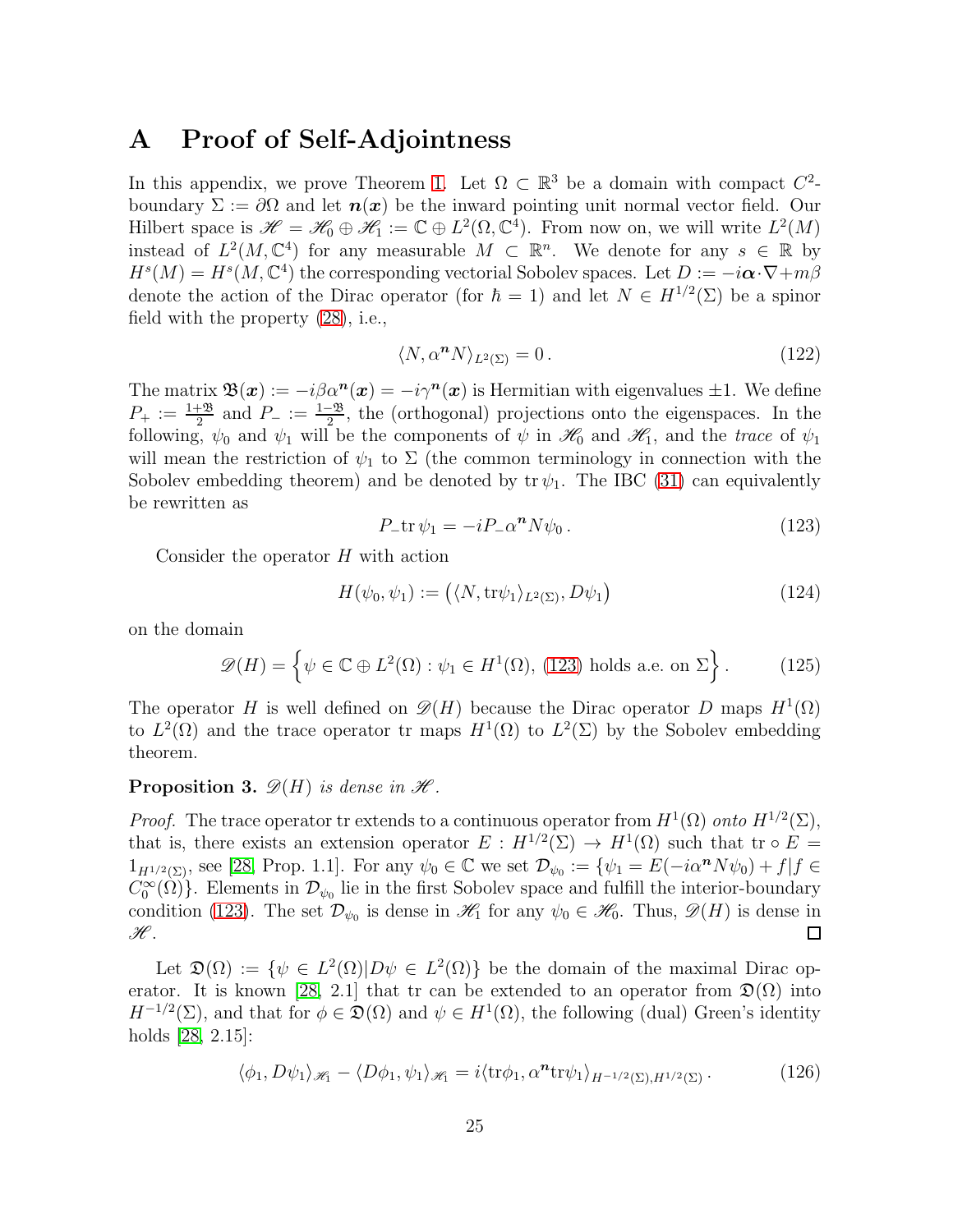Here,  $\langle \cdot, \cdot \rangle_{H^{-1/2}(\Sigma), H^{1/2}(\Sigma)} =: \langle \cdot, \cdot \rangle_{-\frac{1}{2}, \frac{1}{2}}$  denotes the pairing between elements of  $H^{1/2}(\Sigma)$ and its dual space  $H^{-1/2}(\Sigma)$ . Because  $\beta \alpha^n = -\alpha^n \beta$ , we have that  $P_+ \alpha^n = \alpha^n P_-$ . Using this, we can rewrite [\(126\)](#page-24-2) as

<span id="page-25-0"></span>
$$
\langle \phi_1, D\psi_1 \rangle_{\mathscr{H}_1} - \langle D\phi_1, \psi_1 \rangle_{\mathscr{H}_1} = i \langle \text{tr}\phi_1, \alpha^n \text{tr}\psi_1 \rangle_{-\frac{1}{2}, \frac{1}{2}} \n= i \langle P_- \text{tr}\phi_1, \alpha^n P_+ \text{tr}\psi_1 \rangle_{H^{-1/2}, H^{1/2}} + i \langle P_+ \text{tr}\phi_1, \alpha^n P_- \text{tr}\psi_1 \rangle_{-\frac{1}{2}, \frac{1}{2}} \n= \langle P_+ \text{tr}\phi_1, i\alpha^n P_- \text{tr}\psi_1 \rangle_{-\frac{1}{2}, \frac{1}{2}} - \langle i\alpha^n P_- \text{tr}\phi_1, P_+ \text{tr}\psi_1 \rangle_{-\frac{1}{2}, \frac{1}{2}}.
$$
\n(127)

<span id="page-25-1"></span>**Proposition 4.** The operator  $(H, \mathcal{D}(H))$  is symmetric.

Proof. This is a straightforward computation starting from [\(127\)](#page-25-0) using the interiorboundary condition [\(123\)](#page-24-1) and the assumption [\(122\)](#page-24-3).  $\Box$ 

Now we collect some of the tools that we plan to use in the proof of self-adjointness of  $H$  later on.

- Let  $\psi_1 \in \mathfrak{D}(\Omega)$ . If  $\text{tr}\psi_1 \in H^{1/2}(\Sigma)$ , then  $\psi_1 \in H^1(\Omega)$ . [\[28,](#page-31-12) Prop. 2.16]
- There are two operators on  $H^{-1/2}(\Sigma)$ , called  $C_{\pm}$ , such that  $f = C_{+}(f) + C_{-}(f)$ for all  $f \in H^{-1/2}(\Sigma)$ . [\[28,](#page-31-12) Prop. 2.6]
- The operators  $C_{\pm}$  map  $H^{1/2}(\Sigma)$  onto itself. [\[28,](#page-31-12) Prop. 2.6]
- The composition  $C_-\circ \text{tr}$  maps  $\mathfrak{D}(\Omega)$  into  $H^{1/2}(\Sigma)$ . [\[28,](#page-31-12) Prop. 2.7]
- It holds that  $C_+(\mathfrak{B}_f) = -\mathfrak{B}(C_-(f) + i\mathcal{A}(f))$  for all  $f \in H^{-1/2}(\Sigma)$ . Here A is an operator on  $H^{-1/2}(\Sigma)$  that maps into  $H^{1/2}(\Sigma)$ . [\[28,](#page-31-12) Prop. 2.6, 2.8]

With the help of these facts, the proof of self-adjointness of H can be carried out using the strategies outlined in [\[28\]](#page-31-12).

Proposition 5. The operator H is self-adjoint.

*Proof.* Due to Proposition [4,](#page-25-1) it remains to prove that  $(H, \mathscr{D}(H))$  extends  $(H^*, \mathscr{D}(H^*))$ .

Let  $\phi \in \mathscr{D}(H^*)$ . By definition, there exists  $H^*\phi := \eta \in \mathscr{H}$  such that  $\langle \phi, H\psi \rangle_{\mathscr{H}} =$  $\langle \eta, \psi \rangle_{\mathscr{H}}$  for all  $\psi \in \mathscr{D}(H)$ . In a first step, we take  $\psi_0 = 0$  and  $\psi_1 = f \in C_0^{\infty}(\Omega)$ . For this choice of  $\psi$  it holds that

$$
\langle \eta_1, f \rangle = \langle \phi_1, Df \rangle \qquad \forall f \in C_0^{\infty}(\Omega), \tag{128}
$$

which is nothing but the definition of the distributional Dirac operator, so  $\eta_1 = D\phi_1$  as distributions. Since  $\eta_1 \in \mathcal{H}_1$ , we can conclude that  $\eta_1 = D\phi_1$  as functions and therefore  $\phi_1 \in \mathfrak{D}(\Omega)$ . This implies that

$$
\langle \eta_0, \psi_0 \rangle_{\mathscr{H}_0} + \langle \eta_1, \psi_1 \rangle_{\mathscr{H}_1} = \langle \phi_0, \langle N, \text{tr} \, \psi_1 \rangle_{L^2(\Sigma)} \rangle_{\mathscr{H}_0} + \langle \phi_1, D\psi_1 \rangle_{\mathscr{H}_1}
$$
  

$$
\iff \langle \eta_0, \psi_0 \rangle_{\mathscr{H}_0} = \langle \phi_0, \langle N, \text{tr} \, \psi_1 \rangle \rangle_{\mathscr{H}_0} + \langle \phi_1, D\psi_1 \rangle_{\mathscr{H}_1} - \langle D\phi_1, \psi_1 \rangle_{\mathscr{H}_1}. \tag{129}
$$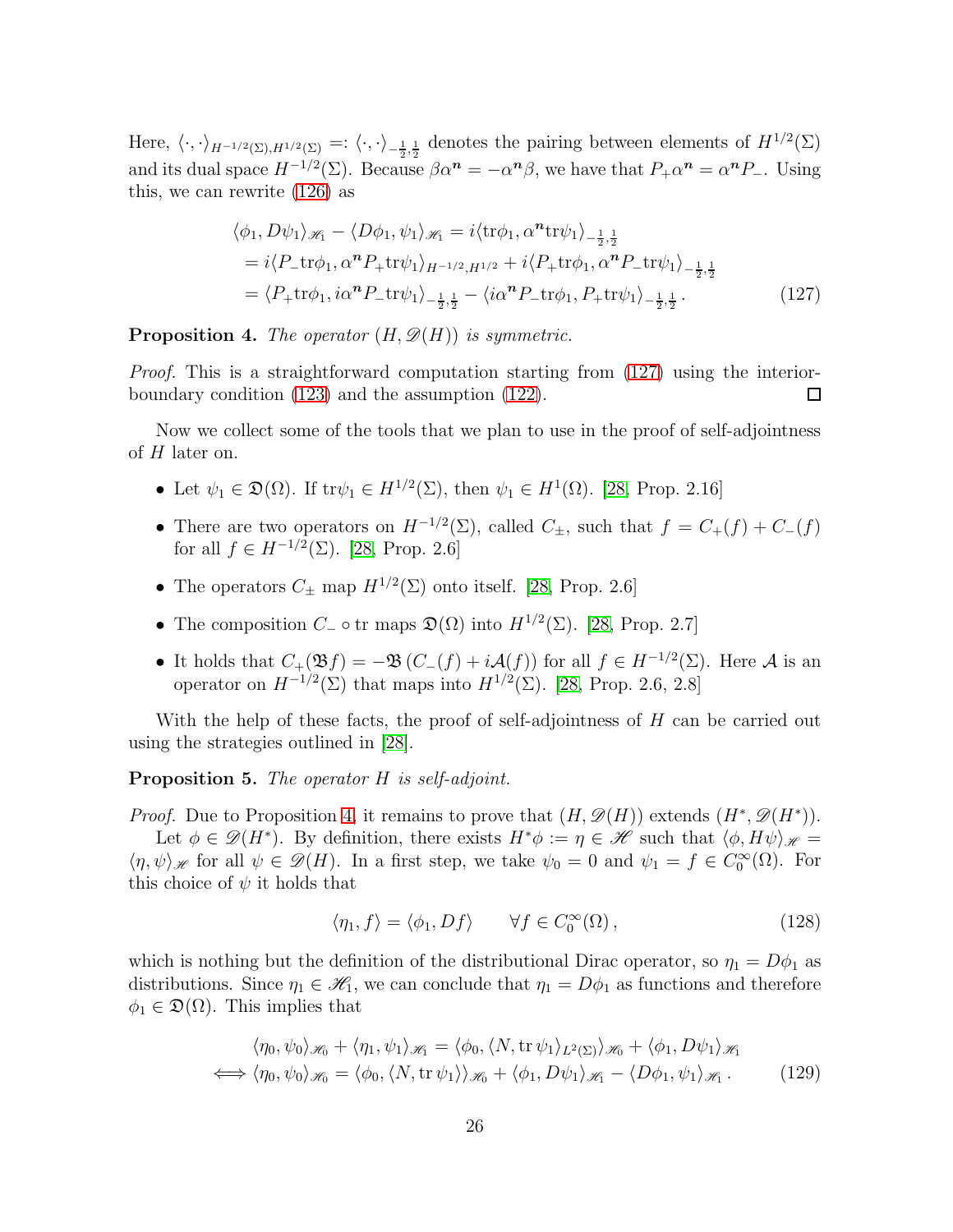By [\(127\)](#page-25-0), we can rewrite this as

$$
\langle \phi_0, \langle N, \text{tr}\psi_1 \rangle \rangle_{\mathcal{H}_0} + \langle P_+ \text{tr}\phi_1, i\alpha^n P_- \text{tr}\psi_1 \rangle_{-\frac{1}{2},\frac{1}{2}} - \langle i\alpha^n P_- \text{tr}\phi_1, P_+ \text{tr}\psi_1 \rangle_{-\frac{1}{2},\frac{1}{2}} = \langle \eta_0, \psi_0 \rangle.
$$
 (130)

In the next step, we keep  $\psi_0 = 0$  and use the extension operator to obtain  $\psi_1 =$  $E(P_+f) \in H^1(\Omega)$  for  $f \in H^{1/2}(\Sigma)$ . As a result of [\(130\)](#page-26-0), for all  $f \in H^{1/2}(\Sigma)$ , we have that

<span id="page-26-0"></span>
$$
0 = \langle \phi_0, \langle N, P_+ f \rangle \rangle_{\mathcal{H}_0} - \langle i\alpha^n P_- \text{tr}\phi_1, P_+ f \rangle_{-\frac{1}{2},\frac{1}{2}} \tag{131}
$$

$$
\implies 0 = \langle P_+ N \phi_0 - P_+ i \alpha^n \text{tr} \phi_1, f \rangle_{-\frac{1}{2}, \frac{1}{2}}. \tag{132}
$$

As a consequence,  $P_+N\phi_0 = P_+i\alpha^n \text{tr}\phi_1$  in  $H^{-1/2}(\Sigma)$ . But since we have assumed that  $N \in H^{1/2}(\Sigma)$ , and since  $P_+$  is smooth enough, see [\[28,](#page-31-12) Rem. 2.5], this equality actually holds in  $H^{1/2}(\Sigma)$ . We can rewrite it as

<span id="page-26-1"></span>
$$
P_{+}N\phi_{0} = P_{+}i\alpha^{n}\text{tr}\phi_{1}
$$
  
\n
$$
\iff \alpha^{n}P_{-}\alpha^{n}N\phi_{0} = \alpha^{n}iP_{-}\text{tr}\phi_{1}
$$
  
\n
$$
\iff P_{-}\text{tr}\phi_{1} = -iP_{-}\alpha^{n}N\phi_{0}, \qquad (133)
$$

which means that  $\phi$  satisfies the IBC [\(123\)](#page-24-1). Now we know that  $P_{-}\text{tr}\phi_1 \in H^{1/2}(\Sigma)$ . In order to use [\[28,](#page-31-12) Prop. 2.16] and conclude that  $\phi \in \mathscr{D}(H)$ , we still have to show that  $P_+\text{tr}\phi_1 \in H^{1/2}(\Sigma)$ . First, observe that

$$
C_{-}(P_{+}\text{tr}\phi_{1}) = C_{-}(\text{tr}\phi_{1}) - C_{-}(P_{-}\text{tr}\phi_{1}) \in H^{1/2}(\Sigma)
$$
\n(134)

because  $C_-\circ \text{tr}$  maps  $\mathfrak{D}(\Omega)$  into  $H^{1/2}(\Sigma)$  and we already know that  $P_-\text{tr}\phi_1 \in H^{1/2}(\Sigma)$ while  $C_-\$  maps it back into the same space. Second, we have that

$$
C_{+}(P_{+}\text{tr}\phi_{1}) = C_{+}((1+\mathfrak{B})\text{tr}\phi_{1}) = C_{+}(\mathfrak{B}P_{+}\text{tr}\phi_{1})
$$
  
=  $-\mathfrak{B}(C_{-}(P_{+}\text{tr}\phi_{1}) + i\mathcal{A}(P_{+}\text{tr}\phi_{1}))$  (135)

Due to [\(134\)](#page-26-1), the first term is regular. For compact  $\Sigma$ , the operator  $\mathcal A$  maps  $H^{-1/2}(\Sigma)$ into  $H^{1/2}(\Sigma)$ . The equality  $f = C_+(f) + C_-(f)$  then yields that  $P_+\text{tr}\phi_1 \in H^{1/2}(\Sigma)$ .

Thus, we can conclude that  $\text{tr}\phi_1 \in H^{1/2}(\Sigma)$ , and that all dual pairings in [\(130\)](#page-26-0) are in fact inner products. Using the interior-boundary condition [\(123\)](#page-24-1) both for  $\psi$  and  $\phi$ together with [\(122\)](#page-24-3), we arrive at

$$
\langle \phi_0, \langle N, \text{tr}\psi_1 \rangle \rangle_{\mathcal{H}_0} + \langle P_+\text{tr}\phi_1, i\alpha^n P_-\text{tr}\psi_1 \rangle_{L^2(\Sigma)} - \langle i\alpha^n P_-\text{tr}\phi_1, P_+\text{tr}\psi_1 \rangle_{L^2(\Sigma)}
$$
  
=  $\langle iN\phi_0, \alpha^n P_+ N\psi_0 \rangle_{L^2(\Sigma)} + \langle P_+\text{tr}\phi, N\psi_0 \rangle_{L^2(\Sigma)}$   
=  $\langle iN\phi_0, \alpha^n N\psi_0 \rangle_{L^2(\Sigma)} + \langle -iP_-\alpha^n N\phi_0, N\psi_0 \rangle_{L^2(\Sigma)} + \langle P_+\text{tr}\phi_1, N\psi_0 \rangle_{L^2(\Sigma)}$   
=  $\langle P_-\text{tr}\phi_1, N\psi_0 \rangle + \langle P_+\text{tr}\phi_1, N\psi_0 \rangle_{L^2(\Sigma)} = \langle \langle N, \text{tr}\phi_1 \rangle, \psi_0 \rangle_{\mathcal{H}_0} = \langle \eta_0, \psi_0 \rangle_{\mathcal{H}_0}.$ 

This finally yields  $\eta_0 = \langle N, P_+\text{tr}\phi_1 \rangle$ . We have thus proved that  $(H, \mathcal{D}(H))$  extends  $(H^*, \mathcal{D}(H^*))$ .  $(H^*, \mathscr{D}(H^*)).$ 

This completes the proof of Theorem [1.](#page-7-4)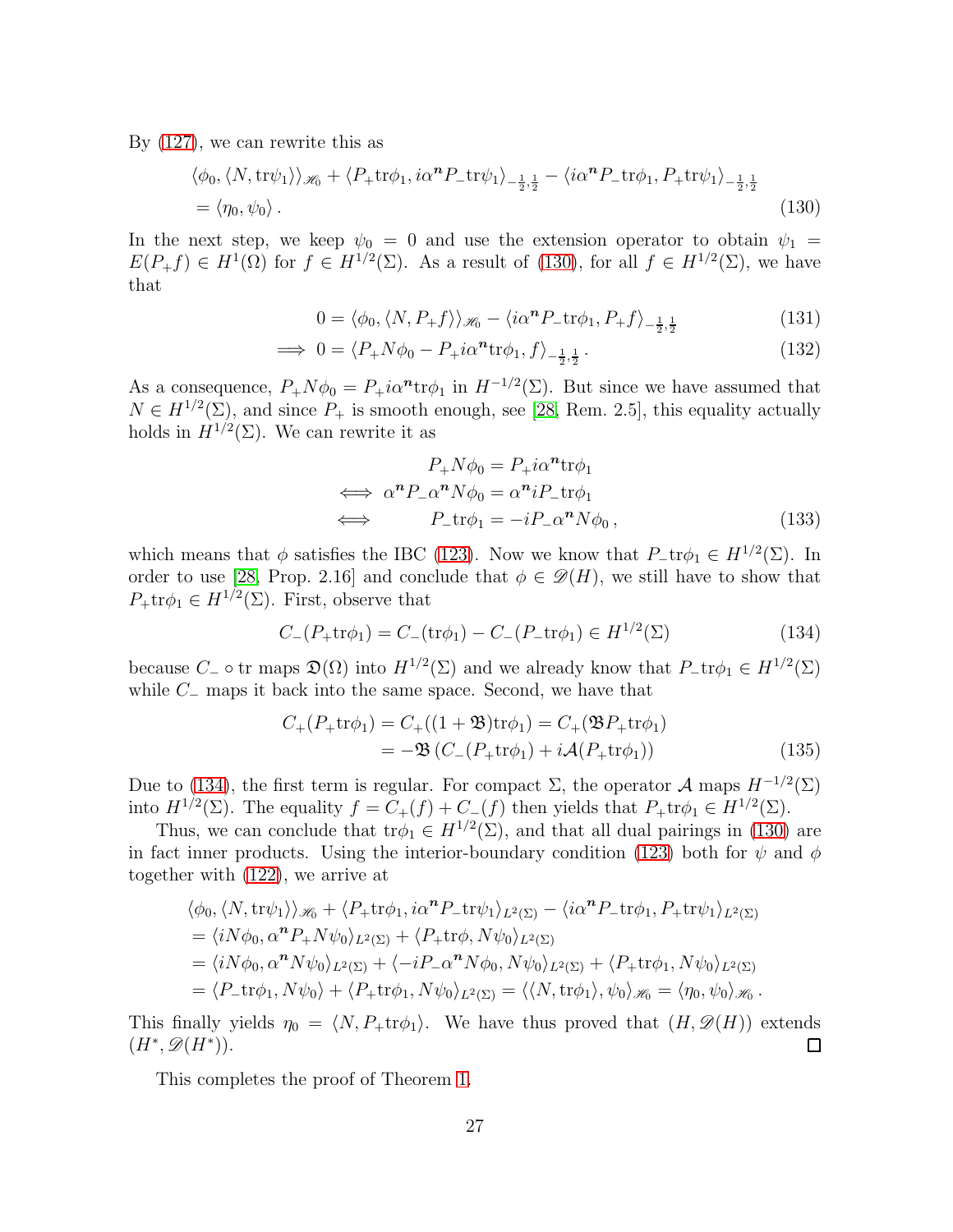### <span id="page-27-0"></span>B Proofs of Propositions 1 and 2

*Proof of Proposition [1.](#page-13-3)* Suppose that S is a complete Lagrangian subspace. Then  $E^0 \subset$  $S^{\#}$ , so  $E^0 \subseteq S$  and thus  $S = E^0 \oplus S'$ , where  $\oplus$  means orthogonal sum. We claim that  $P^+|_{S'}$  is bijective  $S' \to E^+$ .

Here is why it must be injective: If  $\phi_1, \phi_2 \in S'$  and  $P^+\phi_1 = P^+\phi_2$ , then  $\chi := \phi_1 - \phi_2 \in \mathbb{R}$ S' and  $P^+\chi = 0$ . It follows that  $0 = (\chi | A\chi) = (P^-\chi |A^-P^-\chi) = -||(-A^-)^{1/2}P^-\chi||^2$ , so  $P^-\chi = 0$  and thus  $\chi \in E^0 \perp S'$ , so  $\chi = 0$ .

Here is why it must be surjective: Otherwise, there would be  $\phi \in E^+$  with  $\phi \neq 0$  and  $\phi \perp P^+ \chi$  for every  $\chi \in S'$ . As a consequence,  $\phi \perp P^+ \chi$  even for every  $\chi \in S$ . Set  $\phi' =$  $(A^+)^{-1}\phi$ . Then, for every  $\chi \in S$ ,  $(\phi'|A\chi) = ((A^+)^{-1}\phi|A^+P^+\chi) = (\phi|P^+\chi) = 0$ . Hence,  $\phi' \in S$ ; in particular,  $(\phi' | A\phi') = 0$ . But also  $\phi' \in E^+$ , so  $0 = (\phi' | A^+\phi') = ||(A^+)^{1/2}\phi'||^2$ and therefore  $\phi' = 0$ , in contradiction to the assumption.

Likewise,  $P^-|_{S'}$  must be bijective  $S' \to E^-$ . Set

$$
L := (-A^{-})^{-1/2} P^{-} |_{S'} (P^{+} |_{S'})^{-1} (A^{+})^{-1/2} . \tag{136}
$$

Then  $L : E^+ \to E^-$  is bijective and unitary because, for every  $\phi \in E^+$  and  $\chi =$  $(P^+|_{S'})^{-1}(A^+)^{-1/2}\phi$  (which lies in  $S'$ ),

$$
0 = (\chi | A \chi) \tag{137a}
$$

$$
= (P^+ \chi | A^+ P^+ \chi) + (P^- \chi | A^- P^- \chi) \tag{137b}
$$

$$
= ((A^{+})^{-1/2}\phi | A^{+}(A^{+})^{-1/2}\phi) - (L\phi | L\phi)
$$
\n(137c)

$$
= (\phi|\phi) - (L\phi|L\phi). \tag{137d}
$$

This shows that S must be of the form  $(63)$ .

Conversely, [\(63\)](#page-13-4) defines a subspace S. To see that it is complete Langrangian, note that for  $\phi \in E$  and  $\chi \in S$ ,

$$
(\phi|A\chi) = (P^+\phi|A^+P^+\chi) - (P^-\phi|(-A^-)P^-\chi)
$$
\n(138)

$$
= (P^+ \phi | A^+ P^+ \chi) - (P^- \phi | (-A^-)^{1/2} L (A^+)^{1/2} P^+ \chi)
$$
\n(139)

$$
= \left( A^+ P^+ \phi - (A^+)^{1/2} L^\dagger (-A^-)^{1/2} P^- \phi \middle| P^+ \chi \right). \tag{140}
$$

Under which condition on  $\phi$  does this expression vanish for all  $\chi \in S$ ? Since  $P^+\chi$  can be chosen arbitrarily in  $E^+$ , this happens only when

$$
A^{+}P^{+}\phi - (A^{+})^{1/2}L^{\dagger}(-A^{-})^{1/2}P^{-}\phi = 0
$$
\n(141)

or, equivalently (multiply by  $L(A^+)^{-1/2}$ ),  $L(A^+)^{1/2}P^+\phi = (-A^-)^{1/2}P^-\phi$ , which means  $\phi \in S$ .  $\Box$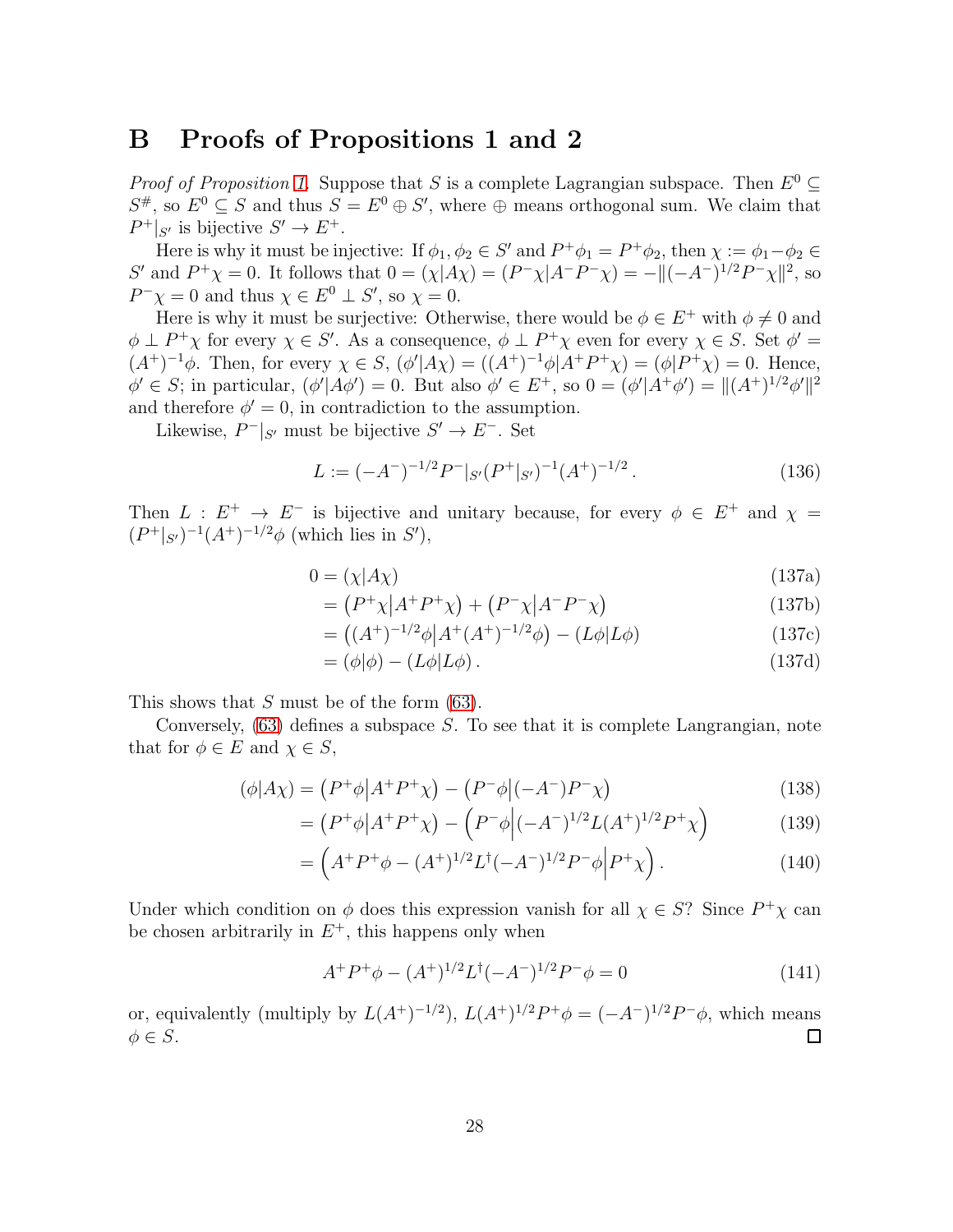*Proof of Proposition [2.](#page-22-1)* Define the endomorphism  $\widetilde{F}: \widetilde{E} \to \widetilde{E}$  by

$$
\widetilde{F} = \begin{bmatrix}\nI & 0 & 0 & -\frac{i}{\hbar}(A^{+})^{-1}N_{+} \\
0 & I & 0 & -\frac{i}{\hbar}(A^{-})^{-1}N_{-} \\
0 & 0 & I & 0 \\
0 & 0 & 0 & I\n\end{bmatrix}
$$
\n(142)

and set  $A' = \overline{F^{\dagger}AF}$ . Then S is complete Lagrangian relative to A iff  $S' := \overline{F^{-1}S}$  is complete Lagrangian relative to A′ . One finds that

|  | $A^+$          | $\overline{0}$   | $\overline{0}$                    |                                            |                    |                | $\overline{0}$ | $\overline{0}$ | $\frac{i}{\hbar}(A^+)^{-1}N_+$                      |     |
|--|----------------|------------------|-----------------------------------|--------------------------------------------|--------------------|----------------|----------------|----------------|-----------------------------------------------------|-----|
|  | $\overline{0}$ |                  | $\overline{0}$                    |                                            | $\widetilde{D}$ -1 | $\theta$       |                | $\theta$       | $^{\backprime -1}N_{-}$<br>$\frac{i}{\hbar}(A^{-})$ |     |
|  | $\theta$       | $\overline{0}$   |                                   | $\frac{i}{\hbar}N_0$                       |                    | $\overline{0}$ |                |                |                                                     |     |
|  | $\theta$       | $\boldsymbol{0}$ | $-\frac{i}{\hbar}N_{0}^{\dagger}$ | $-\frac{1}{\hbar^2}N^\dagger A^{\rm inv}N$ |                    | $\overline{0}$ | $\theta$       | $\overline{0}$ |                                                     |     |
|  |                |                  |                                   |                                            |                    |                |                |                |                                                     | 143 |

Note that A' is self-adjoint and that the lower right  $\frac{4}{3}$  blocks of  $\frac{A'}{B}$  coincide with A, so with respect to the decomposition  $E = E_q^+ \oplus E_q^- \oplus E^+ \oplus E^- \oplus E^0$  we can write A' in the form *Committee Committee States* 

|        | $A^+$            | $\overline{0}$   | $\overline{0}$   | $\overline{0}$ | $\Omega$       |            |
|--------|------------------|------------------|------------------|----------------|----------------|------------|
|        |                  |                  |                  |                |                |            |
| $A' =$ |                  |                  | $\widehat{A}^+$  |                |                | (144)<br>٠ |
|        |                  |                  |                  | ↷              |                |            |
|        | $\boldsymbol{0}$ | $\boldsymbol{0}$ | $\boldsymbol{0}$ | $\theta$       | $\overline{0}$ |            |

We can read off that the positive spectral subspace of A' is  $E^+\oplus E^+$ , its negative spectral subspace is  $E^- \oplus \overline{E}^-$ , and its kernel is  $\overline{E}^0$ . Using Proposition [1,](#page-13-3) we can read off further that the complete Lagrangian subspaces relative to  $A'$  are the subspaces of the form

$$
S' = \left\{ \widetilde{\psi} \in \widetilde{E} : \begin{pmatrix} (-A^{-})^{1/2} \psi_{-} \\ (-\widehat{A}^{-})^{1/2} \widehat{P}^{-} \widetilde{\psi} \end{pmatrix} = \widetilde{L} \begin{pmatrix} (A^{+})^{1/2} \psi_{+} \\ (\widehat{A}^{+})^{1/2} \widehat{P}^{+} \widetilde{\psi} \end{pmatrix} \right\}
$$
(145)

with unitary isomorphism  $\tilde{L}: E^+ \oplus \tilde{E}^+ \to E^- \oplus \tilde{E}^-$ , hence the complete Langrangian subspaces relative to  $\tilde{A}$  are the subspaces of the form (113). subspaces relative to  $\widetilde{A}$  are the subspaces of the form [\(113\)](#page-22-0).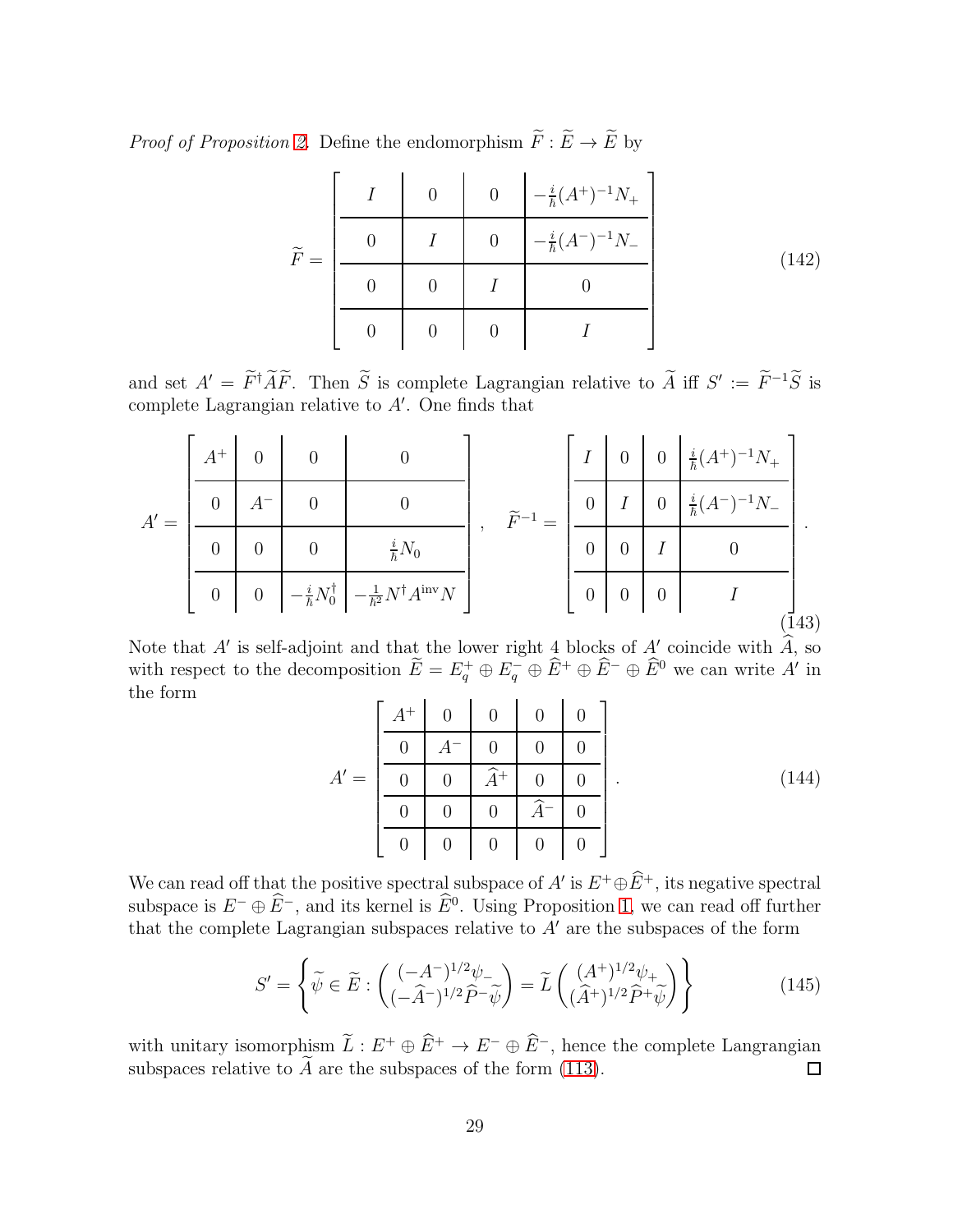Acknowledgments. We are grateful to Jonas Lampart, Matthias Lienert, and Lukas Nickel for helpful discussions. This work was supported by the German Research Foundation (DFG) within the Research Training Group 1838 Spectral Theory and Dynamics of Quantum Systems.

# <span id="page-29-6"></span>References

- [1] M.H. Al-Hashimi and U.-J. Wiese: From a particle in a box to the uncertainty relation in a quantum dot and to reflecting walls for relativistic fermions. Annals of Physics 327: 2742–2759 (2012) <http://arxiv.org/abs/1105.0391>
- <span id="page-29-5"></span><span id="page-29-4"></span>[2] V. Alonso and S. De Vincenzo: On the boundary conditions for the Dirac equation. European Journal of Physics 18: 315–320 (1997)
- [3] V. Alonso and S. De Vincenzo: General boundary conditions for a Dirac particle in a box and their non-relativistic limits. Journal of Physics A: Mathematical and General 30: 8573–8585 (1997)
- <span id="page-29-2"></span>[4] C. Bär and W. Ballmann: Guide to Boundary Value Problems for Dirac-Type Operators. Pages 43–80 in W. Ballmann, C. Blohmann, G. Faltings, P. Teichner, and D. Zagier: Arbeitstagung Bonn 2013, series Progress in Mathematics vol. 319, Berlin: Springer-Verlag (2016) <http://arxiv.org/abs/1307.3021>
- <span id="page-29-9"></span>[5] J. Behrndt, P. Exner, M. Holzmann, and V. Lotoreichik: On the Spectral Properties of Dirac Operators with Electrostatic  $\delta$ -Shell Interactions. Journal de Mathématiques Pures et Appliquées 111: 47–78 (2018) <http://arxiv.org/abs/1609.00608>
- <span id="page-29-7"></span>[6] R.D. Benguria, S. Fournais, E. Stockmeyer, and H. Van Den Bosch: Self-adjointness of two-dimensional Dirac operators on domains. Annales Henri Poincaré 18: 1371– 1383 (2017) <http://arxiv.org/abs/1704.06106>
- <span id="page-29-3"></span>[7] P. Chernoff: Essential Self-Adjointness of Powers of Generators of Hyperbolic Equations. Journal of Functional Analysis 12: 401–414 (1973)
- <span id="page-29-0"></span>[8] A. Chodos, R.L. Jaffe, K. Johnson, C.B. Thorn, and V.F. Weisskopf: New extended model of hadrons. Physical Review D 9: 3471 (1974)
- <span id="page-29-1"></span>[9] A. Chodos, R.L. Jaffe, K. Johnson, and C.B. Thorn: Baryon structure in the bag theory. Physical Review D 10: 2599–2604 (1974)
- <span id="page-29-8"></span> $[10]$  J. Dittrich, P. Exner, and P. Seba: Dirac operators with a spherically symmetric δ-shell interaction. Journal of Mathematical Physics **30**: 2875–2882 (1989)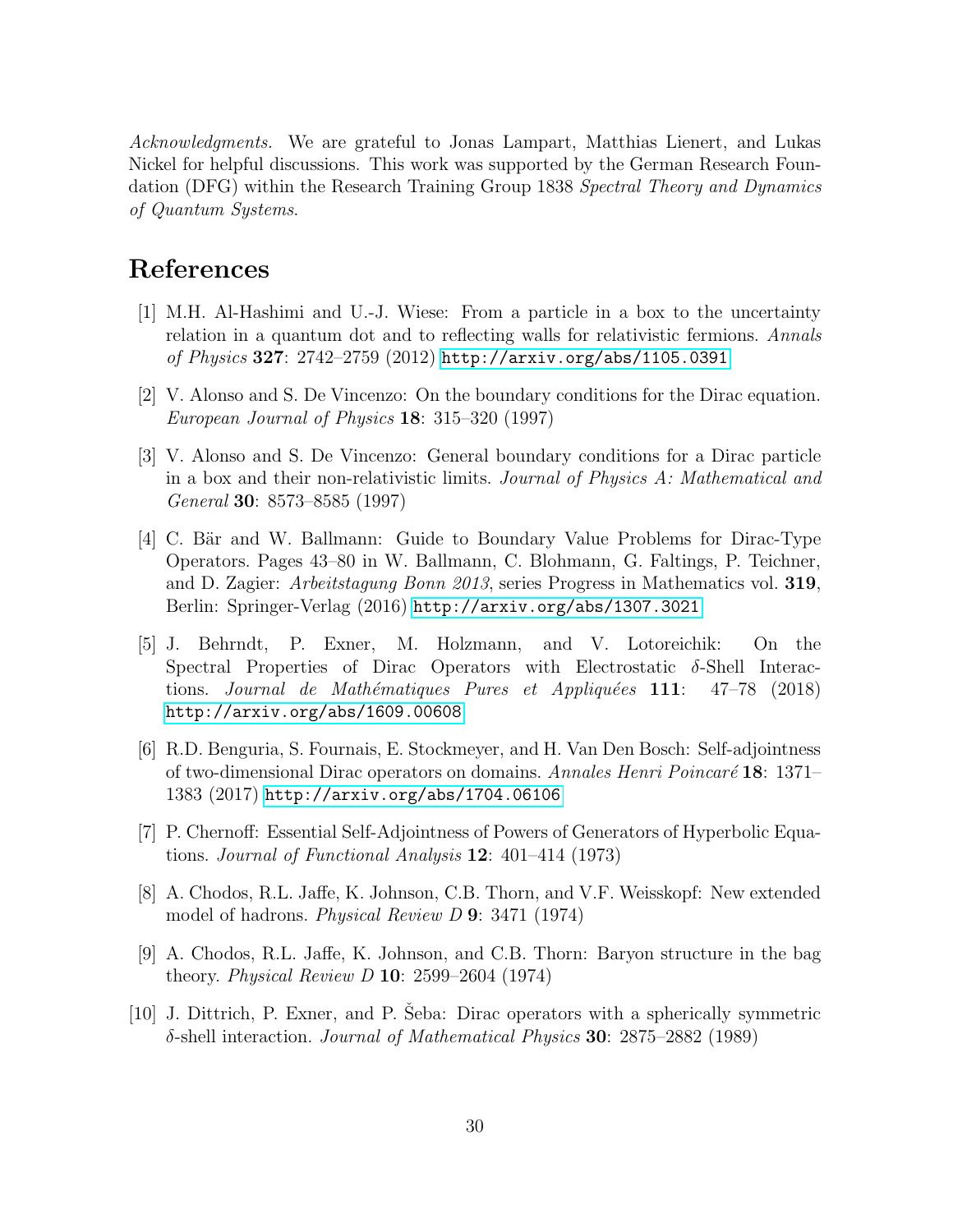- <span id="page-30-4"></span>[11] D. Dürr, S. Goldstein, S. Teufel, R. Tumulka, and N. Zanghi: Bohmian Trajectories for Hamiltonians with Interior–Boundary Conditions. Preprint (2018) <http://arxiv.org/abs/1809.10235>
- <span id="page-30-10"></span><span id="page-30-9"></span>[12] W.N. Everitt and L. Markus: Complex Symplectic Spaces and Boundary Value Problems. Bulletin of the American Mathematical Society 42: 461–500 (2005)
- [13] P. Falkensteiner and H. Grosse: Unitary implementability of gauge transformations for the Dirac operator and the Schwinger term. Journal of Mathematical Physics 28: 850–854 (1987)
- <span id="page-30-6"></span>[14] F. Finster and C. Röken: Self-Adjointness of the Dirac Hamiltonian for a Class of Non-Uniformly Elliptic Boundary Value Problems. Annals of Mathematical Sciences and Applications 1: 301–320 (2016) <http://arxiv.org/abs/1512.00761>
- <span id="page-30-7"></span><span id="page-30-3"></span>[15] Gamma matrices. In Wikipedia, the free encyclopedia, [https://en.wikipedia.org/wiki/Gamma\\_matrices](https://en.wikipedia.org/wiki/Gamma_matrices) (accessed 2/18/2016)
- [16] H.-O. Georgii and R. Tumulka: Some Jump Processes in Quantum Field Theory. Pages 55–73 in J.-D. Deuschel and A. Greven (editors), *Interacting Stochastic Sys*tems, Berlin: Springer-Verlag (2004). <http://arxiv.org/abs/math.PR/0312326>
- <span id="page-30-8"></span><span id="page-30-5"></span>[17] S. Goldstein, J. Taylor, R. Tumulka, and N. Zangh`ı: Fermionic Wave Functions on Unordered Configurations. Preprint (2014) <http://arxiv.org/abs/1403.3705>
- [18] S. Keppeler and M. Sieber: Particle creation and annihilation at interior boundaries: one-dimensional models. Journal of Physics A: Mathematical and Theoretical 49: 125204 (2016) <http://arxiv.org/abs/1511.03071>
- <span id="page-30-1"></span>[19] J. Lampart: A nonrelativistic quantum field theory with point interactions in three dimensions. Preprint (2018) <http://arxiv.org/abs/1804.08295>
- <span id="page-30-2"></span>[20] J. Lampart and J. Schmidt: On Nelson-type Hamiltonians and abstract boundary conditions. To appear in Communications in Mathematical Physics (2019) <http://arxiv.org/abs/1803.00872>
- <span id="page-30-0"></span>[21] J. Lampart, J. Schmidt, S. Teufel, and R. Tumulka: Particle Creation at a Point Source by Means of Interior-Boundary Conditions. Mathematical Physics, Analysis, and Geometry 21: 12 (2018) <http://arxiv.org/abs/1703.04476>
- <span id="page-30-11"></span>[22] M. Lienert: Lorentz invariant quantum dynamics in the multi-time formalism. Ph.D. thesis, Mathematics Institute, Ludwig-Maximilians University, Munich, Germany (2015)
- <span id="page-30-12"></span>[23] M. Lienert: A relativistically interacting exactly solvable multi-time model for two mass-less Dirac particles in  $1+1$  dimensions. *Journal of Mathematical Physics* 56: 042301 (2015) <http://arxiv.org/abs/1411.2833>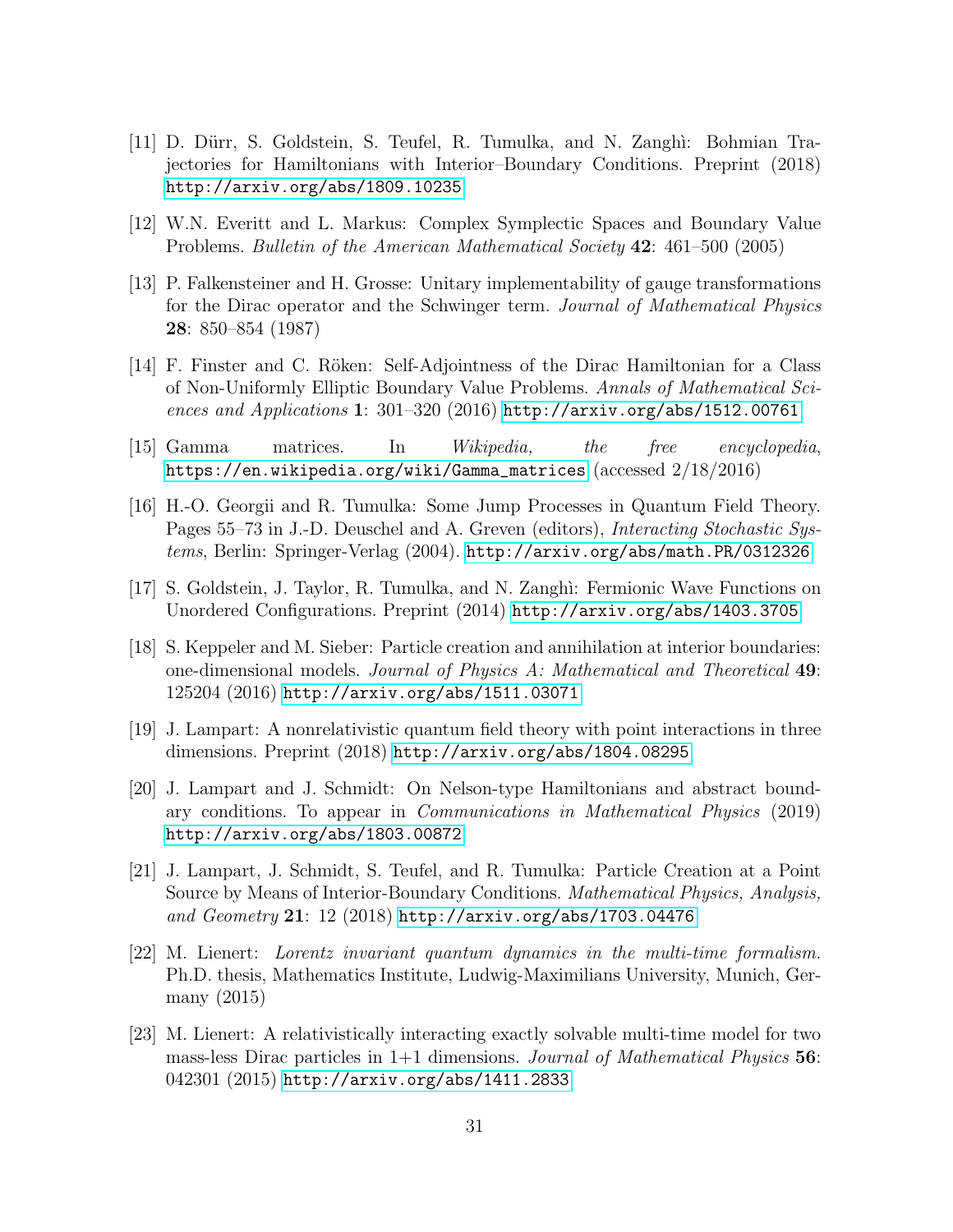- <span id="page-31-11"></span>[24] M. Lienert and L. Nickel: A simple explicitly solvable interacting relativistic Nparticle model. Journal of Physics A: Mathematical and Theoretical 48: 325301 (2015) <http://arxiv.org/abs/1502.00917>
- <span id="page-31-8"></span>[25] M. Lienert and L. Nickel: Multi-time formulation of particle creation and annihilation via interior-boundary conditions. Preprint (2018) <http://arxiv.org/abs/1808.04192>
- <span id="page-31-5"></span><span id="page-31-4"></span>[26] M. Moshinsky: Boundary Conditions for the Description of Nuclear Reactions. Physical Review 81: 347–352 (1951)
- <span id="page-31-12"></span>[27] M. Moshinsky: Boundary Conditions and Time-Dependent States. Physical Review 84: 525–532 (1951)
- [28] T. Ourmières-Bonafos and L. Vega: A strategy for self-adjointness of Dirac operators: applications to the MIT bag model and delta-shell interactions. Publicacions  $\textit{Matemàtiques } 62: 397-437 (2018) \text{ http://arxiv.org/abs/1612.07058})$  $\textit{Matemàtiques } 62: 397-437 (2018) \text{ http://arxiv.org/abs/1612.07058})$  $\textit{Matemàtiques } 62: 397-437 (2018) \text{ http://arxiv.org/abs/1612.07058})$
- <span id="page-31-9"></span><span id="page-31-1"></span>[29] J. Schmidt: On a Direct Description of Pseudorelativistic Nelson Hamiltonians. Preprint (2018) <http://arxiv.org/abs/1810.03313>
- [30] J. Schmidt and R. Tumulka: Complex Charges, Time Reversal Asymmetry, and Interior–Boundary Conditions in Quantum Field Theory. Journal of Physics A: Mathematical and Theoretical 52: 115301 (2019) <http://arxiv.org/abs/1810.02173>
- <span id="page-31-0"></span>[31] S. Teufel and R. Tumulka: New Type of Hamiltonians Without Ultraviolet Divergence for Quantum Field Theories. Preprint (2015) <http://arxiv.org/abs/1505.04847>
- <span id="page-31-3"></span>[32] S. Teufel and R. Tumulka: Avoiding Ultraviolet Divergence by Means of Interior– Boundary Conditions. In F. Finster, J. Kleiner, C. Röken, and J. Tolksdorf (editors), Quantum Mathematical Physics – A Bridge between Mathematics and Physics. Basel: Birkhäuser (2015) <http://arxiv.org/abs/1506.00497>
- <span id="page-31-6"></span>[33] L.E. Thomas: Multiparticle Schrödinger Hamiltonians with point interactions. Physical Review D 30: 1233–1237 (1984)
- <span id="page-31-7"></span>[34] R. Tumulka: Bohmian Mechanics at Space-Time Singularities. I. Timelike Singularities. Preprint (2018) <http://arxiv.org/abs/0708.0070v2>
- <span id="page-31-10"></span>[35] R. Tumulka: Detection Time Distribution for the Dirac Equation. Preprint (2016) <http://arxiv.org/abs/1601.04571>
- <span id="page-31-2"></span>[36] R. Tumulka: Interior-Boundary Conditions for Schrödinger Operators on Codimension-1 Boundaries. Preprint (2018) <http://arxiv.org/abs/1808.06262>